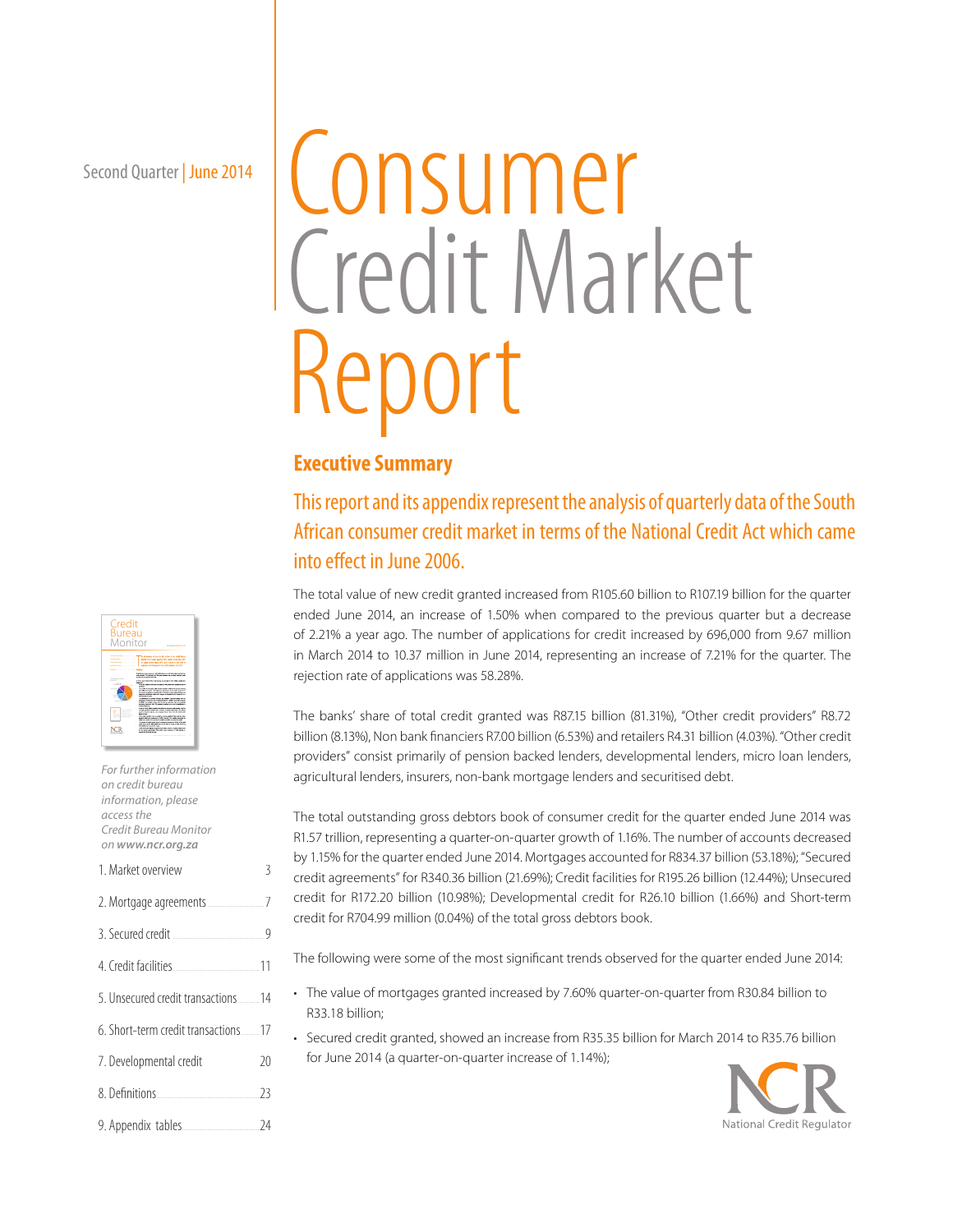- Unsecured credit agreements increased from R18.82 billion for March 2014 to R19.32 billion for June 2014 (a quarter-on-quarter increase of 2.64%);
- Credit facilities which consist mainly of credit cards, store cards and bank overdrafts increased by 2.31% quarter-on-quarter from R16.22 billion to R16.59 billion;
- Short-term credit showed a quarter-on-quarter increase of 4.75% from R1.23 billion to R1.29 billion.
- Developmental credit showed a quarter-on-quarter decrease of 66.53% from R3.14 billion to R1.05 billion.

# **Introduction**

The Consumer Credit Market Report is issued by the National Credit Regulator. It is based upon returns which credit providers are required to submit in terms of the National Credit Act (NCA). The statistics presented in this report cover the quarters up to 30 June 2014 (2014-Q2).

The reporting requirements of the NCA differentiate between small credit providers, defined as credit providers for whom annual disbursements are less than R15 million, and larger credit providers. Credit providers with annual disbursements of more than R15 million are required to submit quarterly returns. Credit providers with annual disbursements of less than R15 million are only required to submit annual returns. The statistics included in the report follow the scope and definitions in the NCA. The report thus reflects all consumer credit, as well as agreements with juristic persons with a turnover or net assets of less than R1 million. It excludes all other juristic persons. It includes credit provided by banks as well as by any other registered credit providers but excludes credit providers that are not required to register with the NCR (e.g. where the entity has fewer than 100 agreements or less than R500,000 in outstanding credit). The reporting quarters (Q) in the CCMR are as explained in the table below:

| Quarters       | <b>Reporting period</b> |
|----------------|-------------------------|
| Quarter 1 (Q1) | 1 January - 31 March    |
| Quarter 2 (Q2) | 1 April - 30 June       |
| Quarter 3 (Q3) | 1 July - 30 September   |
| Quarter 4 (Q4) | 1 October - 31 December |

"Secured credit" in this report refers to transactions which were classified as "Other credit agreements" in the previous Consumer Credit Market Reports. This credit type includes transactions that do not fall within any of the other categories in the NCA. It includes a range of secured credit agreements, such as pension-backed loans, Insurance-backed loans, retail furniture accounts and motor vehicle accounts and consists of all credit that is secured, other than mortgages and credit facilities. Detailed tables on the data shown in this report can be found in the Appendix.

Abbreviations - "year-on-year (y-o-y)" as used in this report refers to a comparison of the quarter ended June 2013 to the quarter ended June 2014 and "quarter-on-quarter (q-o-q)" refers to a comparison of the quarter ended March 2013 to the quarter ended June 2014. The totals reported in the "Credit granted" sections do not add up to the totals reported in the "Level of income" sections due to loans granted to juristic persons where the level of income is not reported by credit providers. This applies to all the credit types reflected in this report.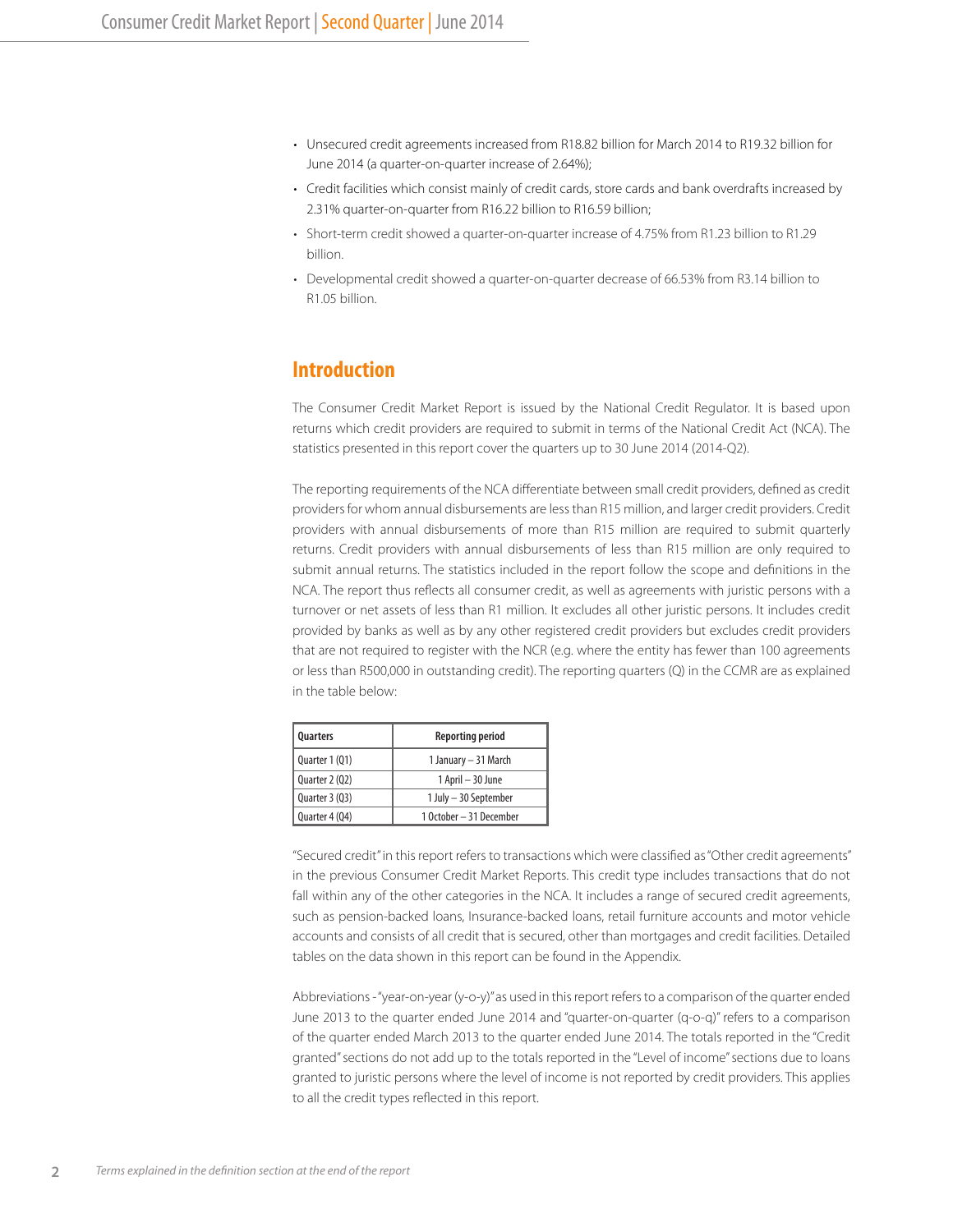# **1. Market overview**

There was an increase of R18.01 billion (1.16%) in the total value of the outstanding gross debtors book for the quarter ended June 2014 as depicted in figure 1.1. The value of credit granted for the same period increased by R1.59 billion (1.50%) when compared to previous quarter.





#### **1.1 Credit granted**

The value of credit transactions granted for the quarter ended June 2014 increased by R1.21 billion (1.36%) but decreased by R2.39 billion (2.57%) on a y-o-y basis as depicted in Table 1.1. The value of credit facilities granted during the quarter ended June 2014 increased by R373.93 million (2.31%) on a q-o-q basis but decreased by R34.63 million (0.21%) on a y-o-y basis.

#### Table 1.1: Credit granted

| Agreements                 | 2013-02<br><b>ROOO</b> | 2013-03<br><b>R000</b> | 2013-04<br><b>ROOO</b> | 2014-01<br><b>R000</b> | 2014-02<br><b>ROOO</b> | % Change<br>(Q2/Q1) | % Change<br>(Y/Y) |
|----------------------------|------------------------|------------------------|------------------------|------------------------|------------------------|---------------------|-------------------|
| <b>Credit transactions</b> | 92.988.299             | 99,493,712             | 99,965,663             | 89,385,859             | 90,598,672             | 1.36%               | $-2.57%$          |
| <b>Credit facilities</b>   | 16.627.607             | 17,719,904             | 18,698,299             | 16,219,056             | 16,592,981             | 2.31%               | $-0.21%$          |
| <b>Total</b>               | 109,615,905            | 117,213,616            | 118,663,962            | 105,604,914            | 107.191.653            | 1.50%               | $-2.21%$          |

The number of credit agreements concluded during the June 2014 quarter increased by 7.50% on a q-o-q basis. On a y-o-y basis the number of agreements entered into decreased by 10.08% as indicated in Table 1.2.

| Agreements                       | 2013-02<br>000 | 2013-03<br>000 | 2013-04<br>000 | 2014-01<br>000 | 2014-02<br>000 | % Change<br>(Q2/Q1) | % Change<br>(Y/Y) |
|----------------------------------|----------------|----------------|----------------|----------------|----------------|---------------------|-------------------|
| Number of credit<br>transactions | 2,709          | 2.603          | 2.690          | 2,354          | 2,372          | 0.75%               | $-12.43%$         |
| Number of credit facilities      | 2,869          | 2.862          | 2.982          | 2.311          | 2.643          | 14.37%              | $-7.86%$          |
| <b>Total</b>                     | 5,578          | 5,464          | 5,671          | 4,666          | 5,015          | 7.50%               | $-10.08%$         |

#### Table 1.2: Credit granted – number of agreements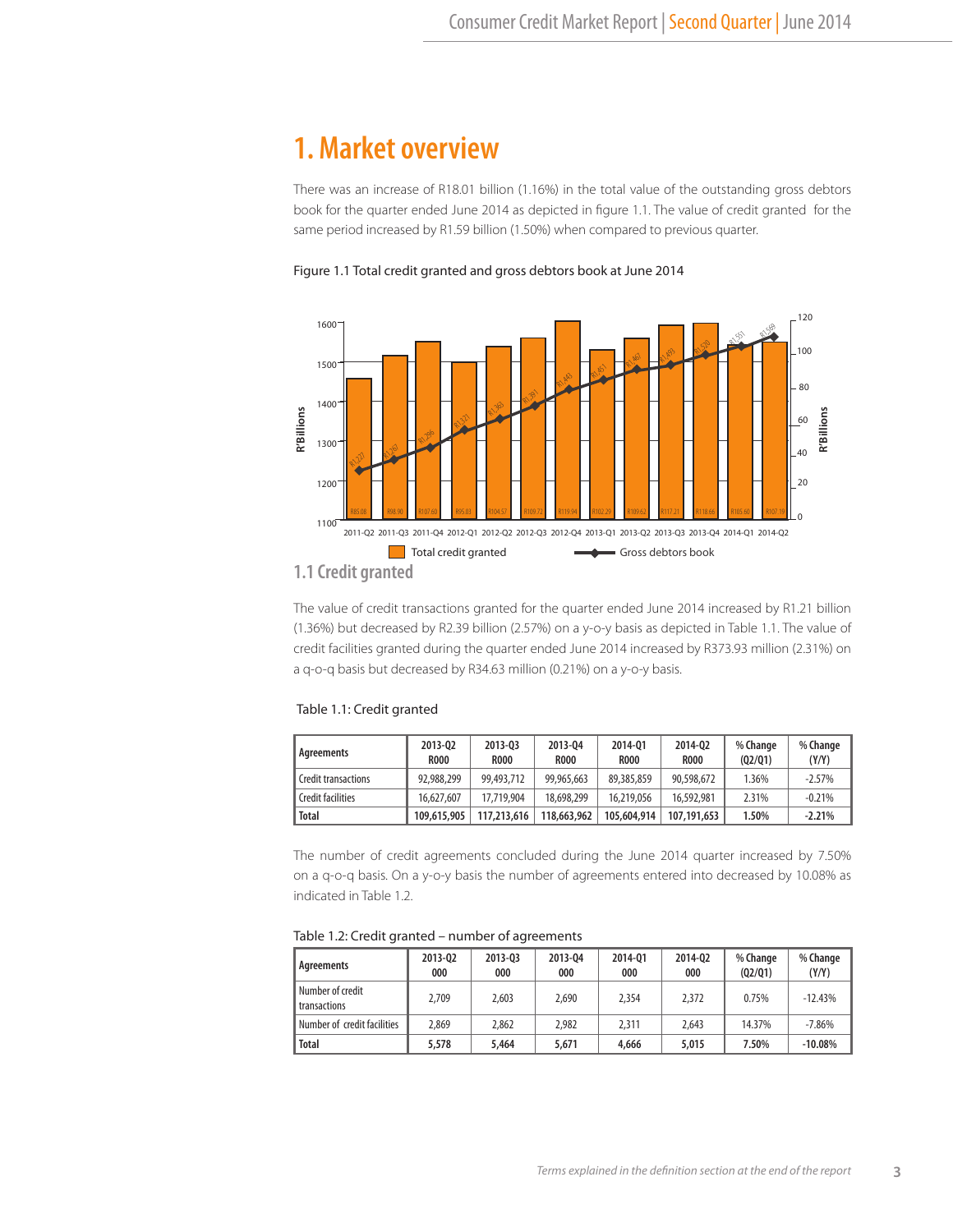The total value of credit granted for the quarter ended June 2014 consisted of banks which had a share of 81.31%, other credit providers (8.13%), non-bank vehicle financiers (6.53%) and retailers (4.03%). Other credit providers decreased by 16.82% on a q-o-q basis as indicated in Table 1.3.

| Agreements                     | 2013-02<br><b>R000</b> | 2013-03<br><b>ROOO</b> | 2013-04<br><b>R000</b> | 2014-01<br><b>R000</b> | 2014-02<br><b>R000</b> | 2014-02<br>% Distribution | % Change<br>(02/01) | % Change<br>(Y/Y) |
|--------------------------------|------------------------|------------------------|------------------------|------------------------|------------------------|---------------------------|---------------------|-------------------|
| <b>Banks</b>                   | 87.734.609             | 94,112,147             | 96,142,386             | 84,738,874             | 87,154,235             | 81.31%                    | 2.85%               | $-0.66%$          |
| Non-bank vehicle<br>financiers | 6,397,432              | 6.551.934              | 6.710.032              | 6.507.397              | 7.004.213              | 6.53%                     | 7.63%               | 9.48%             |
| <b>Retailers</b>               | 3,871,942              | 3,990,970              | 5,563,600              | 3,876,905              | 4,314,925              | 4.03%                     | 11.30%              | 11.44%            |
| Other credit providers         | 11,611,922             | 12,558,565             | 10,247,944             | 10,481,738             | 8,718,281              | 8.13%                     | $-16.82%$           | $-24.92%$         |
| <b>Total</b>                   | 109,615,905            | 117,213,616            | 118,663,962            | 105,604,914            | 107,191,653            | 100.00%                   | 1.50%               | $-2.21%$          |

Table 1.3: Credit granted – per industry

The rejection rate showed a marginal decrease from 58.95% for the quarter ended March 2014 to 58.28% for the quarter ended June 2014 as indicated in Table 1.4. The number of applications received and the number of applications rejected increased by 7.21% and 5.98% respectively for the quarter ended June 2014.

Table 1.4: Number of applications received and rejected

| Agreements                         | 2013-02<br>000 | 2013-03<br>000 | 2013-04<br>000 | 2014-01<br>000 | 2014-02<br>000 | % Change<br>(Q2/Q1) | % Change<br>(Y/Y) |
|------------------------------------|----------------|----------------|----------------|----------------|----------------|---------------------|-------------------|
| Number of<br>applications received | 10,350         | 10,222         | 10748          | 9.671          | 10,368         | 7.21%               | 0.17%             |
| Number of<br>applications rejected | 5,811          | 5,850          | 6 1 6 6        | 5.701          | 6.042          | 5.98%               | 3.99%             |
| % of applications<br>rejected      | 56.14%         | 57.23%         | 57.37%         | 58.95%         | 58.28%         |                     |                   |

Unsecured credit granted increased from R18.82 billion for the quarter ended March 2014 to R19.32 billion for the quarter ended June 2014, as indicated in Table 1.5 and Figure 1.2. Mortgages granted increased to R33.18 billion in the quarter ended June 2014 from R30.84 billion in the previous quarter.

Table 1.5: Credit granted – credit type

| Agreements               | 2013-02<br><b>ROOO</b> | 2013-03<br><b>ROOO</b> | 2013-04<br><b>R000</b> | 2014-01<br><b>ROOO</b> | 2014-02<br><b>R000</b> | 2014-02<br>% Distribution | % Change<br>(02/01) | % Change<br>(Y/Y) |
|--------------------------|------------------------|------------------------|------------------------|------------------------|------------------------|---------------------------|---------------------|-------------------|
| Mortgages                | 30,099,218             | 34,521,936             | 34,717,349             | 30,839,052             | 33, 183, 161           | 30.96%                    | 7.60%               | 10.25%            |
| Secured credit           | 37,539,671             | 39,911,580             | 40,579,597             | 35,352,991             | 35,756,846             | 33.36%                    | 1.14%               | $-4.75%$          |
| <b>Credit facilities</b> | 16,627,607             | 17,719,904             | 18,698,299             | 16,219,056             | 16,592,981             | 15.48%                    | 2.31%               | $-0.21%$          |
| Unsecured credit         | 22,064,444             | 20,897,196             | 21,614,882             | 18,822,312             | 19,319,744             | 18.02%                    | 2.64%               | $-12.44%$         |
| Short-term credit        | 1,450,531              | 1,394,880              | 1,378,018              | 1,228,779              | 1,287,105              | 1.20%                     | 4.75%               | $-11.27%$         |
| Developmental<br>credit  | 1,834,435              | 2,768,119              | 1,675,816              | 3,142,725              | 1,051,816              | 0.98%                     | $-66.53%$           | $-42.66%$         |
| <b>Total</b>             | 109,615,905            | 117,213,616            | 118,663,962            | 105,604,914            | 107.191.653            | 100.00%                   | 1.50%               | $-2.21%$          |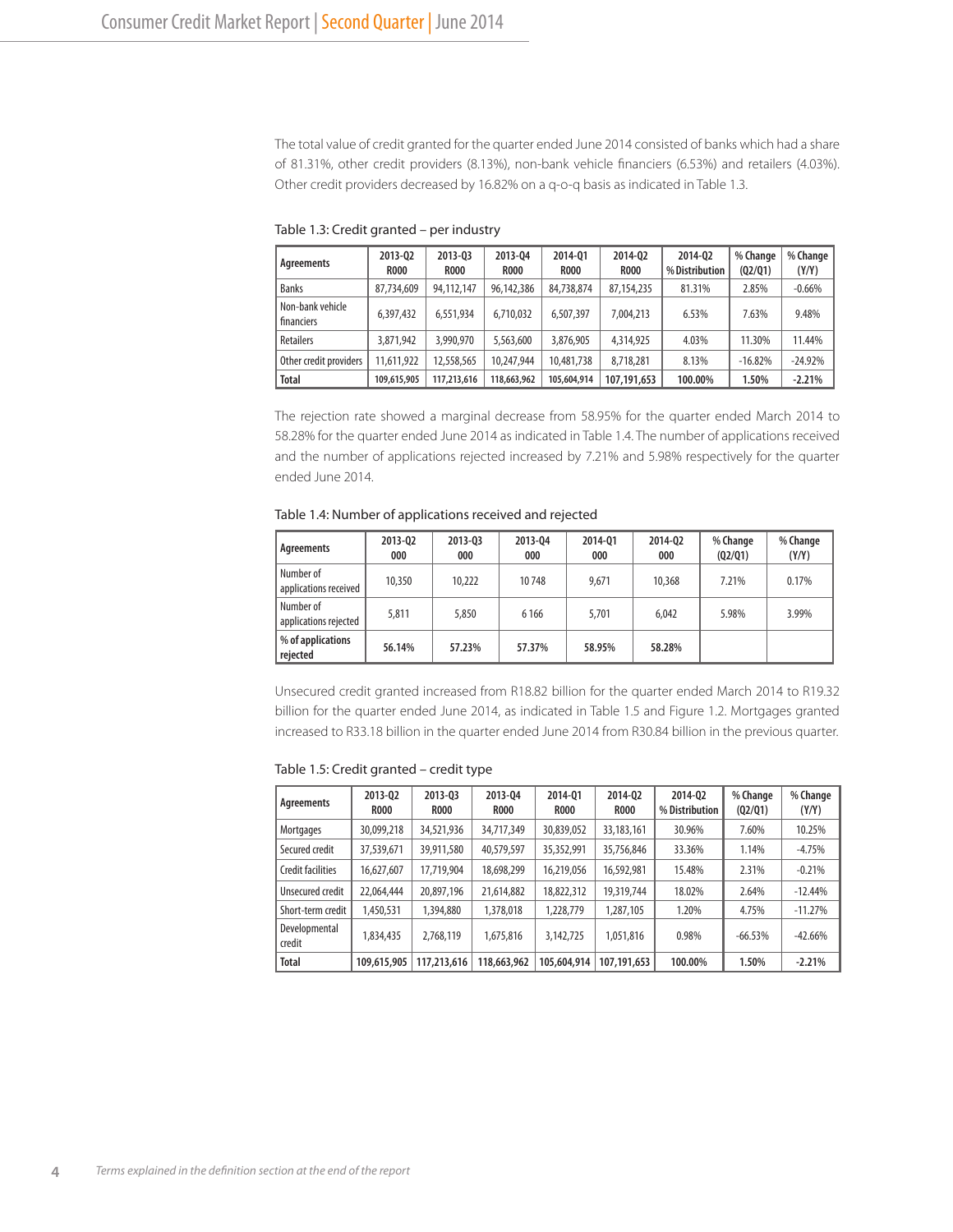#### Figure 1.2: Credit granted – percentage distribution



The total value of the gross debtors book for the period ended June 2014 grew by R18.01 billion (1.16%) and y-o-y growth was R102.11 billion (6.96%) as indicated Table 1.6. The unsecured credit book decreased by R770.01 million (0.45%) q-o-q and increased by R4.14 billion (2.46%) on a y-o-y basis. The mortgages book grew by R11.04 billion (1.34%) q-o-q and by R34.96 (4.37%) on a y-o-y basis.

| Agreements              | 2013-02<br><b>R000</b> | 2013-03<br><b>R000</b> | 2013-04<br><b>ROOO</b> | 2014-01<br><b>R000</b> | 2014-02<br><b>R000</b> | 2014-02<br>% Distribution | % Change<br>(Q2/Q1) | % Change<br>(Y/Y) |
|-------------------------|------------------------|------------------------|------------------------|------------------------|------------------------|---------------------------|---------------------|-------------------|
| Mortgages               | 799,410,683            | 809,892,603            | 818,063,679            | 823,326,674            | 834, 367, 186          | 53.18%                    | 1.34%               | 4.37%             |
| Secured credit          | 300.931.964            | 311,369,161            | 323, 107, 724          | 331,716,498            | 340,355,910            | 21.69%                    | 2.60%               | 13.10%            |
| Credit facilities       | 175,901,220            | 179.902.744            | 185,366,895            | 190,586,512            | 195,260,046            | 12.44%                    | 2.45%               | 11.01%            |
| Unsecured credit        | 168.061.177            | 167,405,316            | 170.750.012            | 172.970.632            | 172,200,625            | 10.98%                    | $-0.45%$            | 2.46%             |
| Short-term credit       | 870.714                | 817,406                | 791.291                | 707.343                | 704,986                | 0.04%                     | $-0.33%$            | $-19.03%$         |
| Developmental<br>Credit | 21.709.071             | 23,960,372             | 21.951.795             | 31,669,722             | 26,103,039             | 1.66%                     | $-17.58%$           | 20.24%            |
| Total                   | 1,466,884,829          | 1,493,347,602          | 1,520,031,397          | 1,550,977,380          | 1,568,991,792          | 100.00%                   | 1.16%               | 6.96%             |

#### Table 1.6: Gross debtors book – credit type

The banks' share of total debtors book decreased marginally from 84.76% for the quarter ended March 2014 to 84.60% for the quarter ended June 2014 as illustrated in Figure 1.3.

Table 1.7: Gross debtors book – industry type

| Industry                          | 2013-02<br><b>R000</b> | 2013-03<br><b>R000</b> | 2013-04<br><b>R000</b> | 2014-01<br><b>R000</b> | 2014-02<br><b>R000</b> | 2014-02<br>% Distribution | % Change<br>(02/01) | % Change<br>(Y/Y) |
|-----------------------------------|------------------------|------------------------|------------------------|------------------------|------------------------|---------------------------|---------------------|-------------------|
| <b>Banks</b>                      | 1,253,485,296          | 1,274,615,966          | ,298,099,285           | 1,314,644,922          | 1,327,380,413          | 84.60%                    | 0.97%               | 5.90%             |
| Retailers                         | 36,906,769             | 37,712,598             | 34,985,300             | 35,173,126             | 36,292,585             | 2.31%                     | 3.18%               | $-1.66%$          |
| Non-bank<br>vehicle<br>financiers | 51,813,430             | 53,503,145             | 55,280,512             | 56,714,497             | 58,445,504             | 3.73%                     | 3.05%               | 12.80%            |
| Other credit<br>providers         | 124,679,335            | 127,515,893            | 131,666,299            | 144,444,834            | 146,873,290            | 9.36%                     | 1.68%               | 17.80%            |
| <b>Total</b>                      | 1,466,884,829          | 1,493,347,602          | 1,520,031,397          | 1,550,977,380          | 1,568,991,792          | 100.00%                   | 1.16%               | 6.96%             |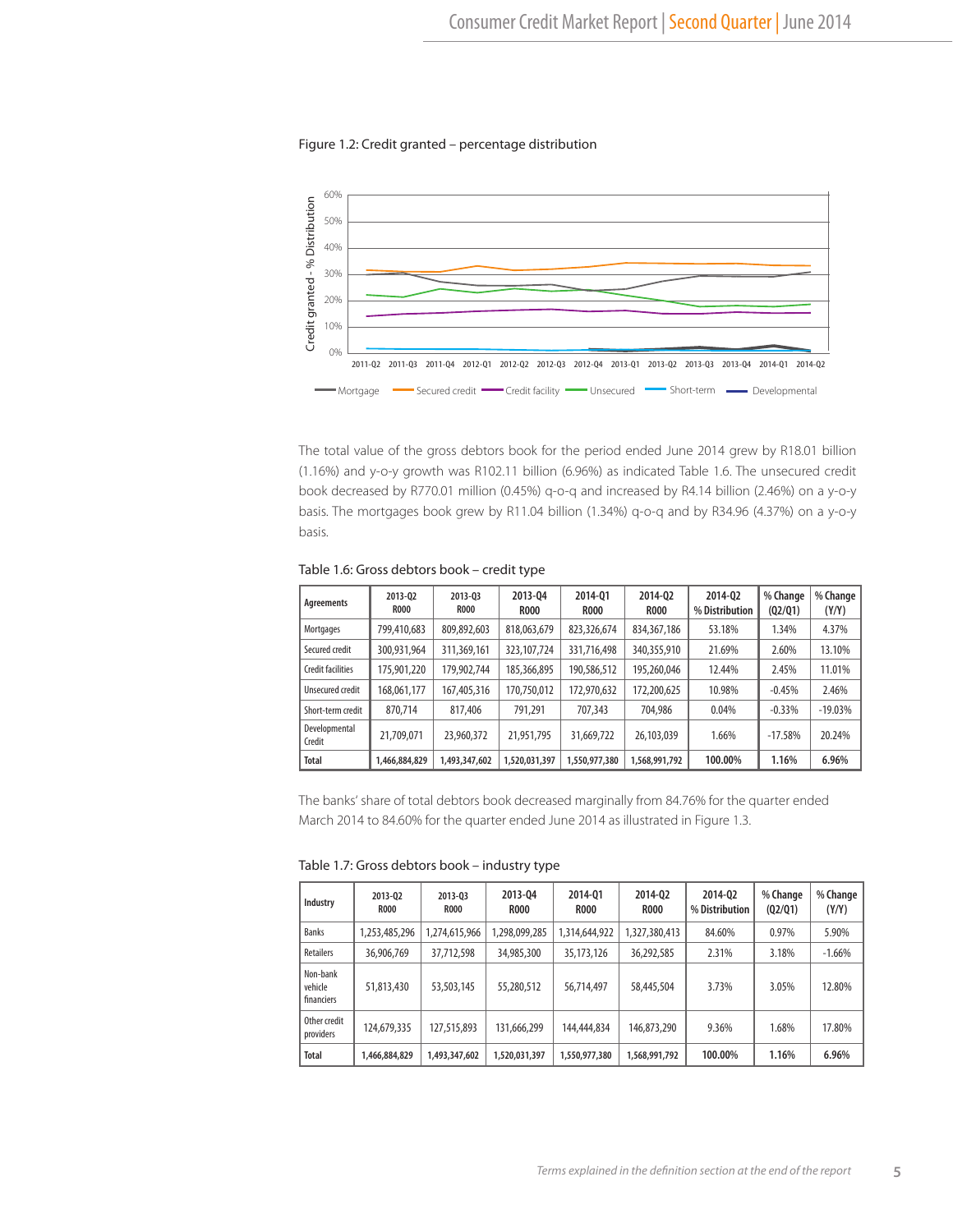

#### Figure 1.3: Gross debtors book – industry type

The total number of consumer accounts decreased by 1.15% q-o-q and by 0.88% y-o-y. The number of accounts for both mortgages and credit facilities increased whilst the other credit types decreased. Credit facilities had the biggest share of 61.12% of the total number of debtors book accounts for the quarter ended June 2014 as indicated in Table 1.8.

| Table 1.8: Gross debtors book – number of accounts |
|----------------------------------------------------|
|----------------------------------------------------|

| Agreements              | 2013-02<br>000 | 2013-03<br>000 | 2013-04<br>000 | 2014-01<br>000 | 2014-02<br>000 | 2014-02<br>% Distribution | % Change<br>(Q2/Q1) | % Change<br>(Y/Y) |
|-------------------------|----------------|----------------|----------------|----------------|----------------|---------------------------|---------------------|-------------------|
| Mortgages               | 1.825          | 1.828          | 1.841          | 1.835          | 1,841          | 4.55%                     | 0.28%               | 0.88%             |
| Secured credit          | 4.712          | 4,674          | 4,693          | 4,635          | 4,615          | 11.40%                    | $-0.43%$            | $-2.05%$          |
| Credit facilities       | 24,078         | 24,418         | 24.791         | 24,631         | 24,741         | 61.12%                    | 0.45%               | 2.76%             |
| Unsecured credit        | 8.635          | 8.621          | 8.444          | 8.278          | 8,031          | 19.84%                    | $-2.99%$            | $-6.99\%$         |
| Short-term credit       | 473            | 443            | 399            | 381            | 367            | 0.91%                     | $-3.67%$            | $-22.42%$         |
| Developmental<br>credit | 1.121          | 1.145          | 1.125          | 1.192          | 888            | 2.19%                     | $-25.54%$           | $-20.83%$         |
| <b>Total</b>            | 40,843         | 41,129         | 41,293         | 40,953         | 40,483         | 100.00%                   | $-1.15%$            | $-0.88%$          |

A significant portion of total credit granted went to consumers in the Gauteng province (R51.60 billion i.e. 48.14%). The Western Cape and Kwazulu Natal accounted for R15.24 billion (14.21%) and R13.15 billion (12.27%) respectively. The remaining provinces constituted R27.20 billion (25.37%) as illustrated in Figure 1.4.



#### Figure 1.4: Provincial distribution of credit granted – 2014-Q2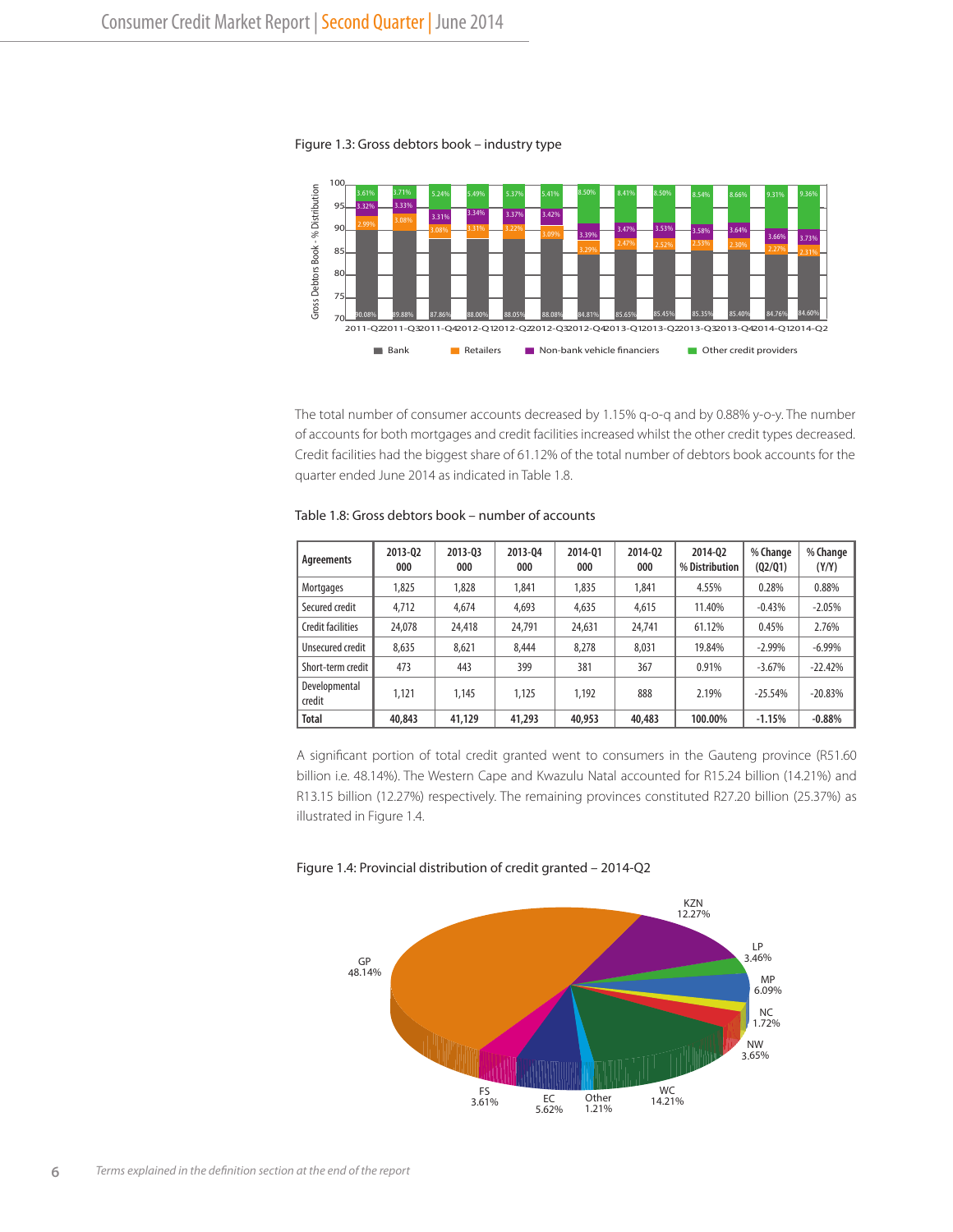# **2. Mortgage agreements**

## **2.1 Mortgages granted**

There was an overall q-o-q increase of 7.60% and a y-o-y increase of 10.25%. in the rand value of mortgage agreements granted for the quarter ended June 2014 as indicated in Table 2.1. Mortgage agreements in R351K-R700K and ≥R700K showed a q-o-q growth of 5.07% and 9.33% respectively.

| Agreements     | 2013-02<br><b>R000</b> | 2013-03<br><b>ROOO</b> | 2013-04<br><b>R000</b> | 2014-01<br><b>R000</b> | 2014-02<br><b>ROOO</b> | 2014-02%<br><b>Distribution</b> | % Change<br>(02/01) | % Change<br>(Y/Y) |
|----------------|------------------------|------------------------|------------------------|------------------------|------------------------|---------------------------------|---------------------|-------------------|
| <b>RO-R50K</b> | 36,621                 | 33,008                 | 38,750                 | 35,205                 | 29,459                 | 0.09%                           | $-16.32%$           | $-19.56%$         |
| R51K-R100K     | 179,555                | 174,358                | 165,330                | 153,152                | 135,190                | 0.41%                           | $-11.73%$           | $-24.71%$         |
| R101K-R150K    | 238.051                | 241,926                | 226,155                | 201,529                | 178,015                | 0.54%                           | $-11.67%$           | $-25.22%$         |
| R151K-R350K    | 1,823,065              | 1,972,058              | 1,905,584              | 1,628,985              | 1,601,153              | 4.83%                           | $-1.71%$            | $-12.17%$         |
| R351K-R700K    | 6,374,716              | 7,450,421              | 7,598,281              | 6,347,428              | 6,669,387              | 20.10%                          | 5.07%               | 4.62%             |
| $\geq$ R700K   | 21,447,209             | 24,650,164             | 24,783,248             | 22,472,752             | 24,569,957             | 74.04%                          | 9.33%               | 14.56%            |
| <b>Total</b>   | 30,099,218             | 34,521,936             | 34,717,349             | 30,839,052             | 33, 183, 161           | 100.00%                         | 7.60%               | 10.25%            |

#### Table 2.1: Mortgages granted – size of agreements

For the quarter ended June 2014 the number of mortgage agreements concluded increased by 3.45% as indicated in Table 2.2. The majority (74.84%) of mortgages were granted in favour of larger sized credit agreements.

| Agreements     | 2013-02 | 2013-03 | 2013-04 | 2014-01 | 2014-02 | 2014-02<br>% Distribution | % Change<br>(02/01) | % Change<br>(Y/Y) |
|----------------|---------|---------|---------|---------|---------|---------------------------|---------------------|-------------------|
| <b>RO-R50K</b> | 1.033   | 932     | 1.081   | 991     | 835     | 2.12%                     | $-15.74%$           | $-19.17%$         |
| R51K-R100K     | 2.172   | 2,106   | 1.997   | 1.859   | 1.648   | 4.19%                     | $-11.35%$           | $-24.13%$         |
| R101K-R150K    | 1.799   | 1.827   | 1.699   | 1,516   | 1,335   | 3.39%                     | $-11.94%$           | $-25.79%$         |
| R151K-R350K    | 6.921   | 7.466   | 7.191   | 6.191   | 6.077   | 15.45%                    | $-1.84%$            | $-12.19%$         |
| R351K-R700K    | 12,406  | 14,457  | 14,680  | 12,229  | 12.773  | 32.47%                    | 4.45%               | 2.96%             |
| $>$ R700K      | 14,889  | 17.167  | 17,324  | 15,239  | 16,668  | 42.37%                    | 9.38%               | 11.95%            |
| <b>Total</b>   | 39,220  | 43,955  | 43,972  | 38,025  | 39,336  | 100.00%                   | 3.45%               | 0.30%             |

#### Table 2.2: Mortgages granted – number of agreements by size

## **2.2 Mortgages granted by level of income1**

More than 90% of the number of agreements were concluded with individuals in the greater than R15K income category. This income category also accounted for 96.77% of the rand value of mortgages granted during the quarter ended June 2014 as shown in Tables 2.3 and 2.4.

1. The totals reported in the "Credit granted" sections do not add up to the totals reported in the "Level of income" sections due to loans granted to juristic persons where level of income is not reported by credit providers. This applies to all the credit types.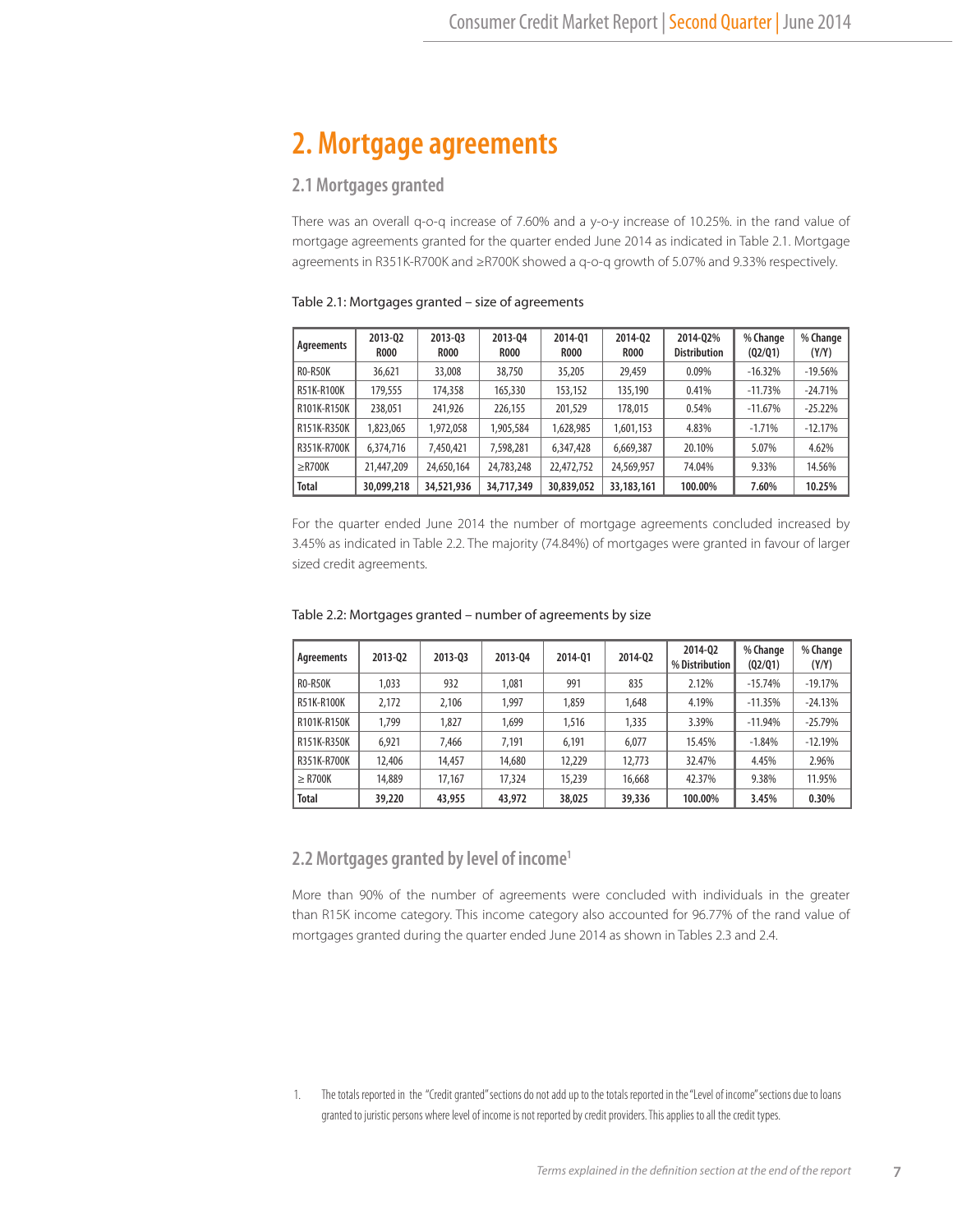| Level of income                  | 2013-02 | 2013-03 | 2013-04 | 2014-01 | 2014-02 |
|----------------------------------|---------|---------|---------|---------|---------|
| $\leq$ R10K                      | 1,000   | 1.072   | 1.038   | 858     | 836     |
| % share of credit granted        | 2.56%   | 2.45%   | 2.37%   | 2.27%   | 2.13%   |
| R10.1K-R15K                      | 3,523   | 3,738   | 3,523   | 2,804   | 2.686   |
| % share of credit granted        | 9.03%   | 8.55%   | 8.05%   | 7.41%   | 6.85%   |
| >R15K                            | 34,488  | 38,928  | 39,219  | 34,186  | 35,675  |
| % share of credit granted        | 88.41%  | 89.00%  | 89.58%  | 90.32%  | 91.01%  |
| <b>Total number of mortgages</b> | 39,011  | 43,738  | 43,780  | 37,848  | 39,197  |

#### Table 2.3: Mortgages granted – gross monthly income of individuals (number of agreements)

Table 2.4: Mortgages granted – gross monthly income of individuals (rand value)

| Level of income                          | 2013-02    | 2013-03      | 2013-04    | 2014-01    | 2014-02    |
|------------------------------------------|------------|--------------|------------|------------|------------|
| $\leq$ R10K (R000)                       | 236,620    | 260,179      | 242,376    | 197,935    | 194,775    |
| % share of credit granted                | 0.80%      | 0.76%        | 0.71%      | 0.65%      | 0.59%      |
| R10.1K-R15K (R000)                       | 1,146,680  | 1,233,152    | 1,171,389  | 923,863    | 871,062    |
| % share of credit granted                | 3.86%      | 3.61%        | 3.41%      | 3.03%      | 2.64%      |
| $>$ R15K (R000)                          | 28,313,860 | 32,658,951   | 32,935,414 | 29,419,058 | 31,920,686 |
| % share of credit granted                | 95.34%     | 95.63%       | 95.88%     | 96.33%     | 96.77%     |
| <b>Total value of</b><br>mortgages(R000) | 29,697,161 | 34, 152, 282 | 34,349,179 | 30,540,856 | 32,986,523 |

# **2.3 Gross debtors book – mortgages**

The rand value of gross debtors book for mortgages showed an increase of R11.04 billion (1.34%) on a q-o-q and R34.96 billion (4.37%) on a y-o-y basis .The number of accounts increased by 0.28% q-o-q and by 0.88% on a y-o-y basis as indicated in Table 2.5.

Table 2.5: Gross debtors book – mortgages

| Agreements                | 2013-02     | 2013-03     | 2013-04     | 2014-01     | 2014-02     | % Change<br>(02/01) | % Change<br>(Y/Y) |
|---------------------------|-------------|-------------|-------------|-------------|-------------|---------------------|-------------------|
| Gross debtors book (R000) | 799,410,683 | 809,892,603 | 818,063,679 | 823,326,674 | 834,367,186 | 1.34%               | 4.37%             |
| Number of accounts        | 1.824.563   | 1,827,731   | 1,841,015   | 1,835,451   | 840.681.    | 0.28%               | 0.88%             |

## **2.4 Age analysis of gross debtors book - mortgages**

The rand value of the gross debtors book for mortgages reported as "current" increased marginally from 90.48% for the quarter ended March 2014 to 90.62% for the quarter ended June 2014. The number of accounts reported as "current" remained constant at 91.07% for the quarter ended June 2014 as illustrated in Figure 2.1.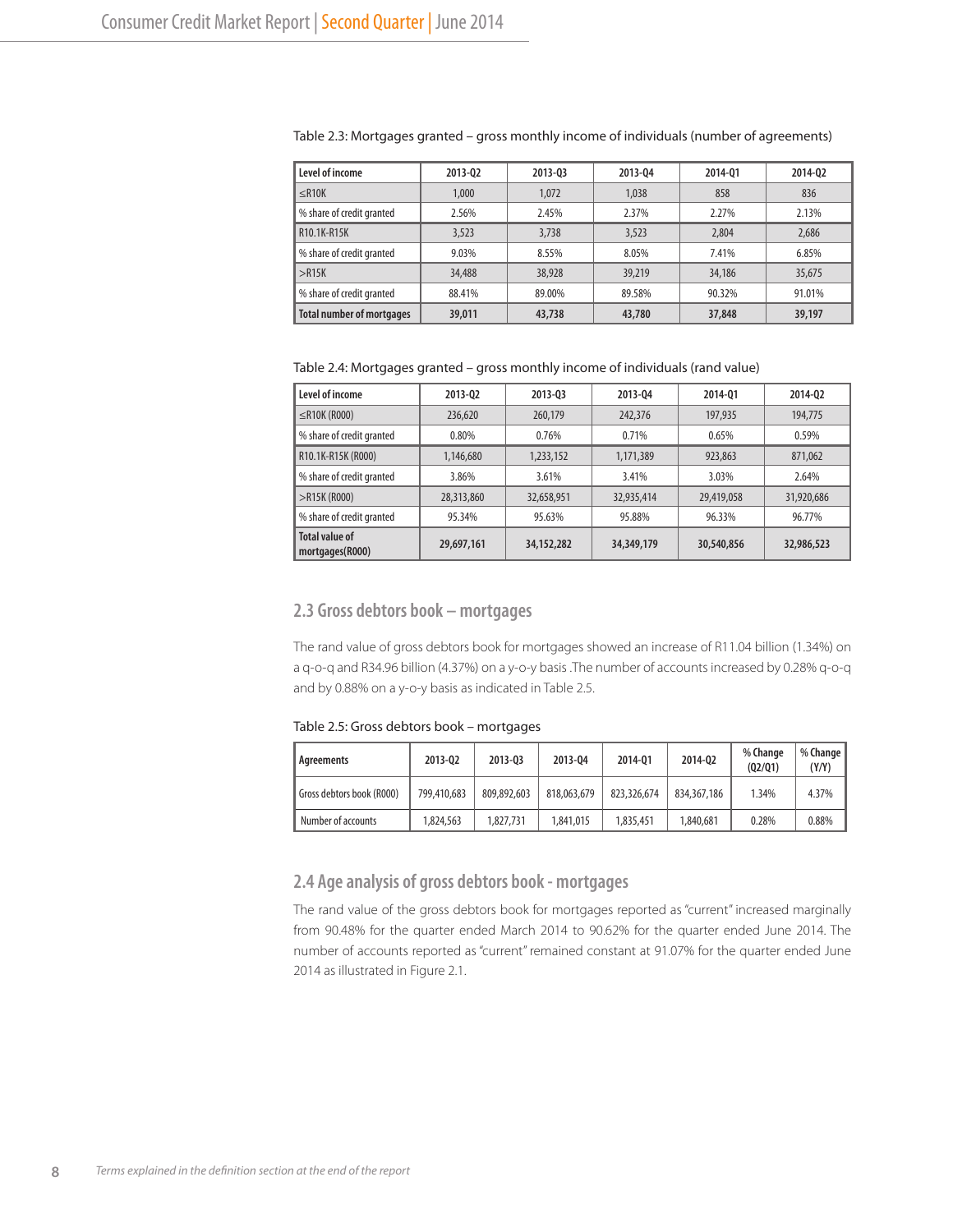Figure 2.1: Mortgages book reported as "current"



# **3. Secured credit**

# **3.1 Secured credit granted**

In terms of the Regulations, the category "Other credit agreements" refers to secured credit agreements but excludes mortgages and credit facilities. As indicated in Table 3.1 the rand value of secured credit granted for the quarter ended June 2014 increased by R403.85 million (1.14%) when compared to the previous quarter. The rand value of credit granted for vehicles as a form of security increased by R692.59 million (2.24%) when compared to the previous quarter. 

| Type of security           | 2013-02<br><b>ROOO</b> | 2013-03<br><b>ROOO</b> | 2013-04<br><b>R000</b> | 2014-01<br><b>R000</b> | 2014-02<br><b>R000</b> | 2014-02<br>% Distribution | % Change<br>(Q2/Q1) |
|----------------------------|------------------------|------------------------|------------------------|------------------------|------------------------|---------------------------|---------------------|
| Vehicle                    | 33.422.791             | 34,754,470             | 34,696,204             | 30,935,479             | 31,628,072             | 88.45%                    | 2.24%               |
| Retirement benefits        | 651.192                | 707.911                | 632,839                | 559,613                | 515,421                | 1.44%                     | $-7.90%$            |
| Insurance policy           | 107,414                | 107,524                | 102,943                | 105,906                | 81,595                 | 0.23%                     | $-22.96%$           |
| Furniture & other durables | 1,607,015              | 1,820,943              | 2.426.492              | 1,285,647              | 1,471,105              | 4.11%                     | 14.43%              |
| Other security             | 1,751,258              | 2,520,732              | 2,721,120              | 2,466,346              | 2,060,653              | 5.76%                     | $-16.45%$           |
| <b>Total</b>               | 37,539,671             | 39,911,580             | 40,579,597             | 35,352,991             | 35,756,846             | 100.00%                   | 1.14%               |

Table 3.1: Secured credit granted – type of security (rand value)

The number of secured credit agreements concluded for the quarter ended June 2014 increased by 3.00%. The number of transactions concluded for "furniture and other durables" continued to dominate secured credit granted at 54.08% as indicated in Table 3.2.

| Agreements                 | 2013-02 | 2013-03 | 2013-04 | 2014-01 | 2014-02 | 2014-02<br>% Distribution | % Change<br>(02/01) |
|----------------------------|---------|---------|---------|---------|---------|---------------------------|---------------------|
| Vehicle                    | 160,586 | 163,583 | 159,512 | 141,510 | 142,285 | 41.43%                    | 0.55%               |
| Retirement benefits        | 8.367   | 9,018   | 7.871   | 6,500   | 5.734   | 1.67%                     | $-11.78%$           |
| Insurance policy           | 5,600   | 5,248   | 5,020   | 4,891   | 3,559   | 1.04%                     | $-27.23%$           |
| Furniture & other durables | 215,266 | 226,943 | 302,312 | 172,210 | 185.736 | 54.08%                    | 7.85%               |
| Other security             | 6,535   | 5,638   | 6.218   | 8.332   | 6.120   | 1.78%                     | $-26.55\%$          |
| <b>Total</b>               | 396,354 | 410,430 | 480,933 | 333,443 | 343,434 | 100.00%                   | 3.00%               |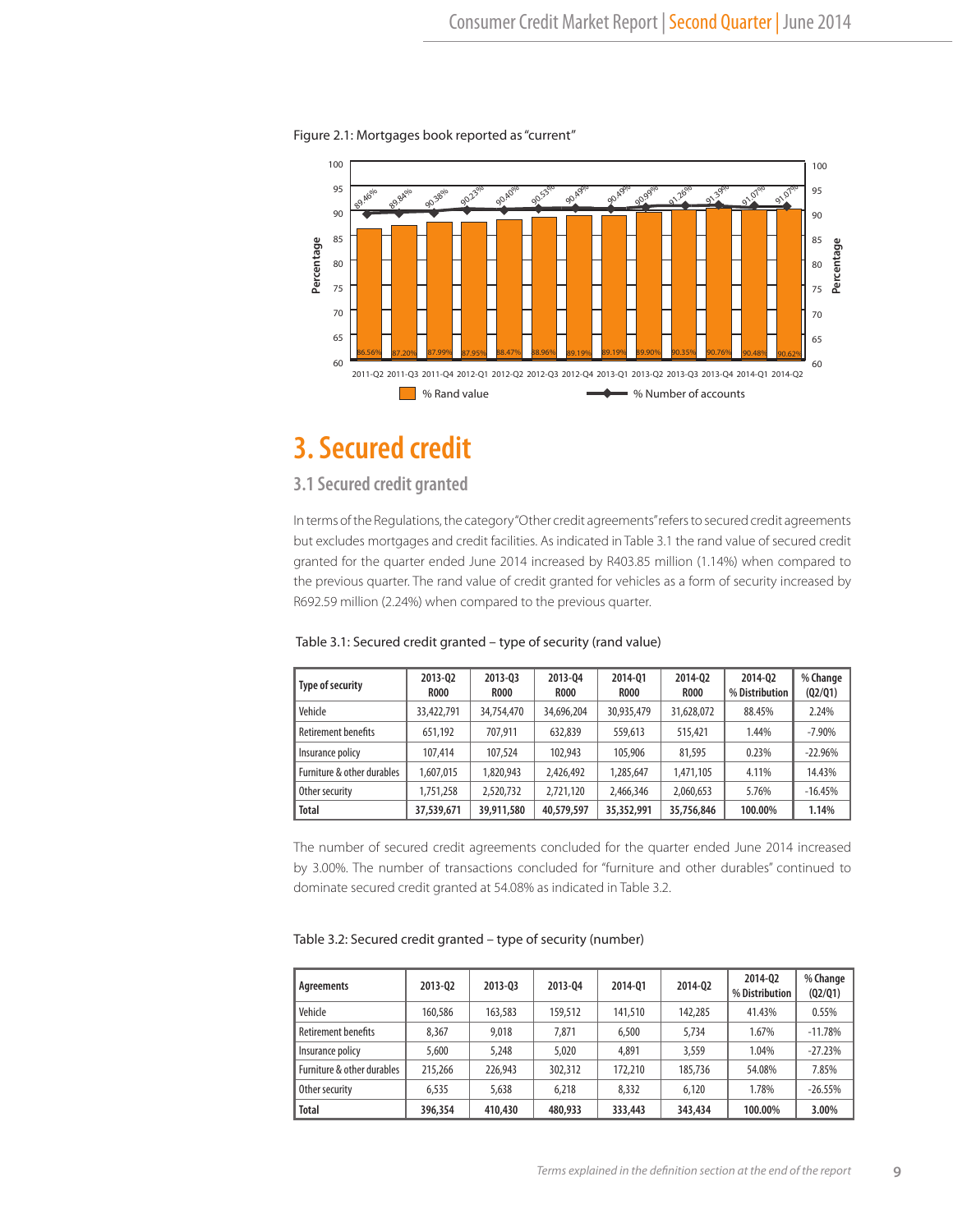## **3.2 Secured credit granted by level of income**

The share in the number of secured credit agreements entered into with individuals with a gross monthly income of greater than R15K decreased from 38.33% to 37.65% for the quarter ended June 2014 as indicated in Table 3.3.

| Level of income                                     | 2013-02 | 2013-03 | 2013-04 | 2014-01 | 2014-02 |
|-----------------------------------------------------|---------|---------|---------|---------|---------|
| $\leq$ R10K                                         | 209,489 | 218,689 | 291,042 | 172,993 | 181,036 |
| % share of credit granted                           | 53.03%  | 53.46%  | 60.69%  | 52.08%  | 52.90%  |
| R10.1K-R15K                                         | 40,991  | 41,051  | 42.743  | 31,853  | 32,353  |
| % share of credit granted                           | 10.38%  | 10.04%  | 8.91%   | 9.59%   | 9.45%   |
| >R15K                                               | 144,572 | 149,321 | 145,780 | 127,321 | 128,834 |
| % share of credit granted                           | 36.60%  | 36.50%  | 30.40%  | 38.33%  | 37.65%  |
| <b>Total number of secured</b><br>credit agreements | 395,052 | 409,061 | 479,565 | 332,167 | 342,223 |

Table 3.3: Secured credit granted – gross monthly income of individuals (number of agreements)

A major portion of secured credit granted (84.13%) for the quarter ended June 2014 was for individuals with a gross monthly of greater than R15K as indicated in Table 3.4.

#### Table 3.4: Secured credit granted – gross monthly income of individuals (rand value)

| Level of income                                | 2013-02    | 2013-03    | 2013-04    | 2014-01    | 2014-02    |
|------------------------------------------------|------------|------------|------------|------------|------------|
| $\leq$ R10K (R000)                             | 3,037,539  | 3,184,303  | 3,687,313  | 2,537,226  | 2,511,199  |
| % share of credit granted                      | 8.20%      | 8.08%      | 9.20%      | 7.27%      | 7.11%      |
| R10.1K-R15K (R000)                             | 3,625,056  | 3,722,643  | 3,699,980  | 3,050,716  | 3,093,045  |
| % share of credit granted                      | 9.78%      | 9.45%      | 9.23%      | 8.75%      | 8.76%      |
| $>$ R15K (R000)                                | 30,399,784 | 32,505,906 | 32,712,503 | 29,297,268 | 29,718,543 |
| % share of credit granted                      | 82.02%     | 82.48%     | 81.58%     | 83.98%     | 84.13%     |
| <b>Total value of secured</b><br>credit (R000) | 37,062,379 | 39,412,852 | 40,099,797 | 34,885,210 | 35,322,787 |

#### **3.3 Gross debtors book – secured credit**

The rand value of the gross debtors book for secured credit showed an increase of R8.64 billion (2.60%) on a q-o-q and R39.42 billion (13.10%) on a y-o-y basis. The number of accounts decreased by 0.43% q-o-q and by 2.05% on a y-o-y basis as indicated in Table 3.5.

Table 3.5: Gross debtors book – secured credit

| Agreements                | 2013-02     | 2013-03     | 2013-04     | 2014-01     | 2014-02     | % Change<br>(02/01) | % Change<br>(Y/Y) |
|---------------------------|-------------|-------------|-------------|-------------|-------------|---------------------|-------------------|
| Gross debtors book (R000) | 300.931.964 | 311,369,161 | 323,107,724 | 331,716,498 | 340,355,910 | 2.60%               | 13.10%            |
| Number of accounts        | 4,711,848   | 4,673,837   | 4,693,051   | 4,635,370   | 4,615,316   | $-0.43%$            | $-2.05%$          |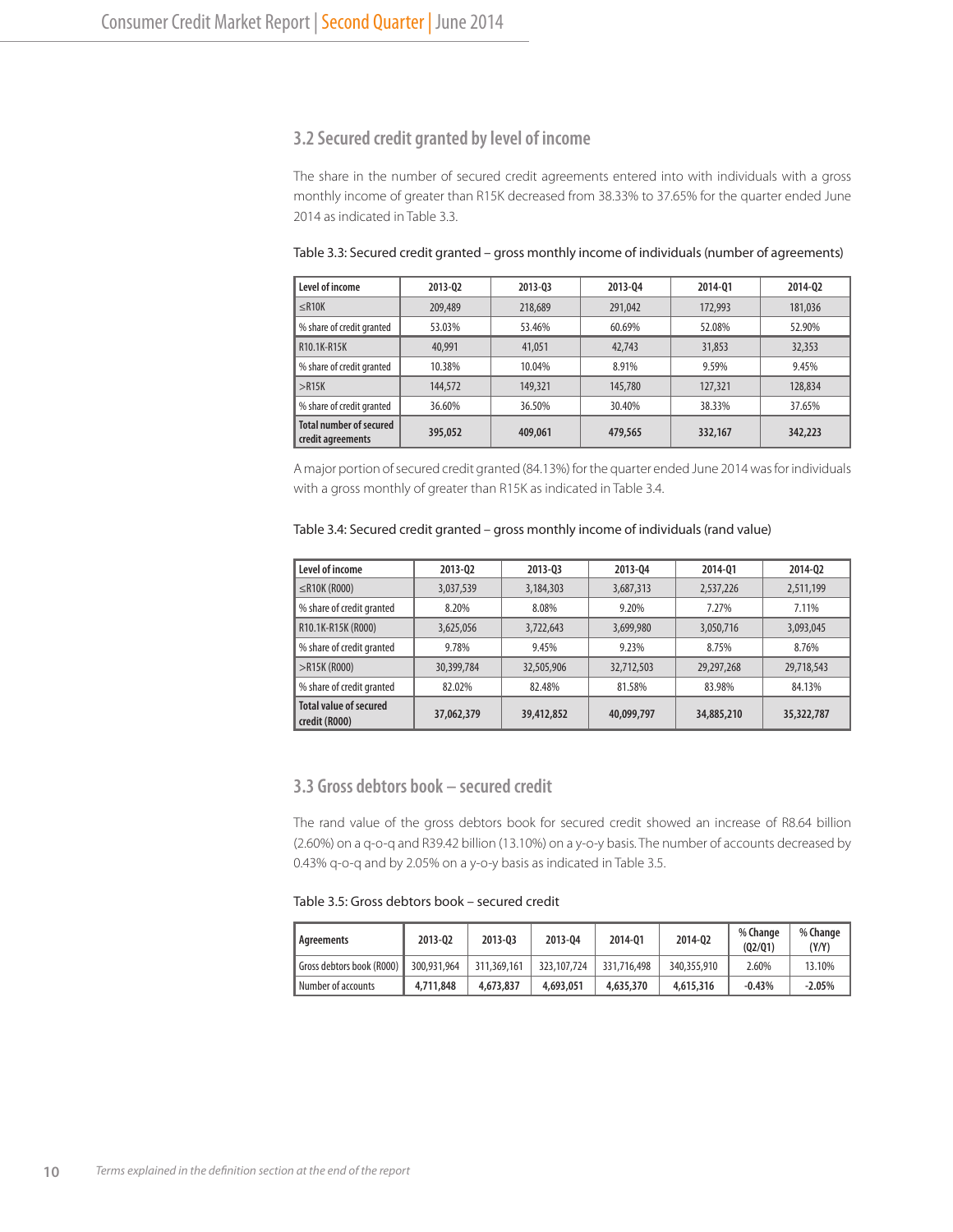# **3.4 Age analysis of gross debtors book – secured credit**

The rand value of the gross debtors book for secured credit reported as "current" decreased from 90.77% for the quarter ended March 2014 to 90.63% for the quarter ended June 2014. The number of accounts reported as "current" decreased from 66.69% to 65.95% for the same period as illustrated in Figure 3.1.





# **4. Credit facilities**

## **4.1 Credit facilities granted**

The value of credit facilities granted for the June 2014 quarter increased by 2.31% but decreased by 0.21% on a y-o-y basis. Credit and garage cards recieved R7.7 billion (46.47%) of the total R16.59 billion value of the credit facilities granted, followed by store cards R3.78 billion (22.78%) for the quarter ended June 2014 as indicated in Table 4.1.

#### Table 4.1: Credit facilities granted – rand value

| Agreements                    | 2013-02<br><b>R000</b> | 2013-03<br><b>ROOO</b> | 2013-04<br><b>ROOO</b> | 2014-01<br><b>R000</b> | 2014-02<br><b>R000</b> | 2014-02<br>% Distribution | % Change<br>(02/01) | % Change<br>(Y/Y) |
|-------------------------------|------------------------|------------------------|------------------------|------------------------|------------------------|---------------------------|---------------------|-------------------|
| Credit and/or<br>Garage cards | 6,501,664              | 8,361,510              | 8.792.496              | 7,006,197              | 7,710,215              | 46.47%                    | 10.05%              | 18.59%            |
| Bank overdraft                | 3,722,893              | 3,614,468              | 4,041,263              | 3,731,795              | 3,304,585              | 19.92%                    | $-11.45%$           | $-11.24%$         |
| Services                      | 1,318,996              | 1,301,678              | 1,089,114              | 1,106,567              | 456,533                | 2.75%                     | $-58.74%$           | $-65.39%$         |
| Store cards                   | 3,390,666              | 3.274.437              | 3,735,483              | 2,931,544              | 3.779.149              | 22.78%                    | 28.91%              | 11.46%            |
| Other facilities              | 1,693,388              | 1.167.811              | 1,039,942              | 1,442,952              | 1,342,500              | 8.09%                     | $-6.96%$            | $-20.72%$         |
| <b>Total</b>                  | 16,627,607             | 17,719,904             | 18,698,299             | 16,219,056             | 16,592,981             | 100.00%                   | 2.31%               | $-0.21%$          |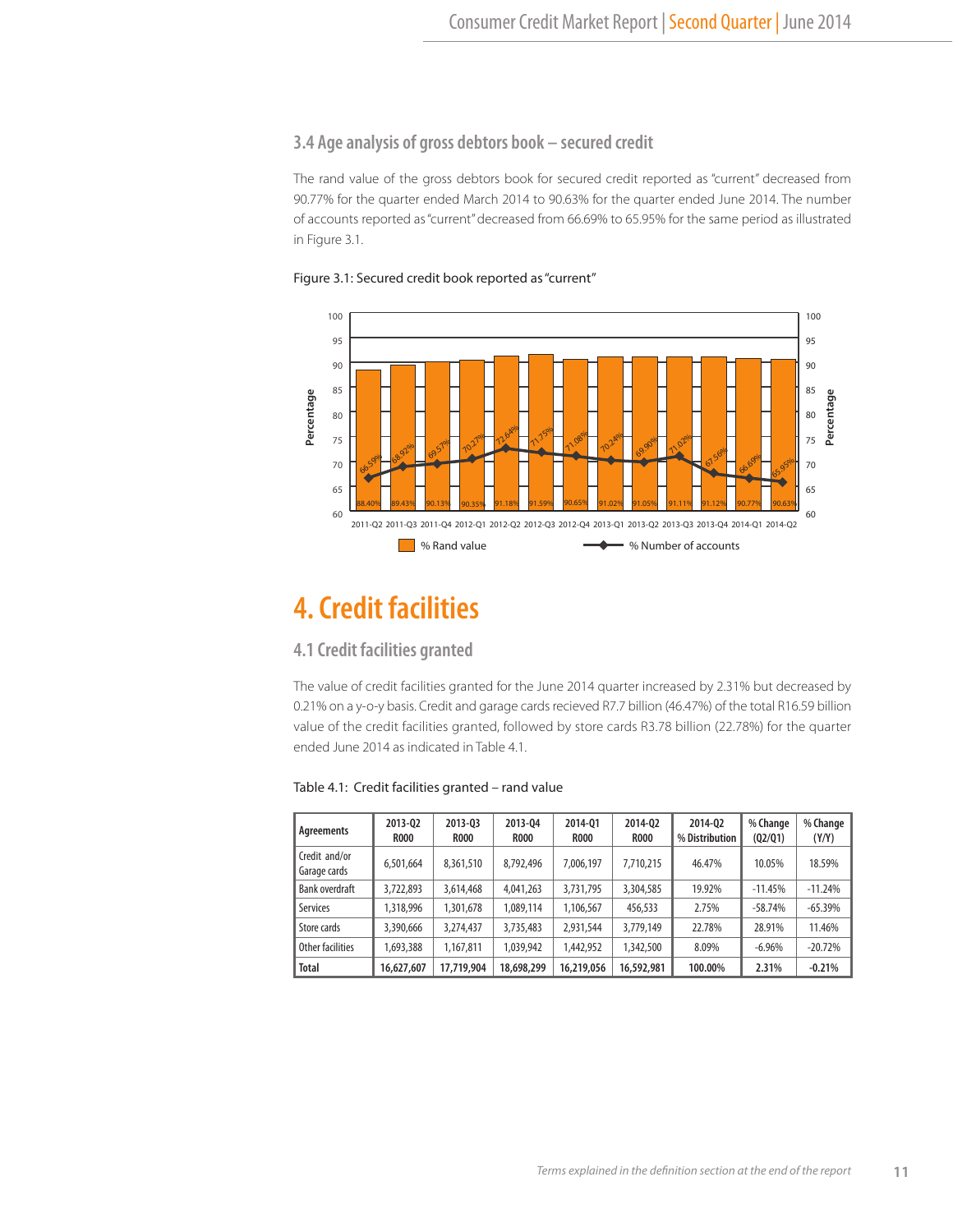The number of credit facilities increased by 14.37% on a q-o-q basis but decreased by 7.86% on a y-o-y as indicated in Table 4.2 below.

| Agreements                    | 2013-02   | 2013-03   | 2013-04   | 2014-01   | 2014-02   | 2014-02<br>% Distribution | % Change<br>(02/01) | % Change<br>(Y/Y) |
|-------------------------------|-----------|-----------|-----------|-----------|-----------|---------------------------|---------------------|-------------------|
| Credit and/or<br>Garage cards | 585,999   | 702.296   | 648,048   | 469,507   | 484,582   | 18.33%                    | 3.21%               | $-17.31%$         |
| Bank overdraft                | 105,693   | 98,634    | 102,559   | 112,410   | 113,145   | 4.28%                     | 0.65%               | 7.05%             |
| <b>Services</b>               | 72,313    | 74,810    | 73,567    | 61,486    | 11,304    | 0.43%                     | $-81.62%$           | $-84.37%$         |
| Store cards                   | 2,054,522 | 1,957,120 | 2,128,803 | 1,635,111 | 2,001,475 | 75.71%                    | 22.41%              | $-2.58%$          |
| Other facilities              | 50,550    | 29,026    | 28,663    | 32,872    | 32,933    | 1.25%                     | 0.19%               | $-34.85%$         |
| <b>Total</b>                  | 2,869,077 | 2,861,886 | 2,981,640 | 2,311,386 | 2,643,439 | 100.00%                   | 14.37%              | $-7.86%$          |

Table 4.2: Credit facilities granted – number of agreements

#### **4.2 Credit facilities granted by level of income**

Tables 4.3 showed an increase in the percentage share of the number of accounts with a gross monthly income of up to R10k whilst the higher income categories decreased. The rand value for credit facilities granted to individuals with a gross monthly income of up to R10k and R10.1K-R15K increased as depicted in Table 4.4..

| Level of income                          | 2013-02   | 2013-03   | 2013-04   | 2014-01   | 2014-02   |
|------------------------------------------|-----------|-----------|-----------|-----------|-----------|
| $<$ R10K                                 | 1,945,814 | 1,865,694 | 1,967,865 | 1,443,633 | 1,707,454 |
| % share of credit granted                | 67.84%    | 65.23%    | 66.04%    | 62.51%    | 64.64%    |
| R10.1K-R15K                              | 312,182   | 332,868   | 336,070   | 290,599   | 309,880   |
| % share of credit granted                | 10.88%    | 11.64%    | 11.28%    | 12.58%    | 11.73%    |
| >R15K                                    | 610.128   | 661,509   | 675,684   | 575,323   | 623.957   |
| % share of credit granted                | 21.27%    | 23.13%    | 22.68%    | 24.91%    | 23.62%    |
| <b>Total number of credit facilities</b> | 2,868,124 | 2,860,071 | 2,979,619 | 2,309,555 | 2,641,291 |

Table 4.3: Credit facilities granted – gross monthly income of individuals (number of agreements)

Table 4.4: Credit facilities granted – gross monthly income of individuals (rand value)

| Level of income                                   | 2013-02    | 2013-03    | 2013-04    | 2014-01    | 2014-02    |
|---------------------------------------------------|------------|------------|------------|------------|------------|
| $\leq$ R10K (R000)                                | 5,231,104  | 5,550,551  | 6,089,494  | 4,224,708  | 4,640,576  |
| % share of credit granted                         | 33.18%     | 32.85%     | 33.91%     | 27.26%     | 28.91%     |
| R10.1K-R15K (R000)                                | 1,730,030  | 1,746,926  | 1,825,269  | 1,677,000  | 1,800,614  |
| % share of credit granted                         | 10.97%     | 10.34%     | 10.17%     | 10.82%     | 11.22%     |
| $>$ R15K (R000)                                   | 8,804,695  | 9,600,586  | 10,040,921 | 9,594,466  | 9,609,163  |
| % share of credit granted                         | 55.85%     | 56.81%     | 55.92%     | 61.92%     | 59.87%     |
| <b>Total value of credit</b><br>facilities (R000) | 15,765,829 | 16,898,064 | 17,955,685 | 15,496,174 | 16,050,354 |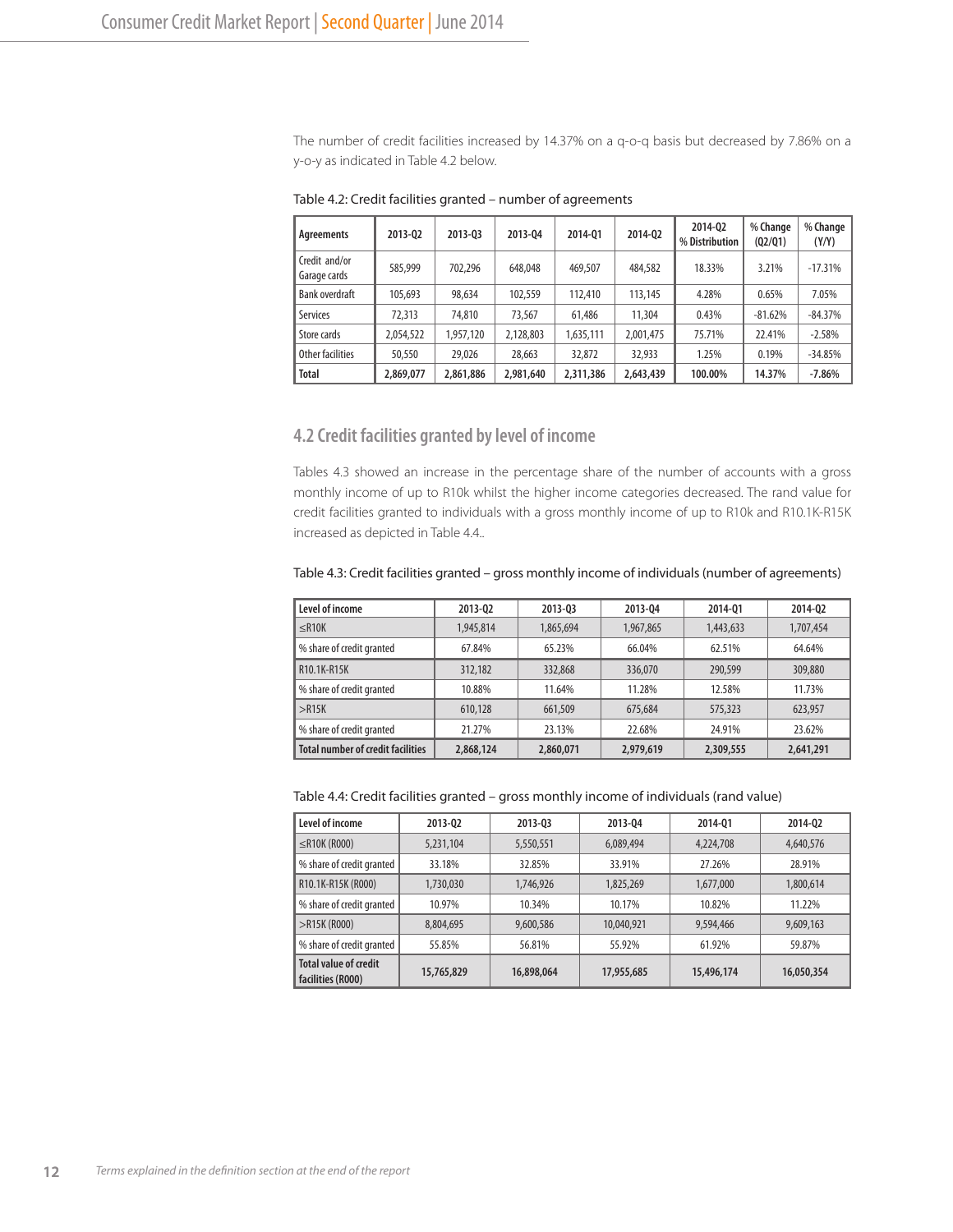# **4.3 Gross debtors book – credit facilities**

The rand value of the gross debtors book for credit facilities showed an increase of R4.67 billion (2.45%) on a q-o-q and R19.36 billion (11.01%) on a y-o-y basis. The number of accounts increased by 0.45% on a q-o-q and by 2.76% on a y-o-y basis as indicated in Table 4.5.

Table 4.5: Gross debtors book – credit facilities

| Agreements                | 2013-02     | 2013-03     | 2013-04     | 2014-01     | 2014-02     | % Change<br>(02/01) | % Change<br>(Y/Y) |
|---------------------------|-------------|-------------|-------------|-------------|-------------|---------------------|-------------------|
| Gross debtors book (R000) | 175,901,220 | 179,902,744 | 185,366,895 | 190,586,512 | 195,260,046 | 2.45%               | 11.01%            |
| Number of accounts        | 24,077,725  | 24,418,213  | 24,791,327  | 24,630,703  | 24,741,448  | 0.45%               | 2.76%             |

#### **4.4 Age analysis of gross debtors book – credit facilities**

The rand value of the gross debtors book for credit facilities reported as "current" increased from 81.64% for the quarter ended March 2014 to 82.06% for the quarter ended June 2014. The number of accounts reported as "current" increased from 69.66% to 70.81% for the same period as illustrated in Figure 4.1.

#### Figure 4.1: Credit facilities book reported as "current"

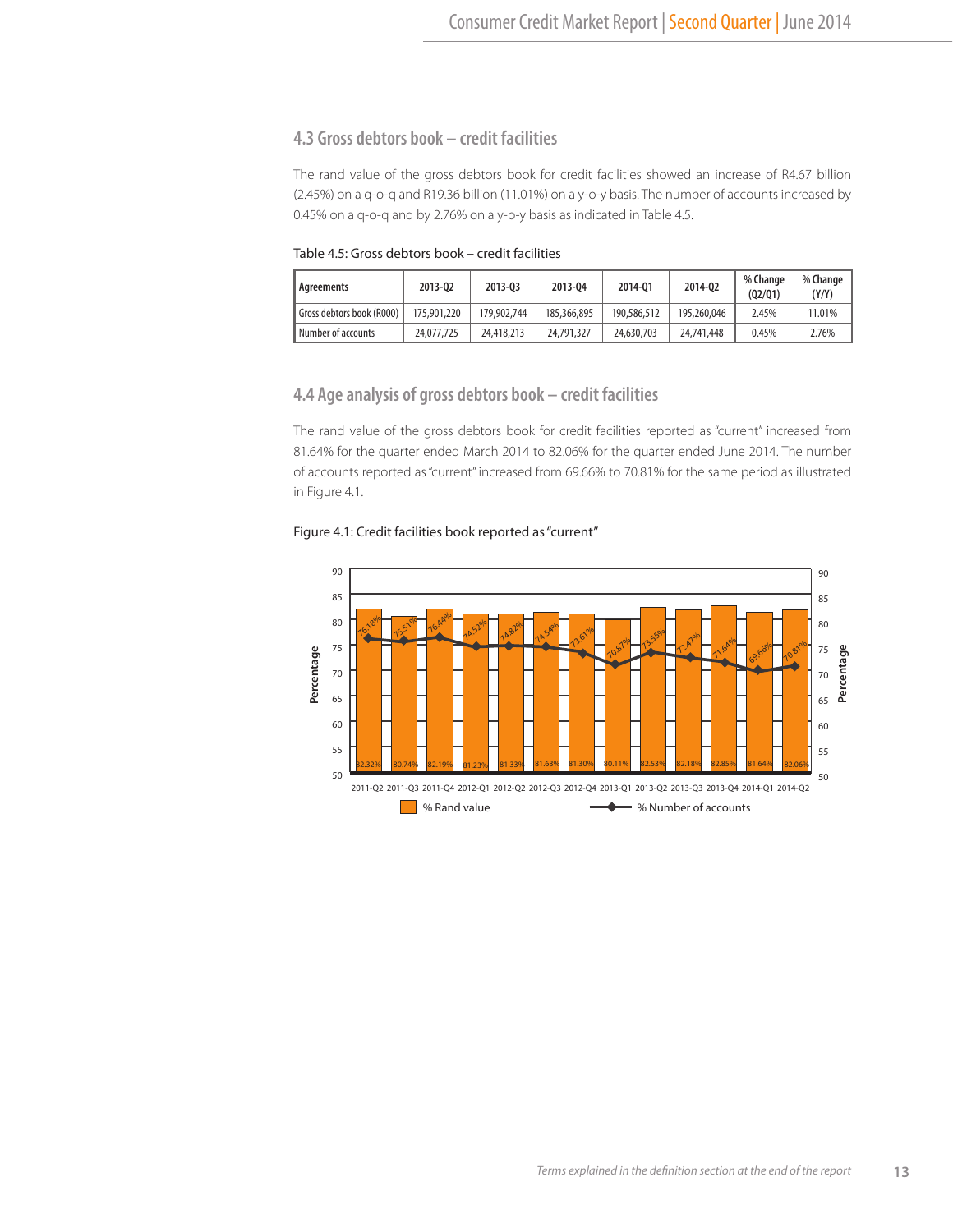# **5. Unsecured credit transactions**

# **5.1 Unsecured credit transactions**

Unsecured credit transactions include all transactions in respect of which the lender does not have any security (other than credit facilities or short-term credit). The total rand value of unsecured credit granted increased from R18.82 billion to R19.32 billion for the quarter ended June 2014. On a y-o-y basis there was a decrease of R2.74 billion (12.44%) in rand value of unsecured credit granted as indicated in Table 5.1. The number of agreements increased by 5.51% q-o-q but decreased by 13.38% on a y-o-y basis as indicated in Table 5.2.

| Agreements         | 2013-02<br><b>R000</b> | 2013-03<br><b>ROOO</b> | 2013-04<br><b>ROOO</b> | 2014-01<br><b>R000</b> | 2014-02<br><b>R000</b> | 2014-02<br>% Distribution | % Change<br>(02/01) | % Change<br>(Y/Y) |
|--------------------|------------------------|------------------------|------------------------|------------------------|------------------------|---------------------------|---------------------|-------------------|
| $\leq$ 6 Months    | 824.792                | 642.596                | 667.520                | 725.556                | 792.536                | 4.10%                     | 9.23%               | $-3.91%$          |
| 7-12 Months        | 824,201                | 1,253,553              | 1.205.649              | 993,453                | 831,988                | 4.31%                     | $-16.25%$           | 0.94%             |
| 13-18 Months       | 663,552                | 499,698                | 542,968                | 476.215                | 517,638                | 2.68%                     | 8.70%               | $-21.99%$         |
| 19-24 Months       | 1.926.299              | 1.793.609              | 1,976,542              | 1,556,024              | 1,550,368              | 8.02%                     | $-0.36%$            | $-19.52%$         |
| 25-36 Months       | 3,948,361              | 3,566,348              | 3,795,178              | 3.158.613              | 3,565,665              | 18.46%                    | 12.89%              | $-9.69%$          |
| 3.1-5 Years        | 10.871.492             | 10.111.499             | 10.190.493             | 8.955.449              | 9.223.147              | 47.74%                    | 2.99%               | $-15.16%$         |
| $5.1 - 10 + Years$ | 3,005,747              | 3.029.893              | 3,236,532              | 2.957.002              | 2,838,401              | 14.69%                    | $-4.01%$            | $-5.57%$          |
| <b>Total</b>       | 22,064,444             | 20,897,196             | 21,614,882             | 18,822,312             | 19,319,744             | 100.00%                   | 2.64%               | $-12.44%$         |

Table 5.1: Rand value of unsecured credit granted – term of agreement

|  | Table 5.2: Number of unsecured credit agreements granted – term of agreement |  |  |  |  |
|--|------------------------------------------------------------------------------|--|--|--|--|
|--|------------------------------------------------------------------------------|--|--|--|--|

| Agreements         | 2013-02   | 2013-03   | 2013-04   | 2014-01   | 2014-02   | 2014-02<br>% Distribution | % Change<br>(02/01) | % Change<br>(Y/Y) |
|--------------------|-----------|-----------|-----------|-----------|-----------|---------------------------|---------------------|-------------------|
| $\leq$ 6 Months    | 297.774   | 297,454   | 321,239   | 299.793   | 337,599   | 30.65%                    | 12.61%              | 13.37%            |
| 7-12 Months        | 143,200   | 164,861   | 196,418   | 155,402   | 151,306   | 13.74%                    | $-2.64%$            | 5.66%             |
| 13-18 Months       | 96.514    | 55,474    | 47,620    | 44,803    | 43,356    | 3.94%                     | $-3.23%$            | $-55.08%$         |
| 19-24 Months       | 171,367   | 150,590   | 165,849   | 127,021   | 127,767   | 11.60%                    | 0.59%               | $-25.44%$         |
| 25-36 Months       | 228,833   | 182,695   | 191.667   | 152,964   | 170,219   | 15.45%                    | 11.28%              | $-25.61%$         |
| 3.1-5 Years        | 285,053   | 254,058   | 257,360   | 219,727   | 226.134   | 20.53%                    | 2.92%               | $-20.67%$         |
| $5.1 - 10 + Years$ | 48,965    | 44,228    | 46,870    | 43,369    | 45,188    | 4.10%                     | 4.19%               | $-7.71%$          |
| <b>Total</b>       | 1,271,706 | 1.149.360 | 1,227,023 | 1.043.079 | 1.101.569 | 100.00%                   | 5.61%               | $-13.38%$         |

The rand value and the number of unsecured credit granted for agreements in excess of R15K had a share of 81.66% and 31.78% respectively for the quarter ended June 2014 as indicated in Table 5.3 and 5.4.

| Table 5.3: Rand value of unsecured credit granted - size of agreements |  |  |
|------------------------------------------------------------------------|--|--|
|                                                                        |  |  |

| Rand value of<br>agreements | 2013-02<br><b>ROOO</b> | 2013-03<br><b>ROOO</b> | 2013-04<br><b>R000</b> | 2014-01<br><b>ROOO</b> | 2014-02<br><b>R000</b> | 2014-02<br>% Distribution | % Change<br>(02/01) | % Change<br>(Y/Y) |
|-----------------------------|------------------------|------------------------|------------------------|------------------------|------------------------|---------------------------|---------------------|-------------------|
| ROK-R3K                     | 495,429                | 516,650                | 586.728                | 526.011                | 592,803                | 3.07%                     | 12.70%              | 19.65%            |
| R3.1K-R5K                   | 597,838                | 448,240                | 488,436                | 440,923                | 531,089                | 2.75%                     | 20.45%              | $-11.17%$         |
| <b>R5.1K-R8K</b>            | 1.146.874              | 842,292                | 931.477                | 753,361                | 691,243                | 3.58%                     | $-8.25%$            | $-39.73%$         |
| R8.1K-R10K                  | 822.731                | 659,197                | 664,569                | 502.941                | 545,109                | 2.82%                     | 8.38%               | $-33.74%$         |
| R10.1K-R15K                 | 1,643,704              | 1,340,822              | 1,436,494              | 1,141,560              | 1,182,854              | 6.12%                     | 3.62%               | $-28.04%$         |
| $>$ R15.1K                  | 17,357,868             | 17,089,996             | 17,507,178             | 15,457,516             | 15,776,646             | 81.66%                    | 2.06%               | $-9.11%$          |
| <b>Total</b>                | 22,064,444             | 20,897,196             | 21,614,882             | 18,822,312             | 19,319,744             | 100.00%                   | 2.64%               | $-12.44%$         |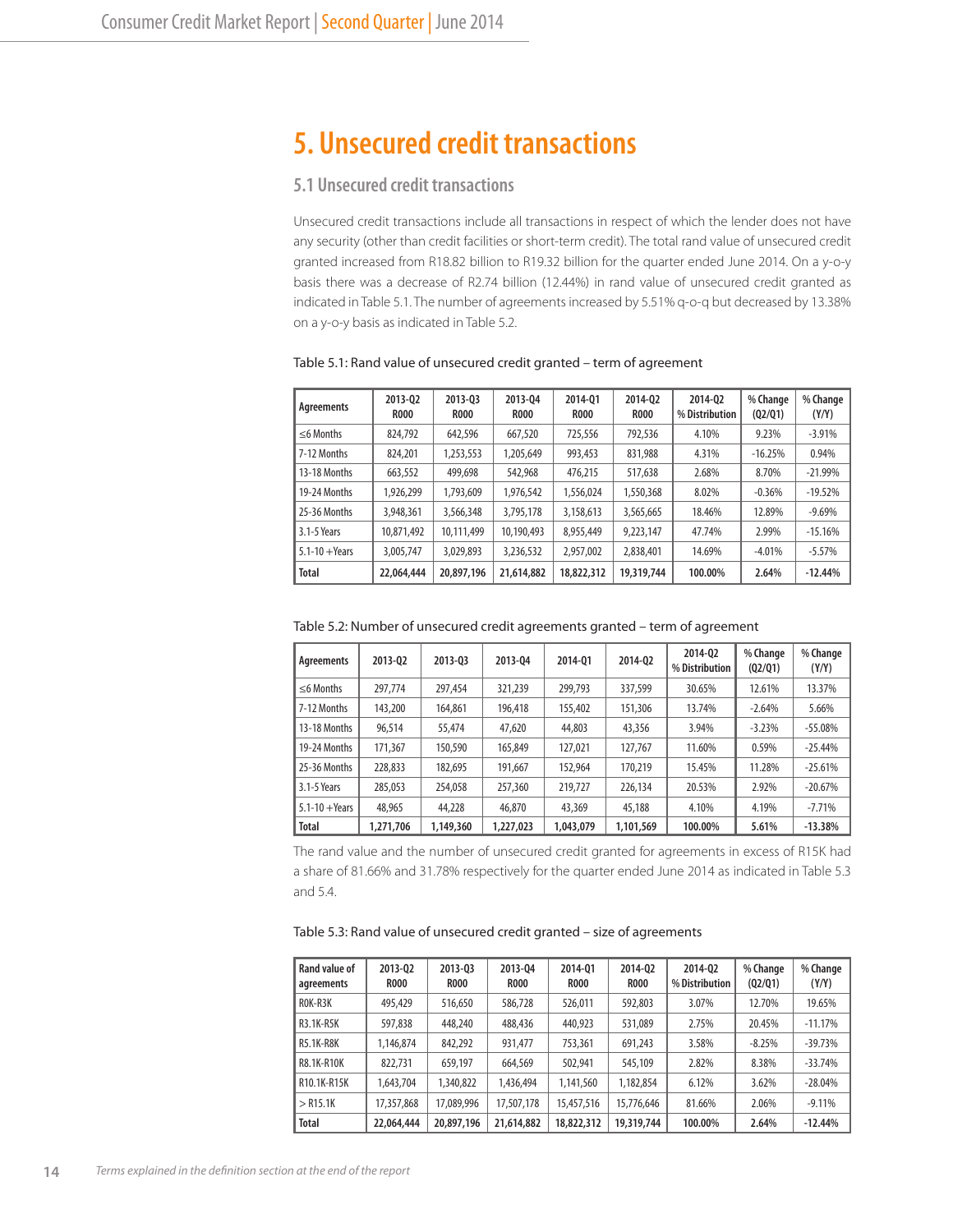| Number of<br>agreements | 2013-02   | 2013-03   | 2013-04   | 2014-01   | 2014-02   | 2014-02<br>% Distribution | % Change<br>(02/01) | % Change<br>(Y/Y) |
|-------------------------|-----------|-----------|-----------|-----------|-----------|---------------------------|---------------------|-------------------|
| ROK-R3K                 | 310,504   | 339,360   | 367,082   | 320.743   | 351,856   | 31.94%                    | 9.70%               | 13.32%            |
| R3.1K-R5K               | 148,416   | 112,806   | 123,446   | 109,238   | 127,966   | 11.62%                    | 17.14%              | $-13.78%$         |
| <b>R5.1K-R8K</b>        | 184,206   | 139,170   | 155,340   | 124,267   | 113,515   | 10.30%                    | $-8.65%$            | $-38.38%$         |
| R8.1K-R10K              | 90.711    | 71.191    | 71.129    | 53,815    | 58,226    | 5.29%                     | 8.20%               | $-35.81%$         |
| R10.1K-R15K             | 139,209   | 112.762   | 121,770   | 96,405    | 99,897    | 9.07%                     | 3.62%               | $-28.24%$         |
| $>$ R15.1K              | 398,660   | 374,071   | 388,256   | 338,611   | 350,109   | 31.78%                    | 3.40%               | $-12.18%$         |
| <b>Total</b>            | 1,271,706 | 1,149,360 | 1,227,023 | 1,043,079 | 1,101,569 | 100.00%                   | 5.61%               | $-13.38%$         |

Table 5.4: Unsecured credit granted – number of agreements per size

# **5.2 Unsecured credit granted by level of income**

There was a decrease in the share of the number of unsecured credit agreements for individuals with a gross monthly income of greater than R15k category from 36.11% for the quarter ended March 2014 to 35.71% for the quarter ended June 2014 as indicated in Table 5.5. The rand value percentange share of unsecured credit agreements of greater than R15k income category decreased whilst the lower income categories increased.

Table 5.5: Unsecured credit granted – gross monthly income of individuals (number of agreements)

| Level of income                         | 2013-02   | 2013-03   | 2013-04   | 2014-01   | 2014-02   |
|-----------------------------------------|-----------|-----------|-----------|-----------|-----------|
| $\leq$ R10K                             | 630.799   | 552,828   | 593,357   | 460,218   | 488,301   |
| % share of credit granted               | 49.60%    | 48.10%    | 48.36%    | 44.12%    | 44.33%    |
| R10.1K-R15K                             | 235,087   | 219,954   | 230,267   | 206,227   | 219,952   |
| % share of credit granted               | 18.49%    | 19.14%    | 18.77%    | 19.77%    | 19.97%    |
| $>$ R15K                                | 405,820   | 376,578   | 403,399   | 376,634   | 393,316   |
| % share of credit granted               | 31.91%    | 32.76%    | 32.88%    | 36.11%    | 35.71%    |
| <b>Total number of unsecured credit</b> | 1,271,706 | 1,149,360 | 1,227,023 | 1,043,079 | 1,101,569 |

Table 5.6: Unsecured credit granted – gross monthly income of individuals (rand value)

| Level of income                                  | 2013-02    | 2013-03    | 2013-04    | 2014-01    | 2014-02    |
|--------------------------------------------------|------------|------------|------------|------------|------------|
| $\leq$ R10K (R000)                               | 7,555,512  | 6,932,843  | 7,355,763  | 5,781,820  | 6,165,682  |
| % share of credit granted                        | 34.24%     | 33.18%     | 34.03%     | 30.72%     | 31.91%     |
| R10.1K-R15K (R000)                               | 4,444,427  | 4,078,088  | 4,164,238  | 3,687,034  | 3,837,684  |
| % share of credit granted                        | 20.14%     | 19.52%     | 19.27%     | 19.59%     | 19.86%     |
| $>$ R15K (R000)                                  | 10,064,505 | 9,886,265  | 10,094,881 | 9,353,458  | 9,316,378  |
| % share of credit granted                        | 45.61%     | 47.31%     | 46.70%     | 49.69%     | 48.22%     |
| <b>Total value of</b><br>unsecured credit (R000) | 22,064,444 | 20,897,196 | 21,614,882 | 18,822,312 | 19,319,744 |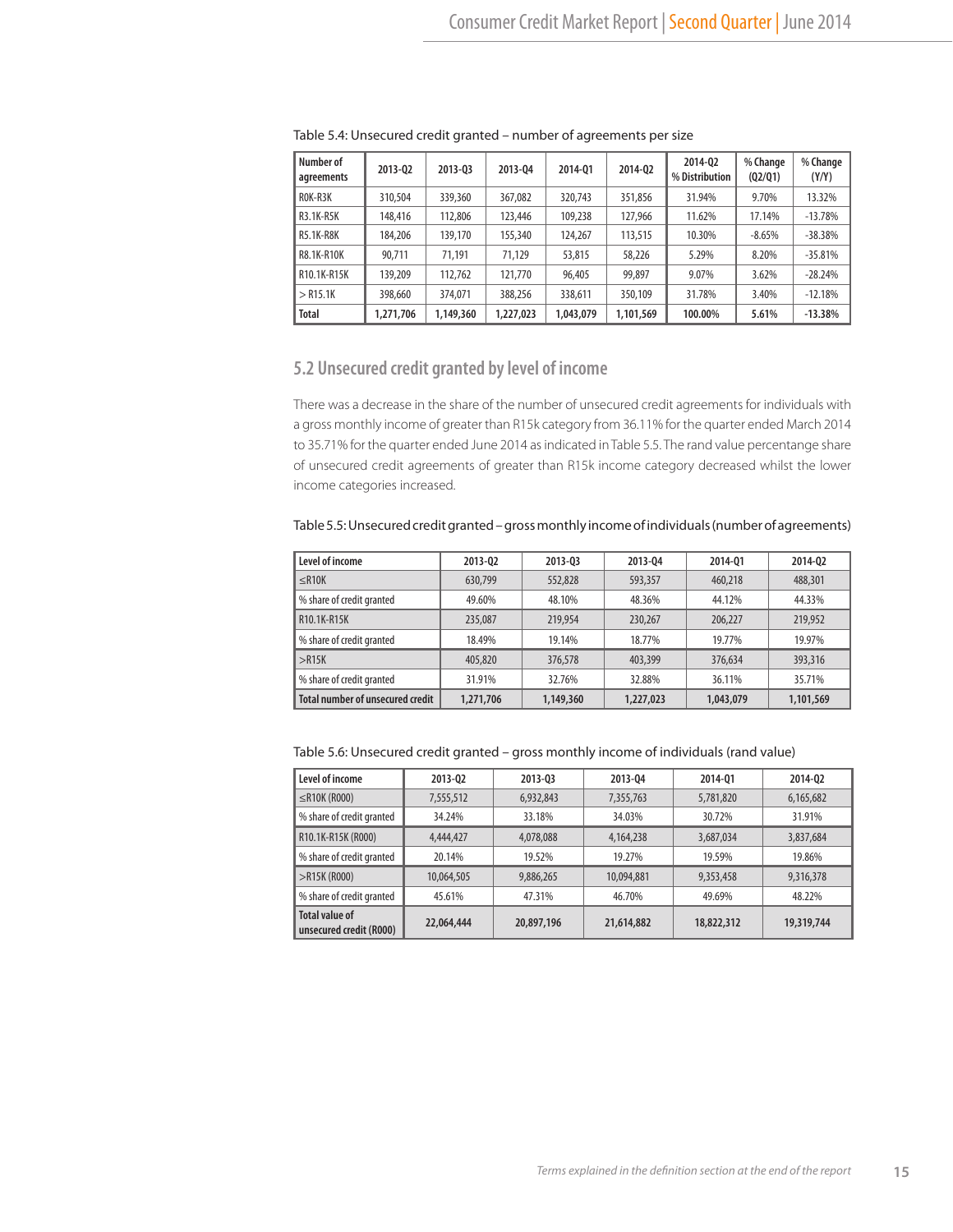# **5.3 Gross debtors book – unsecured credit**

The rand value of the gross debtors book for unsecured credit showed a decrease of R770.01 million (0.45%) on a q-o-q and an increase of R4.14 billion (2.46%) on a y-o-y basis. The number of accounts decreased by 2.99% q-o-q and 6.99% y-o-y as indicated in Table 5.7.

Table 5.7: Gross debtors book – unsecured credit

| Agreements                | 2013-02     | 2013-03     | 2013-04     | 2014-01     | 2014-02     | % Change<br>(02/01) | % Change<br>(Y/Y) |
|---------------------------|-------------|-------------|-------------|-------------|-------------|---------------------|-------------------|
| Gross debtors book (R000) | 168.061.177 | 167,405,316 | 170,750,012 | 172,970,632 | 172,200,625 | $-0.45%$            | 2.46%             |
| Number of accounts        | 8.634.592   | 8,620,766   | 8,444,082   | 8,278,252   | 8.030.773   | $-2.99\%$           | $-6.99\%$         |

## **5.4 Age analysis of gross debtors book – unsecured credit**

The rand value of the gross debtors book for unsecured credit reported as "current" decreased from 70.08% for the quarter ended March 2014 to 69.78% for the quarter ended June 2014. The number of accounts reported as "current" increased from 60.74% to 61.27% for the same period as illustrated in Figure 5.1.

Figure 5.1: Unsecured credit book reported as "current"

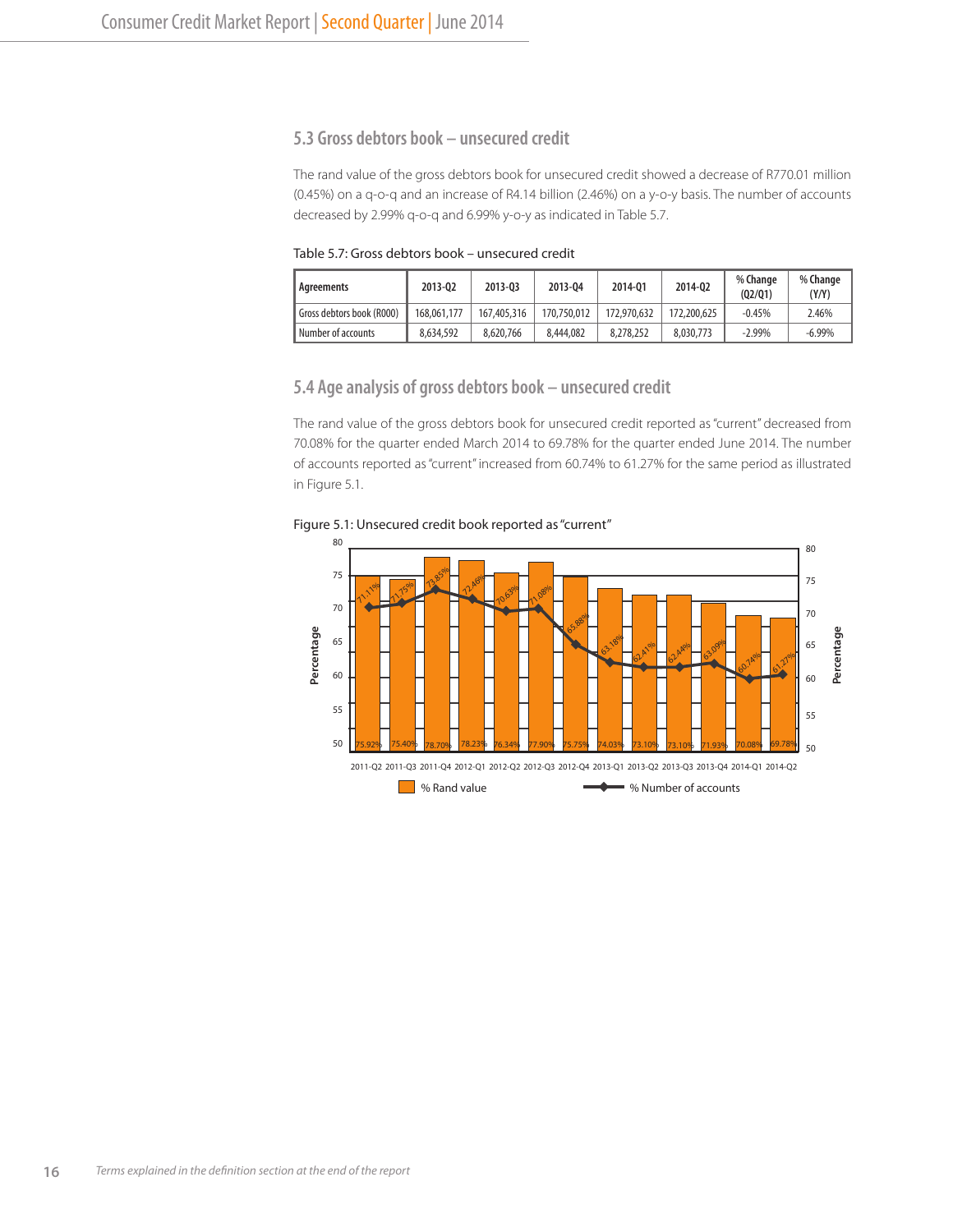# **6. Short-term credit transactions**

## **6.1 Short-term credit granted**

The short-term figures in this report reflect only data reported by entities that submit quarterly returns. The majority of short-term lenders are smaller entities which report on an annual basis and are therefore excluded from these figures.

Short-term agreements of "≤1 Month" had the largest share for both the rand value and the number of agreements for the quarter ended June 2014. On a y-o-y basis the rand value of short-term credit granted decreased by R163.43 million (11.27%) whilst there was an increase of R58.33 million (4.75%) q-o-q as indicated in Table 6.1. The number of agreements for short-term credit granted increased by 5.56% on a q-o-q basis and decreased by 10.59% y-o-y as indicated in Table 6.2.

| Agreements per<br>repayment period | 2013-02<br><b>ROOO</b> | 2013-03<br><b>R000</b> | 2013-04<br><b>R000</b> | 2014-01<br><b>R000</b> | 2014-02<br><b>R000</b> | 2014-02<br>% Distribution | % Change<br>(Q2/Q1) | % Change<br>(Y/Y) |
|------------------------------------|------------------------|------------------------|------------------------|------------------------|------------------------|---------------------------|---------------------|-------------------|
| $\leq$ 1 Month                     | 1.137.160              | 1.104.421              | 1.051.922              | 957,489                | 983,306                | 76.40%                    | 2.70%               | $-13.53%$         |
| 2-3 Months                         | 100.780                | 98,196                 | 105,158                | 85,520                 | 64.796                 | 5.03%                     | $-24.23%$           | $-35.71%$         |
| 4-6 Months                         | 212,591                | 192,263                | 220,938                | 185,770                | 239,003                | 18.57%                    | 28.66%              | 12.42%            |
| <b>Total</b>                       | 1,450,531              | 1,394,880              | 1,378,018              | 1,228,779              | 1,287,105              | 100.00%                   | 4.75%               | $-11.27%$         |

| Agreements per<br>repayment period | 2013-02 | 2013-03 | 2013-04 | 2014-01 | 2014-02 | 2014-02<br>% Distribution | % Change<br>(02/01) | % Change<br>(Y/Y) |
|------------------------------------|---------|---------|---------|---------|---------|---------------------------|---------------------|-------------------|
| $\leq$ 1 Month                     | 828,956 | 788,607 | 754.992 | 697.447 | 736.326 | 87.17%                    | 5.57%               | $-11.17%$         |
| 2-3 Months                         | 38,131  | 34,475  | 35,429  | 29,162  | 21,678  | 2.57%                     | $-25.66%$           | $-43.15%$         |
| 4-6 Months                         | 77.739  | 75,351  | 84,084  | 73,661  | 86.728  | 10.27%                    | 17.74%              | 11.56%            |
| <b>Total</b>                       | 944,826 | 898,433 | 874,505 | 800,270 | 844,732 | 100.00%                   | 5.56%               | $-10.59%$         |

There was an overall increase for short-term credit granted for both rand value and number as indicated in Table 6.3 and 6.4. The only category that declined in both rand value and number on a q-o-q basis was "R3001-R5000".

#### Table 6.3: Short-term credit granted – rand value per agreement size

| Agreements   | 2013-02<br><b>ROOO</b> | 2013-03<br><b>ROOO</b> | 2013-04<br><b>R000</b> | 2014-01<br><b>R000</b> | 2014-02<br><b>ROOO</b> | 2014-02<br>% Distribution | % Change<br>(Q2/Q1) | % Change<br>(Y/Y) |
|--------------|------------------------|------------------------|------------------------|------------------------|------------------------|---------------------------|---------------------|-------------------|
| R0-R1000     | 272,160                | 257,004                | 251,728                | 236,317                | 257,366                | 20.00%                    | 8.91%               | $-5.44%$          |
| R1001-R2000  | 399,087                | 387.296                | 371,531                | 332,157                | 340,656                | 26.47%                    | 2.56%               | $-14.64%$         |
| R2001-R3000  | 291,010                | 290,903                | 278,124                | 236.733                | 246,841                | 19.18%                    | 4.27%               | $-15.18%$         |
| R3001-R5000  | 395,919                | 368,409                | 356,483                | 315,273                | 314,229                | 24.41%                    | $-0.33%$            | $-20.63%$         |
| R5001-R8000  | 92,355                 | 91,269                 | 120.153                | 108,299                | 128,013                | 9.95%                     | 18.20%              | 38.60%            |
| <b>Total</b> | 1,450,531              | 1,394,880              | 1,378,018              | 1,228,779              | 1,287,105              | 100.00%                   | 4.75%               | $-11.27%$         |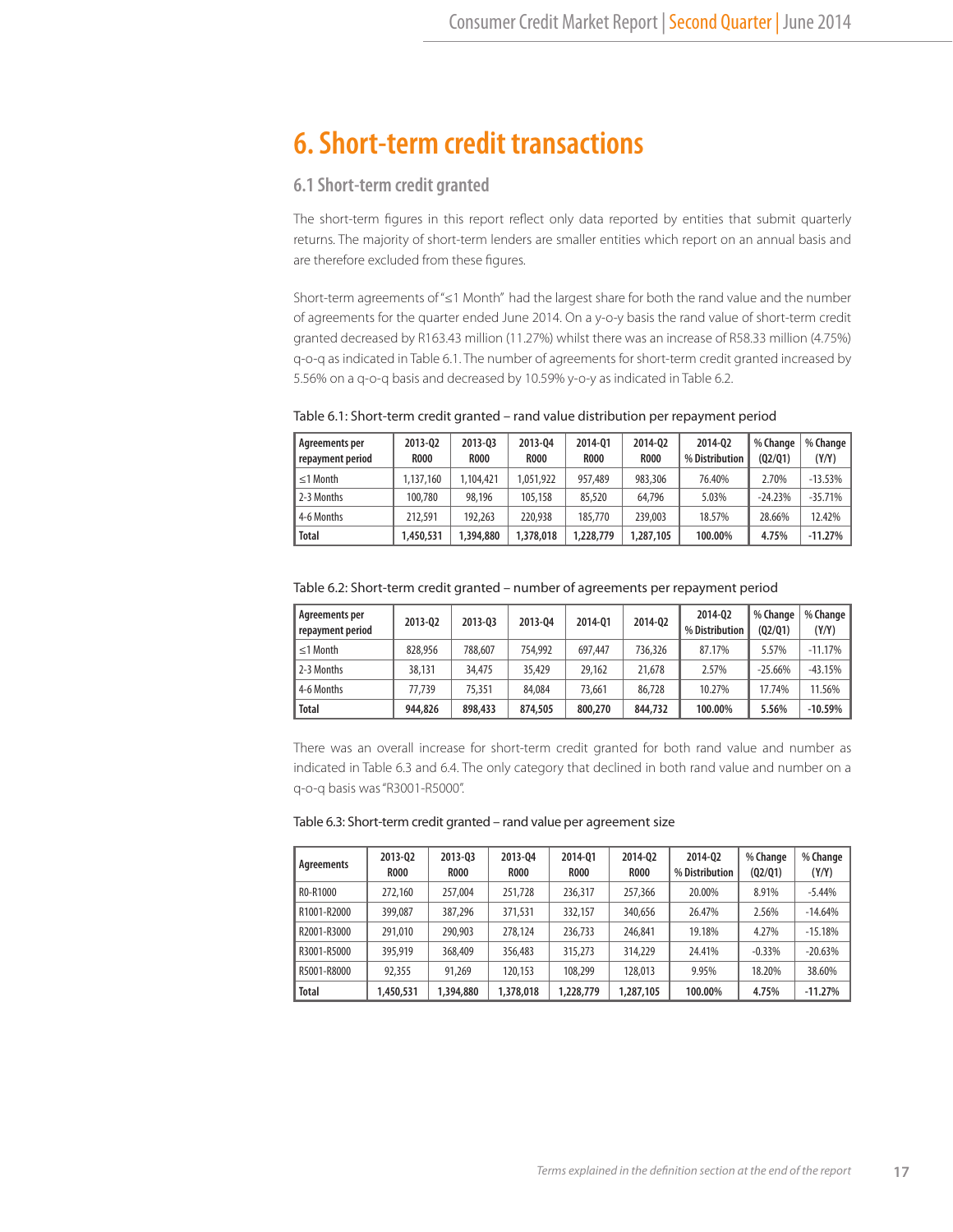| Agreements   | 2013-02 | 2013-03 | 2013-04 | 2014-01 | 2014-02 | 2014-02<br>% Distribution | % Change<br>(02/01) | % Change<br>(Y/Y) |
|--------------|---------|---------|---------|---------|---------|---------------------------|---------------------|-------------------|
| RO-R1000     | 459,240 | 427,019 | 418,372 | 397 572 | 429,944 | 50.90%                    | 8.14%               | $-6.38%$          |
| R1001-R2000  | 262,645 | 255,013 | 244,082 | 218873  | 225,524 | 26.70%                    | 3.04%               | $-14.13%$         |
| R2001-R3000  | 114,430 | 114,253 | 109,015 | 92 844  | 96.169  | 11.38%                    | 3.58%               | $-15.96\%$        |
| R3001-R5000  | 94,563  | 88,215  | 84,848  | 74830   | 74,357  | 8.80%                     | $-0.63%$            | $-21.37%$         |
| R5001-R8000  | 13,948  | 13,933  | 18,188  | 16 15 1 | 18,738  | 2.22%                     | 16.02%              | 34.34%            |
| <b>Total</b> | 944,826 | 898,433 | 874,505 | 800 270 | 844,732 | 100.00%                   | 5.56%               | $-10.59%$         |

Table 6.4: Short-term credit granted – number per agreement size

## **6.2 Short-term credit granted by level of income**

There was an increase in the share of the number of short-term credit agreements for individuals with a gross monthly income of up to R10k from 61.90% for the quarter ended March 2014 to 63.79% for the quarter ended June 2014 as indicated in Table 6.5. The number of short-term credit agreements entered into with individuals with a gross monthly income of greater than R15k decreased from 21.48% to 20.23% for the quarter ended June 2014. The rand value of short-term credit agreements of ≤R10K increased while the other categories decreased as indicated in Table 6.6.

Table 6.5: Short-term credit granted – gross monthly income of individuals (number of agreements)

| Level of income                             | 2013-02 | 2013-03 | 2013-04 | 2013-01 | 2014-02 |
|---------------------------------------------|---------|---------|---------|---------|---------|
| $\leq$ R10K                                 | 589,912 | 562,322 | 553,823 | 495,368 | 538,843 |
| % share of credit granted                   | 62.44%  | 62.59%  | 63.33%  | 61.90%  | 63.79%  |
| R10.1K-R15K                                 | 162,221 | 149,922 | 142.294 | 133,003 | 135,018 |
| % share of credit granted                   | 17.17%  | 16.69%  | 16.27%  | 16.62%  | 15.98%  |
| >R15K                                       | 192,693 | 186,189 | 178,388 | 171.899 | 170.871 |
| % share of credit granted                   | 20.39%  | 20.72%  | 20.40%  | 21.48%  | 20.23%  |
| <b>Total number of</b><br>short-term credit | 944,826 | 898,433 | 874,505 | 800,270 | 844,732 |

Table 6.6: Short-term credit granted – gross monthly income of individuals (rand value)

| Level of income                             | 2013-02   | 2013-03   | 2013-04   | 2014-01   | 2014-02   |
|---------------------------------------------|-----------|-----------|-----------|-----------|-----------|
| $\leq$ R10K (R000)                          | 717,228   | 696,991   | 700.769   | 595,263   | 657,856   |
| % share of credit granted                   | 49.45%    | 49.97%    | 50.85%    | 48.44%    | 51.11%    |
| R10.1K-R15K (R000)                          | 286,243   | 264,946   | 252,987   | 224,394   | 223,812   |
| % share of credit granted                   | 19.73%    | 18.99%    | 18.36%    | 18.26%    | 17.39%    |
| $>$ R15K (R000)                             | 447,060   | 432,944   | 424,262   | 409,122   | 405,437   |
| % share of credit granted                   | 30.82%    | 31.04%    | 30.79%    | 33.29%    | 31.50%    |
| Total value of short-<br>term credit (R000) | 1,450,531 | 1,394,880 | 1,378,018 | 1,228,779 | 1,287,105 |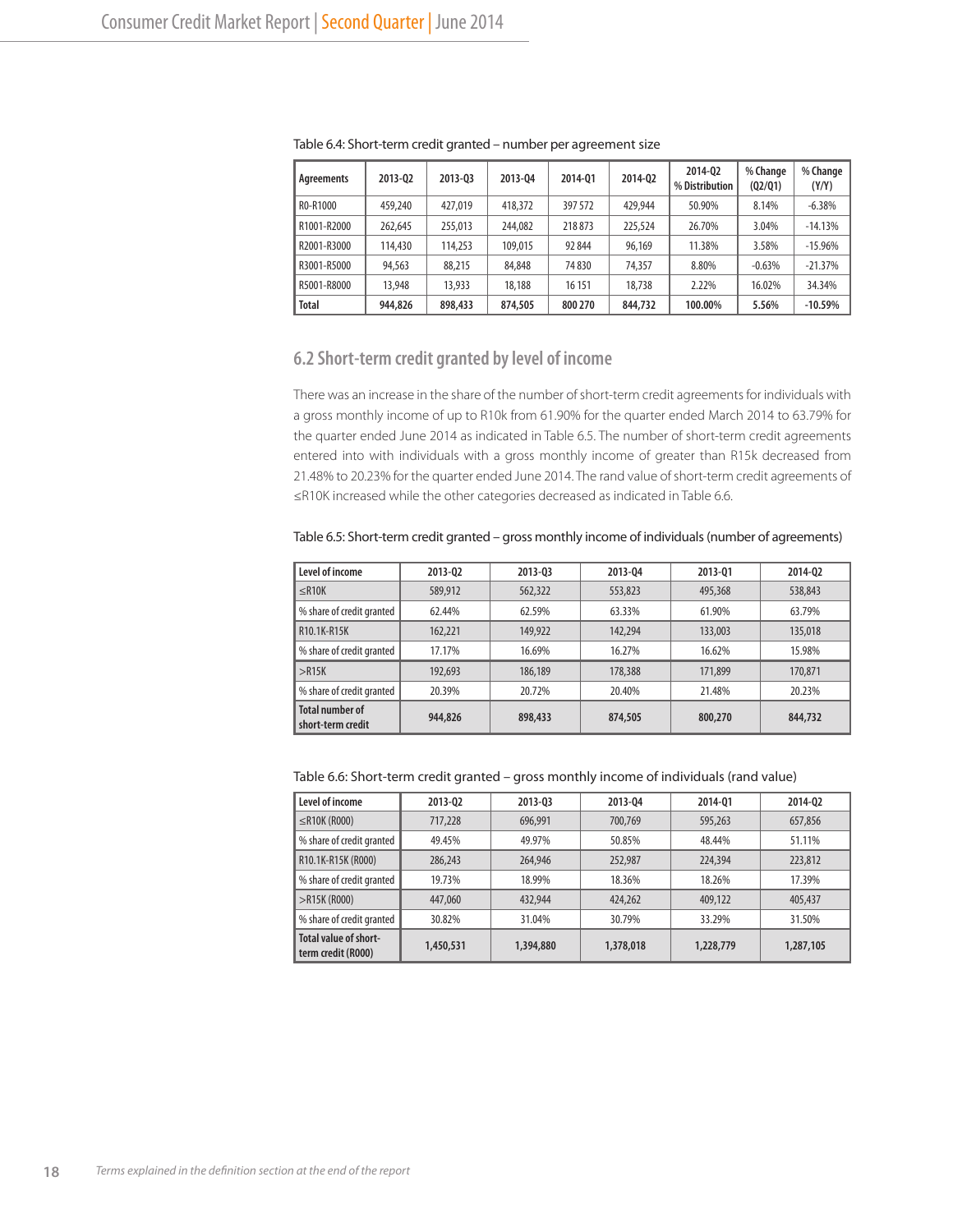# **6.3 Gross debtors book – short-term credit**

The rand value of gross debtors book for short-term credit showed a decrease of R2.36 million (0.33%) on a q-o-q and R165.73 million (19.03%) on a y-o-y basis. The number of accounts decreased by 3.67% q-o-q and 22.42% on a y-o-y basis as indicated in Table 6.7.

Table 6.7: Gross debtors book - short-term credit

| Agreements                | 2013-02 | 2013-03 | 2013-04 | 2014-01 | 2014-02 | % Change<br>(02/01) | % Change<br>(Y/Y) |
|---------------------------|---------|---------|---------|---------|---------|---------------------|-------------------|
| Gross debtors book (R000) | 870.714 | 817,406 | 791.291 | 707.343 | 704,986 | $-0.33%$            | $-19.03%$         |
| Number of accounts        | 473,208 | 442,632 | 398,741 | 381,113 | 367,120 | $-3.67%$            | $-22.42%$         |

## **6.4 Age analysis of gross debtors book – short-term credit**

The rand value of the gross debtors book for short-term credit reported as "current" increased from 73.15% for the quarter ended March 2014 to 74.98% for the quarter ended June 2014. The number of accounts reported as "current" increased from 72.90% to 73.20% for the same period as illustrated in Figure 6.1.

#### Figure 6.1: Short-term credit book reported as "current"

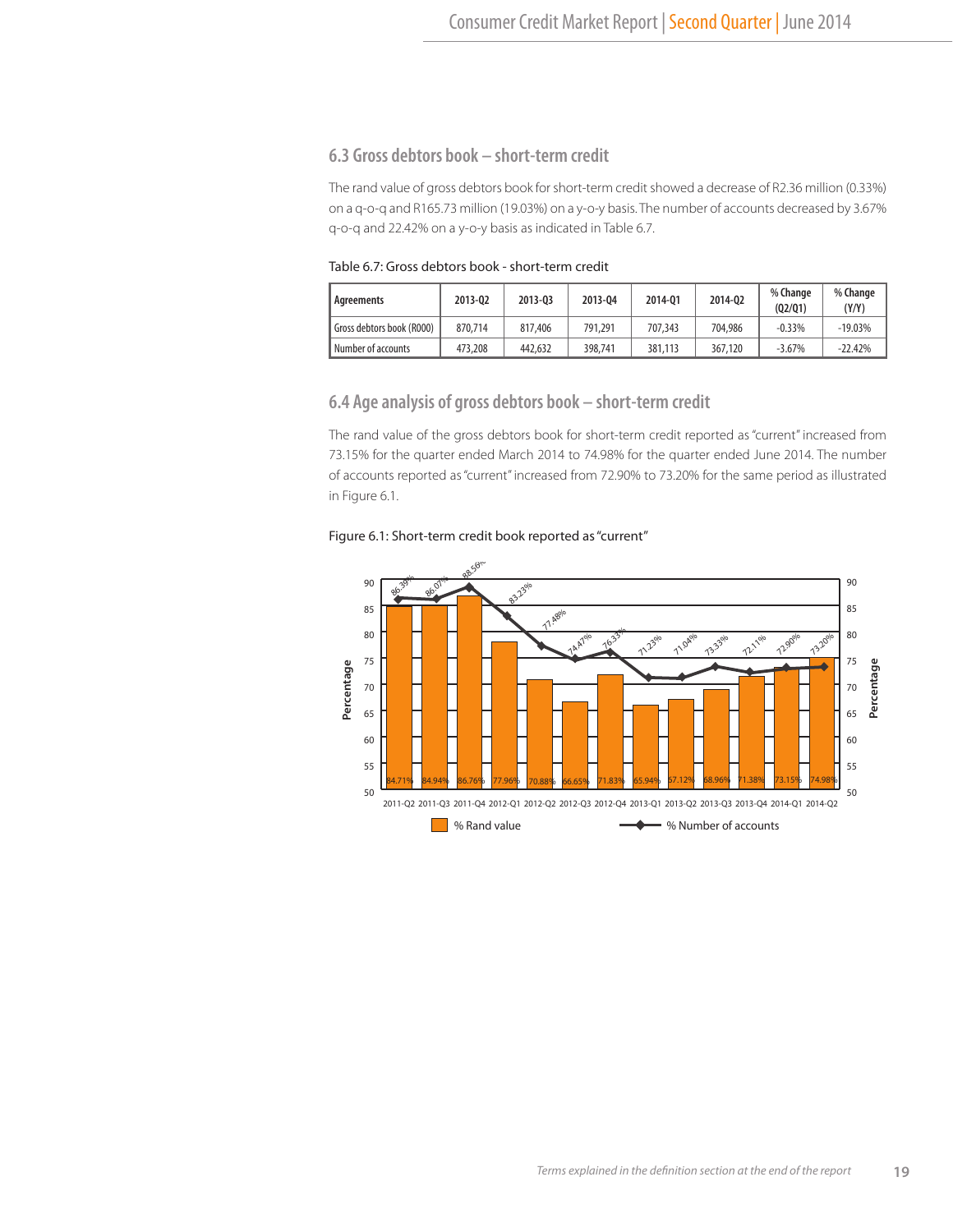# **7. Developmental credit transactions**

# **7.1 Developmental credit transactions**

Developmental credit agreements of greater than 36 months had the largest share for both the rand value and number of agreements for the quarter ended June 2014. On a q-o-q basis the rand value of developmental credit decreased by R2.09 billion (66.53%) as indicated in Table 7.1. The number of developmental credit agreements decreased by 69.23% on a q-o-q basis as indicated in Table 7.2.

| <b>Rand value of agreements</b> | 2013-02<br><b>R000</b> | 2013-03<br><b>R000</b> | 2013-04<br><b>R000</b> | 2014-01<br><b>R000</b> | 2014-02<br><b>R000</b> | 2014-02<br>% Distribution | % Change<br>(02/01) |
|---------------------------------|------------------------|------------------------|------------------------|------------------------|------------------------|---------------------------|---------------------|
| $\leq$ 4 Months                 | 384                    | 0                      | 92                     | 469                    | 103                    | 0.01%                     | $-78.13%$           |
| 5-12 Months                     | 24,913                 | 36,125                 | 20,364                 | 44,115                 | 9,001                  | 0.86%                     | $-79.60%$           |
| 12.1-24 Months                  | 52,014                 | 68,915                 | 62,404                 | 172,585                | 60,074                 | 5.71%                     | $-65.19%$           |
| 24.1-36 Months                  | 66,152                 | 47,367                 | 38,387                 | 36.725                 | 46,490                 | 4.42%                     | 26.59%              |
| $>$ 36 months                   | ,690,973               | 2,615,712              | 1,554,570              | 2,888,831              | 936,148                | 89.00%                    | $-67.59%$           |
| <b>Total</b>                    | 1,834,435              | 2,768,119              | 1,675,816              | 3,142,725              | 1,051,816              | 100.00%                   | $-66.53%$           |

Table 7.1: Developmental credit granted – term of agreement (Rand Value)

Table 7.2: Developmental credit granted – term of agreement (Number of accounts)

| <b>Number of agreements</b> | 2013-02 | 2013-03 | 2013-04 | 2014-01 | 2014-02 | 2014-02<br>% Distribution | % Change<br>(02/01) |
|-----------------------------|---------|---------|---------|---------|---------|---------------------------|---------------------|
| $\leq$ 4 Months             | 9       | 0       | 45      | 228     | 46      | 0.11%                     | $-79.82%$           |
| 5-12 Months                 | 4,317   | 7.314   | 1,738   | 8.339   | 1.714   | 4.00%                     | $-79.45%$           |
| 12.1-24 Months              | 4,516   | 6.136   | 4,701   | 11,907  | 4.445   | 10.36%                    | $-62.67%$           |
| 24.1-36 Months              | 4.128   | 2.713   | 2.094   | 2.236   | 2,699   | 6.29%                     | 20.71%              |
| $>$ 36 months               | 43,501  | 84.165  | 54,783  | 116.723 | 33,996  | 79.24%                    | $-70.87\%$          |
| <b>Total</b>                | 56,471  | 100,328 | 63,361  | 139,433 | 42,900  | 100.00%                   | $-69.23%$           |

Table 7.3 and 7.4 indicated that the majority of developmental credit granted were for agreements in excess of R20K at 77.85% and 32.82% respectively for the quarter ended June 2014.

| Table 7.3: Developmental credit granted – size of agreements (Rand value) |  |  |  |
|---------------------------------------------------------------------------|--|--|--|
|---------------------------------------------------------------------------|--|--|--|

| <b>Rand value of agreements</b> | 2013-02<br><b>R000</b> | 2013-03<br><b>R000</b> | 2013-04<br><b>ROOO</b> | 2014-01<br><b>ROOO</b> | 2014-02<br><b>ROOO</b> | 2014-02<br>% Distribution | % Change<br>(Q2/Q1) |
|---------------------------------|------------------------|------------------------|------------------------|------------------------|------------------------|---------------------------|---------------------|
| R0-R1500                        | 210                    | 503                    | 437                    | 828                    | 649                    | 0.06%                     | $-21.69%$           |
| R1501-R3000                     | 3,271                  | 7,175                  | 3,610                  | 21,305                 | 6,848                  | 0.65%                     | $-67.86%$           |
| R3.01K-R5K                      | 9.939                  | 20,026                 | 17,120                 | 105,173                | 24,468                 | 2.33%                     | $-76.74%$           |
| R5.01K-R10K                     | 78,267                 | 113,239                | 77,423                 | 230,190                | 74,193                 | 7.05%                     | $-67.77%$           |
| R10.1K-R20K D                   | 139,709                | 314,329                | 184,022                | 370,342                | 126,827                | 12.06%                    | $-65.75%$           |
| $>$ R20K                        | 1,603,041              | 2,312,848              | 1,393,204              | 2,414,887              | 818,831                | 77.85%                    | $-66.09%$           |
| <b>Total</b>                    | 1,834,435              | 2,768,119              | 1,675,816              | 3,142,725              | 1,051,816              | 100.00%                   | $-66.53%$           |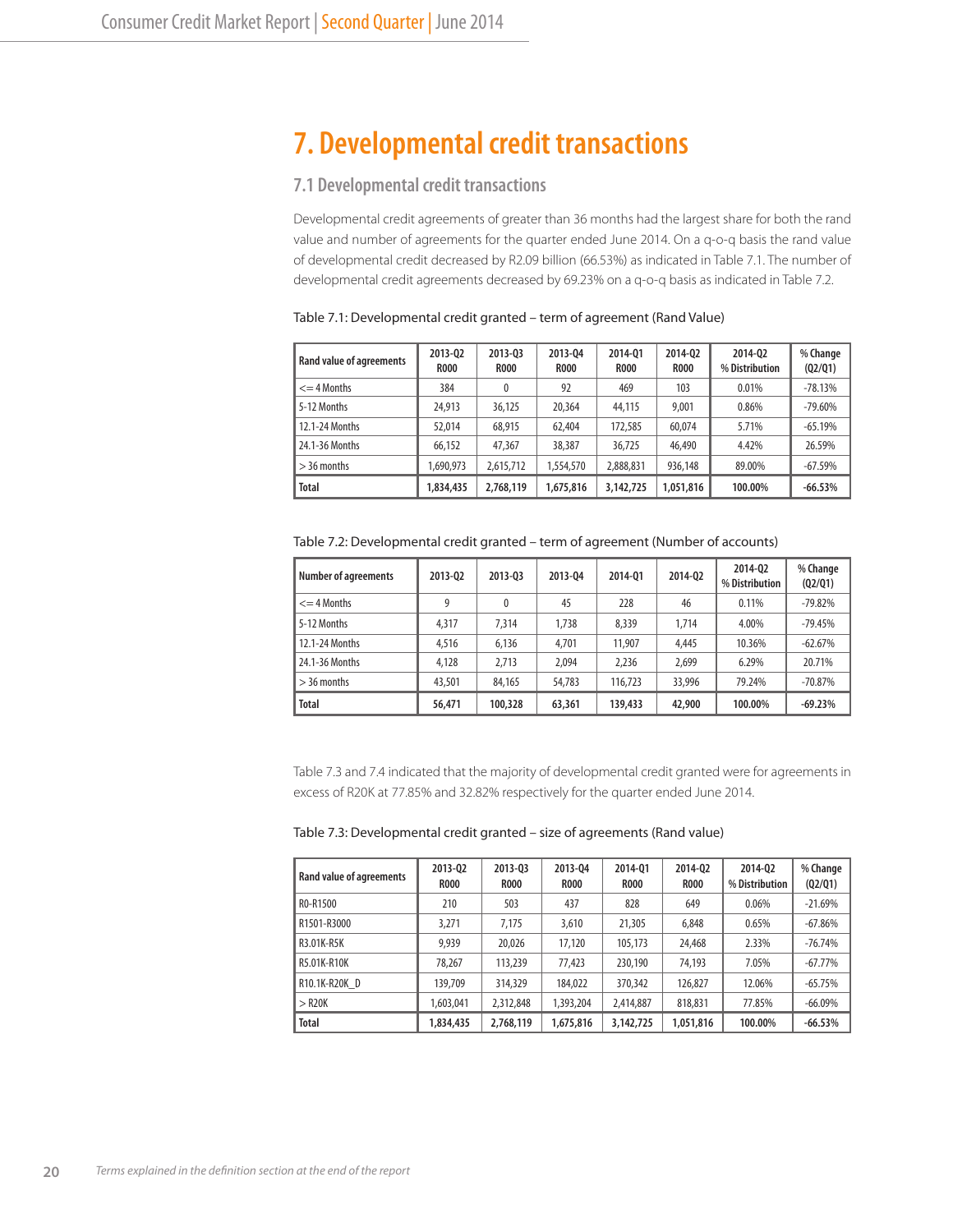| Number of<br>agreements | 2013-02 | 2013-03 | 2013-04 | 2014-01 | 2014-02 | 2014-02<br>% Distribution | % Change<br>(Q2/Q1) |
|-------------------------|---------|---------|---------|---------|---------|---------------------------|---------------------|
| RO-R1500                | 180     | 448     | 424     | 705     | 610     | 1.42%                     | $-13.48%$           |
| R1501-R3000             | 1,376   | 3,001   | 1.474   | 9,288   | 3,146   | 7.33%                     | $-66.13%$           |
| R3.01K-R5K              | 2,392   | 4,853   | 4,201   | 25,228  | 6.130   | 14.29%                    | $-75.70%$           |
| R5.01K-R10K             | 10.093  | 15,194  | 10,150  | 31,136  | 10,245  | 23.88%                    | $-67.10%$           |
| R10.1K-R20K D           | 9,542   | 20,254  | 12,104  | 26.944  | 8,690   | 20.26%                    | $-67.75%$           |
| $>$ R <sub>20</sub> K   | 32,888  | 56,578  | 35,008  | 46,132  | 14,079  | 32.82%                    | $-69.48%$           |
| <b>Total</b>            | 56,471  | 100,328 | 63,361  | 139,433 | 42,900  | 100.00%                   | $-69.23%$           |

Table 7.4: Developmental credit granted – size of agreements (Number of accounts)

# **7.2 Developmental credit granted by level of income**

The number of developmental credit agreements granted to individuals with a gross monthly income of "<=R10K" category had the largest share of 63.18% as indicated in Table 7.5. The rand value of developmental credit agreements granted to individuals with a gross monthly income of "<=R10K" category had the largest share of 64.74% as indicated in Table 7.6.

Table 7.5: Developmental credit granted – gross monthly income of individuals (number of agreements)

| Level of income                                | 2013-02 | 2013-03 | 2013-04 | 2014-01 | 2014-02 |
|------------------------------------------------|---------|---------|---------|---------|---------|
| $\leq$ =R10K                                   | 7.479   | 9,366   | 5,034   | 11,749  | 6,888   |
| % share                                        | 51.11%  | 52.56%  | 49.08%  | 48.04%  | 63.18%  |
| <b>R10.1K-R15K</b>                             | 7,154   | 8.455   | 5.222   | 12,709  | 4,015   |
| % share                                        | 48.89%  | 47.44%  | 50.92%  | 51.96%  | 36.82%  |
| <b>Total number of</b><br>developmental credit | 14,633  | 17,821  | 10,256  | 24,458  | 10,903  |

Table 7.6: Developmental credit granted – gross monthly income of individuals (rand value)

| Level of income                             | 2013-02 | 2013-03 | 2013-04 | 2014-01 | 2014-02 |
|---------------------------------------------|---------|---------|---------|---------|---------|
| $\leq$ =R10K                                | 282,743 | 258,901 | 164,295 | 305,352 | 272,103 |
| % share                                     | 65.74%  | 62.46%  | 56.83%  | 57.16%  | 64.74%  |
| R10.1K-R15K                                 | 147,327 | 155,585 | 124,813 | 228,882 | 148,213 |
| % share                                     | 34.26%  | 37.54%  | 43.17%  | 42.84%  | 35.26%  |
| Total rand value of<br>developmental credit | 430,070 | 414,486 | 289,108 | 534,234 | 420,316 |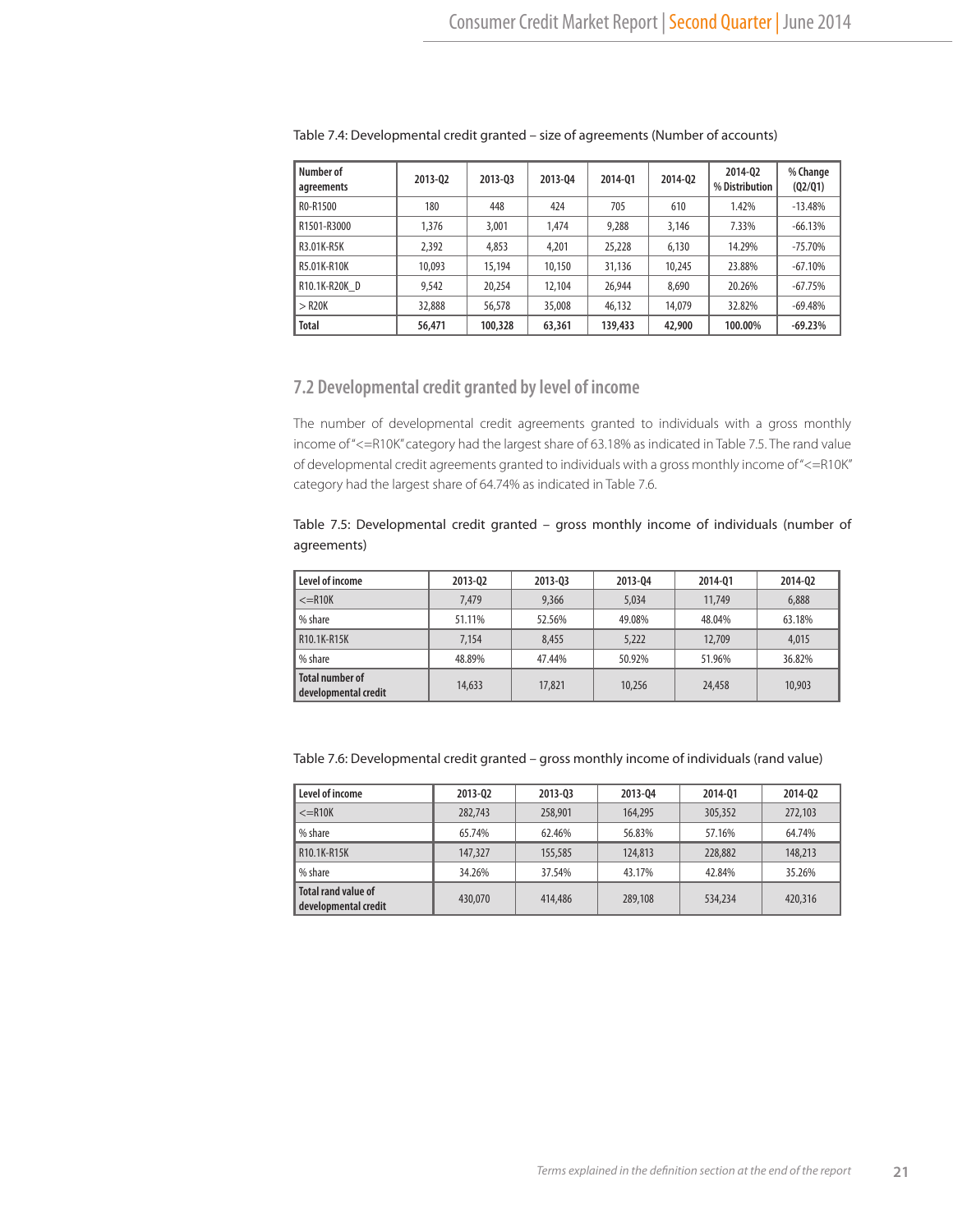#### **7.3 Gross debtors book – developmental credit**

The rand value of the gross debtors book for developmental credit showed a decrease of R5.57 billion (17.58%) on a q-o-q but increased by R4.39 billion (20.24%) on a y-o-y basis. The number of accounts decreased by 25.54% q-o-q and by 20.83% on a y-o-y basis as indicated in Table 7.7.

Table 7.7: Gross debtors book - developmental credit

| Agreements                | 2013-02    | 2013-03    | 2013-04    | 2014-01    | 2014-02    | % Change<br>(02/01) | % Change<br>(Y/Y) |
|---------------------------|------------|------------|------------|------------|------------|---------------------|-------------------|
| Gross debtors book (R000) | 21,709,071 | 23,960,372 | 21,951,795 | 31,669,722 | 26,103,039 | $-17.58%$           | 20.24%            |
| Number of accounts        | 1.121.097  | 1,145,354  | 1.124.519  | 1.191.924  | 887,542    | $-25.54%$           | $-20.83%$         |

#### **7.4 Age analysis of gross debtors book – developmental credit**

The rand value of the gross debtors book for developmental credit reported as "current" was 88.92% for the quarter ended June 2014. The number of accounts reported as "current" was 96.74% for the same period as indicated in Table 7.9.

#### Table 7.8 Developmental credit book age analysis (rand value)

| Period             | 2013-02        | 2013-03        | 2013-04        | 2014-01        | 201402         | 2014-02<br>%Distribution |
|--------------------|----------------|----------------|----------------|----------------|----------------|--------------------------|
| Current            | 18,870,418,372 | 20,556,711,400 | 18,978,686,912 | 28,813,105,571 | 23,210,342,183 | 88.92%                   |
| 30 Days            | 785,351,311    | 563,172,857    | 701,682,145    | 695,589,690    | 685,600,883    | 2.63%                    |
| 31-60 Days         | 306,571,054    | 227,796,021    | 261,310,324    | 252,432,489    | 256,932,600    | 0.98%                    |
| 61-90 Days         | 191,180,845    | 155,978,104    | 187,402,284    | 165,690,033    | 164,584,208    | 0.63%                    |
| 91-120 Days        | 155,286,539    | 130,566,764    | 152,353,248    | 151,074,278    | 135,111,938    | 0.52%                    |
| $120 +$ Days       | 1,400,262,835  | 2,326,146,364  | 1,670,359,939  | 1,591,830,017  | 1,650,467,035  | 6.32%                    |
| <b>Grand Total</b> | 21,709,070,956 | 23,960,371,510 | 21,951,794,852 | 31,669,722,078 | 26,103,038,847 | 100%                     |

Table 7.9 Developmental credit book age analysis (number of accounts)

| Period             | 2013-02   | 2013-03   | 2013-04   | 2014-01   | 2014-02 | 2014-02<br>% Distribution |
|--------------------|-----------|-----------|-----------|-----------|---------|---------------------------|
| Current            | 1,089,930 | 1,109,472 | 1,089,843 | 1,163,040 | 858,591 | 96.74%                    |
| 30 Days            | 8.137     | 7.130     | 7.414     | 7,316     | 7.119   | 0.80%                     |
| 31-60 Days         | 4,472     | 3,969     | 4,178     | 3,333     | 3,354   | 0.38%                     |
| 61-90 Days         | 2.629     | 2.713     | 3,133     | 1.917     | 2.103   | 0.24%                     |
| 91-120 Days        | 2.099     | 2.217     | 2.743     | 1,775     | 1.684   | 0.19%                     |
| $120 +$ Days       | 13,830    | 19,853    | 17,208    | 14,543    | 14,691  | 1.66%                     |
| <b>Grand Total</b> | 1,121,097 | 1,145,354 | 1,124,519 | 1,191,924 | 887,542 | 100%                      |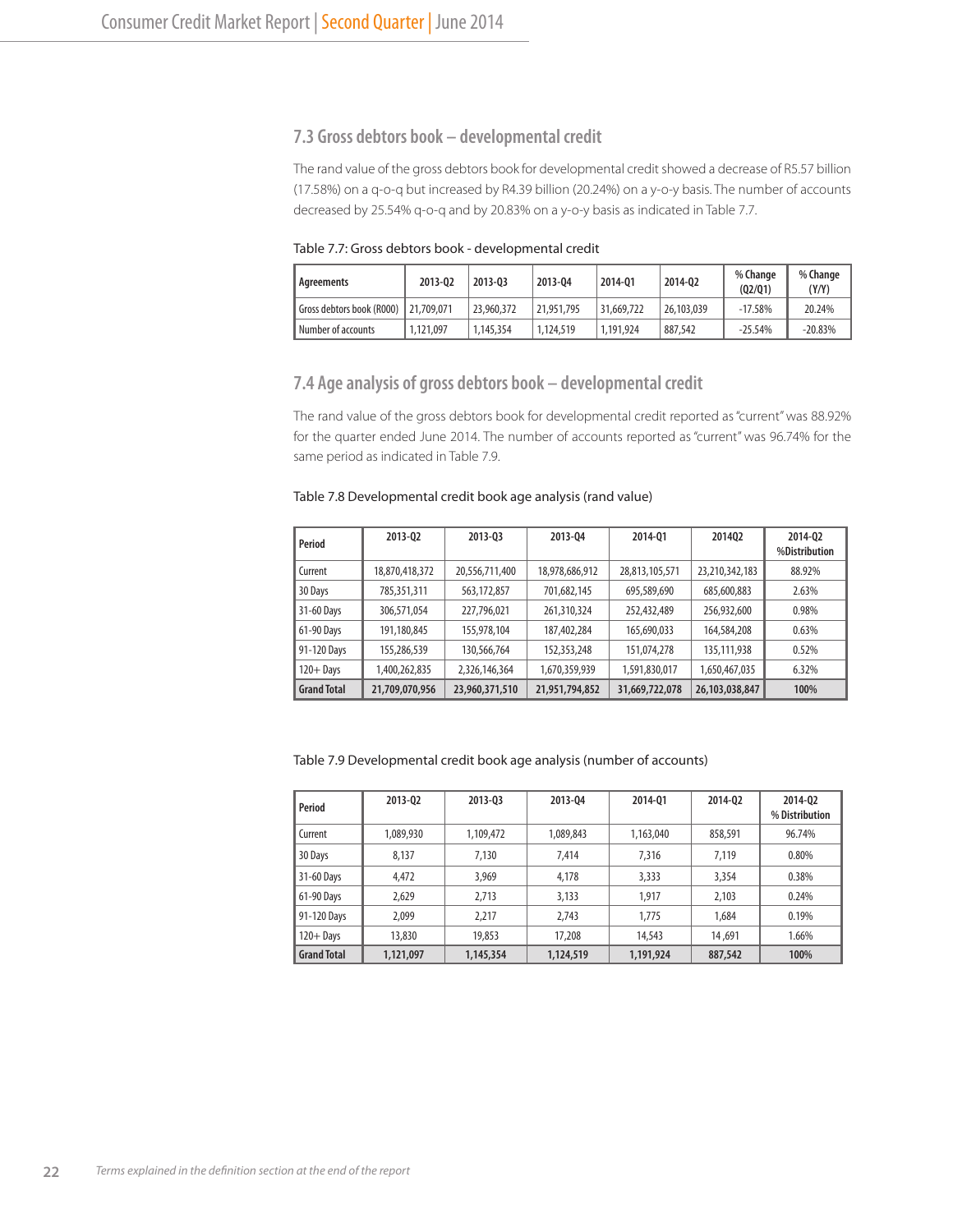# **8. Definitions**

| Terms used in the report          | Definition                                                                                                                                                                                                                                                                                                                                                                                                                                                                                                                 |
|-----------------------------------|----------------------------------------------------------------------------------------------------------------------------------------------------------------------------------------------------------------------------------------------------------------------------------------------------------------------------------------------------------------------------------------------------------------------------------------------------------------------------------------------------------------------------|
| Applications received             | Includes solicited and unsolicited applications for credit.                                                                                                                                                                                                                                                                                                                                                                                                                                                                |
| <b>Credit facilities</b>          | An agreement that meets all the criteria as set out in section 8 (3) of the NCA. The values (rand<br>value and number of accounts) reported for "credit facility" includes both new credit facilities and<br>limit increases for existing credit facility agreements. These values represent the potential exposure<br>of the credit providers and not the actual usage/consumption by consumers. This does not apply<br>to the gross value of the debtors book values where actual credit usage by consumers is reported. |
| <b>Credit transactions</b>        | An agreement that meets all the criteria as set out in section 8 (4) of the NCA. This includes all<br>types of credit agreements, but excludes credit facility agreements.                                                                                                                                                                                                                                                                                                                                                 |
| Gross debtors book                | The outstanding balances as at the end of the period including fees and interest that have been<br>earned and capitalized to the debtors book.                                                                                                                                                                                                                                                                                                                                                                             |
| Mortgage agreements               | An agreement that is secured by a pledge of immovable property.                                                                                                                                                                                                                                                                                                                                                                                                                                                            |
| Secured credit transactions       | Credit transactions that do not fall within the other named categories in the NCA. This category<br>includes pension-backed loans, insurance-backed loans, retail furniture accounts and motor<br>vehicle accounts.                                                                                                                                                                                                                                                                                                        |
| Short-term credit<br>transactions | An agreement that meets all the criteria as set out in section 39 (2) of the National Credit<br>Regulations.                                                                                                                                                                                                                                                                                                                                                                                                               |
|                                   | This includes amounts not exceeding R8 000 and repayable within 6 months.                                                                                                                                                                                                                                                                                                                                                                                                                                                  |
| Unsecured credit<br>transactions  | An agreement that meets all the criteria as set out in section 39 (3) of the National Credit<br>Regulations.<br>Where the loan or credit is not secured by any pledge or personal security.                                                                                                                                                                                                                                                                                                                                |
| Developmental credit              | Developmental credit agreement means a credit agreement that satisfies the criteria set out in                                                                                                                                                                                                                                                                                                                                                                                                                             |
| transactions                      | Section 10;                                                                                                                                                                                                                                                                                                                                                                                                                                                                                                                |
|                                   | This includes educational loan; small business; the acquisition, rehabilitation, building or<br>expansion of low income housing; or any other purpose in terms of sub section (2) (a)                                                                                                                                                                                                                                                                                                                                      |

# **Notes**

1. Where values have been rounded off the percentage calculations and summed totals are calculated off the unrounded values.

2. Please refer to the NCR website for the complete set of tables. Website address www.ncr.org.za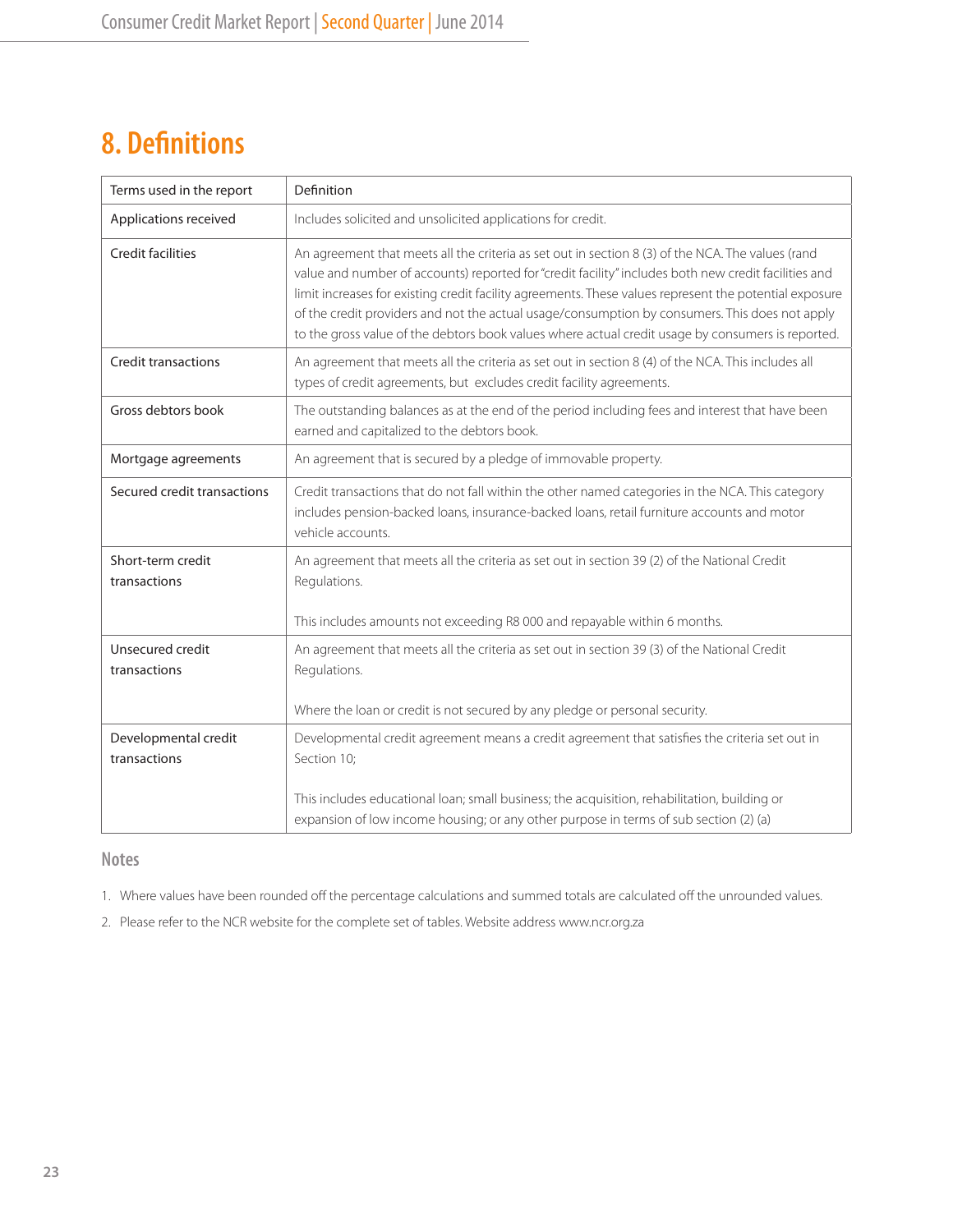# **9. Appendix tables**

# **A: Provincial Distribution**

#### Table 1: Provincial distribution – total credit granted

| Provincial        | 2012-02<br>(R)   | 2012-03<br>(R)  | 2012-04<br>(R)  | 2013-01<br>(R)  | 2013-02<br>(R)  | 2013-03<br>(R)  | 2013-04<br>(R)  | 2014-01<br>(R)  | 2014-02<br>(R)    |
|-------------------|------------------|-----------------|-----------------|-----------------|-----------------|-----------------|-----------------|-----------------|-------------------|
| Eastern Cape      | 6,753,673,557    | 6,849,466,933   | 7,843,898,108   | 6,134,979,822   | 6,914,465,756   | 6,977,361,330   | 7,065,654,036   | 5,930,465,600   | 6,024,814,409     |
| <b>Free State</b> | 4, 164, 341, 610 | 4,437,331,245   | 5,191,326,247   | 4,110,460,139   | 4,119,553,834   | 4,749,237,123   | 5,012,379,031   | 4,129,852,870   | 3,874,224,484     |
| Gauteng           | 48,274,266,388   | 51,317,873,076  | 54,846,486,316  | 48,553,451,845  | 52,250,536,524  | 55,220,734,637  | 56,096,332,160  | 50,657,555,112  | 51,603,926,570    |
| Kwazulu-Natal     | 13,090,083,920   | 13,333,336,987  | 14,921,937,023  | 12,586,451,819  | 13,546,384,650  | 14,053,951,981  | 14,240,046,666  | 13,484,053,171  | 13, 155, 044, 738 |
| Limpopo           | 4,164,964,499    | 4,238,427,176   | 5,005,683,458   | 3,917,645,378   | 4,115,867,090   | 4,411,896,644   | 4,400,887,465   | 3,681,341,105   | 3,712,266,510     |
| Mpumalanga        | 6,481,088,576    | 6,839,583,672   | 7,495,528,094   | 6,358,047,887   | 6,615,023,989   | 7,044,523,494   | 7,588,245,920   | 6,249,663,661   | 6,531,453,525     |
| Northern Cape     | 2,376,678,603    | 2,474,282,035   | 2,688,342,023   | 1,771,993,872   | 1,899,104,656   | 1,848,235,836   | 2,039,582,975   | 1,776,837,033   | 1,840,315,723     |
| North West        | 4,131,296,660    | 4,357,277,586   | 4,956,114,055   | 4,398,860,782   | 4,289,495,807   | 4,646,281,961   | 4,979,666,833   | 4,229,449,629   | 3,914,240,417     |
| Western Cape      | 14,272,916,698   | 14,936,704,468  | 16,029,134,467  | 13,788,916,201  | 15,063,625,443  | 16,758,439,787  | 16,278,808,336  | 14,447,714,353  | 15,236,771,193    |
| <b>Other</b>      | 865,578,262      | 938,802,249     | 962,274,284     | 665,206,177     | 801,847,510     | 1,502,953,027   | 962,358,425     | 1,017,981,737   | 1,298,595,639     |
| <b>Total</b>      | 104,574,888,773  | 109,723,085,427 | 119,940,724,075 | 102,286,013,921 | 109,615,905,259 | 117,213,615,820 | 118,663,961,847 | 105,604,914,271 | 107,191,653,208   |

**B: Secured Credit Granted**

#### Table 2: Secured credit granted – size of agreement

| Agreements   | 2012-02<br>(R) | 2012-03<br>(R) | 2012-04<br>(R) | 2013-01<br>(R)    | 2013-02<br>(R) | 2013-03<br>(R) | 2013-04<br>(R) | 2014-01<br>(R) | 201402<br>(R)  |
|--------------|----------------|----------------|----------------|-------------------|----------------|----------------|----------------|----------------|----------------|
| $\leq$ R1500 | 6,039,341      | 5,297,537      | 12,832,410     | 6,515,197         | 6,569,111      | 4,916,098      | 4,492,588      | 3,140,578      | 3,362,750      |
| R1500-R3000  | 49,053,291     | 44,854,291     | 86,916,571     | 50,709,825        | 50,967,992     | 46,081,170     | 62,201,390     | 42,306,919     | 35,355,179     |
| R3.1K-R5K    | 238,074,433    | 213,464,642    | 325 857 541    | 199,028,071       | 208,054,841    | 185,037,917    | 238,051,592    | 155,516,651    | 145,096,417    |
| R5.1K-R10K   | 789,800,355    | 808,360,916    | 1,259,042,355  | 681,409,425       | 696,023,274    | 777,705,823    | 1,045,403,625  | 585,602,023    | 663, 341, 584  |
| R10.1K-R20K  | 568,305,838    | 593,416,188    | 930,855,896    | 496,415,473       | 541,958,351    | 656,373,433    | 861,776,167    | 412,943,538    | 488,596,790    |
| R20.1K-R40K  | 311,513,024    | 288,540,950    | 395,203,914    | 340,617,460       | 278,434,996    | 310,677,054    | 352,369,509    | 236,513,584    | 236,255,485    |
| R40.1K-R60K  | 479,047,158    | 464,082,313    | 476,348,687    | 534,622,921       | 389,077,115    | 395,694,490    | 366,532,116    | 368,672,437    | 312,445,501    |
| R60.1K-R100K | 2,114,512,432  | 2,064,346,547  | 2,131,418,460  | 1,973,902,693     | 1,847,054,667  | 1,832,756,307  | 1,743,239,530  | 1,634,442,835  | 1,531,550,943  |
| R101K-R150K  | 5,785,373,016  | 5,912,367,127  | 6,298,417,024  | 5,484,493,525     | 5,717,600,015  | 5,675,306,739  | 5,437,656,610  | 4,838,447,980  | 4,762,433,288  |
| R151K-R200K  | 4,920,724,906  | 5,271,058,457  | 5,837,946,864  | 5,061,066,752     | 5,500,494,209  | 5,787,842,168  | 5,625,034,191  | 4,975,821,445  | 5,086,565,026  |
| R201K-R400K  | 11,534,838,614 | 12,644,286,756 | 13,920,817,748 | 12,792,503,912    | 13,870,702,399 | 14,721,181,398 | 14,844,857,308 | 12,904,103,416 | 13,071,584,796 |
| $>\,$ R400K  | 6,236,883,917  | 6,854,486,371  | 7,802,854,402  | 7,564,527,537     | 8,432,733,918  | 9,518,007,516  | 9,997,982,836  | 9,195,479,615  | 9,420,258,204  |
| <b>Total</b> | 33,034,166,325 | 35,164,562,095 | 39,478,511,872 | 35, 185, 812, 791 | 37,539,670,888 | 39,911,580,113 | 40,579,597,462 | 35,352,991,021 | 35,756,845,963 |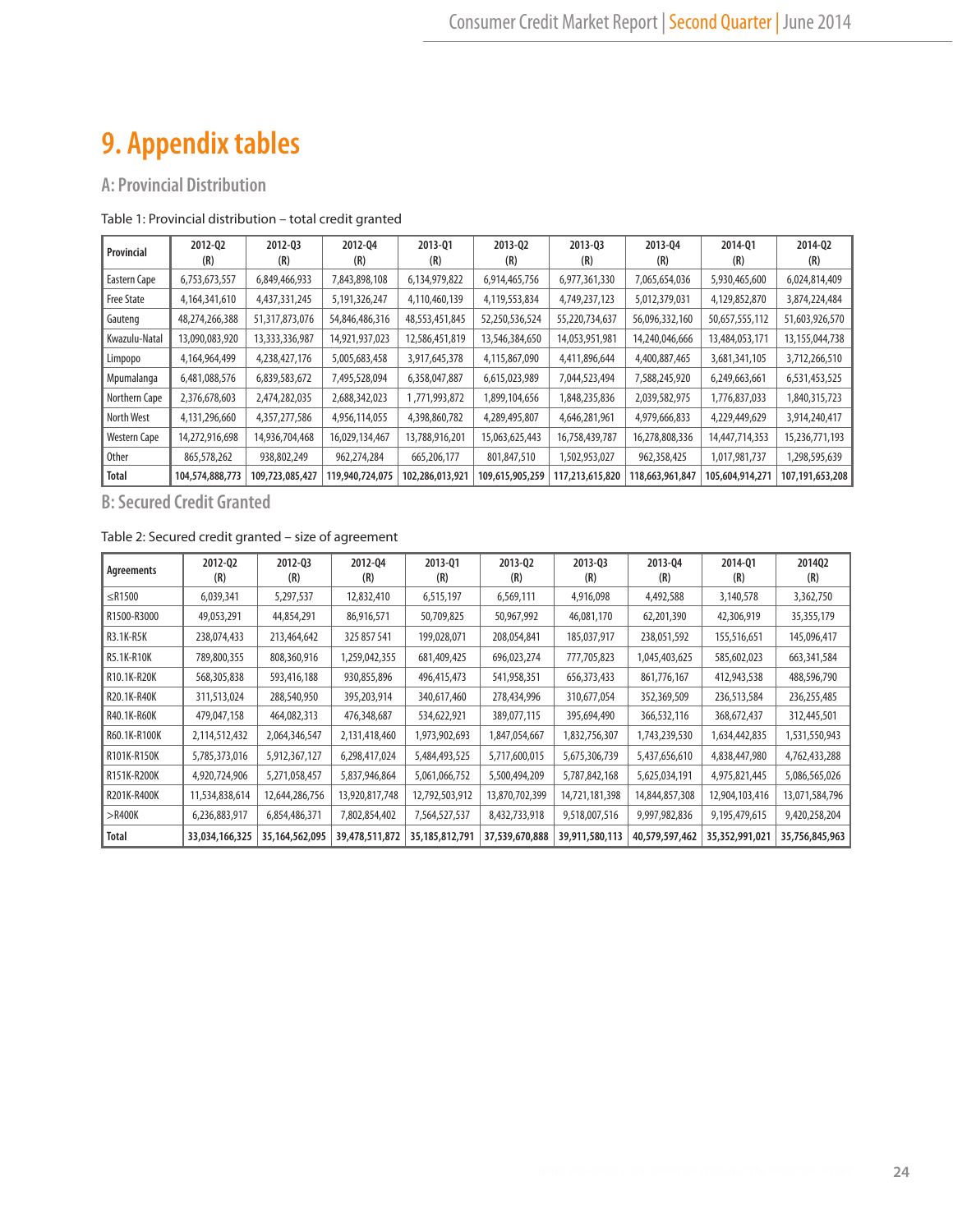| Agreements   | 2012-02 | 2012-03 | 2012-04 | 2013-01 | 2013-02 | 2013-03 | 2013-04 | 2014-01 | 2014-02 |
|--------------|---------|---------|---------|---------|---------|---------|---------|---------|---------|
| $\leq$ R1500 | 5,581   | 5,378   | 6,689   | 5,476   | 5,559   | 4,369   | 4,239   | 3,044   | 2,992   |
| R1500-R3000  | 20,953  | 21,973  | 31,028  | 22,359  | 20,673  | 18,329  | 25,878  | 17,712  | 14,695  |
| R3.1K-R5K    | 58,647  | 59,642  | 79,354  | 52,391  | 50,931  | 44,437  | 58,471  | 38,234  | 35,526  |
| R5.1K-R10K   | 115,642 | 124,983 | 179,053 | 100.637 | 98,408  | 108,063 | 144,817 | 82,975  | 93,918  |
| R10.1K-R20K  | 42,754  | 48,772  | 71,727  | 38,566  | 40,512  | 49,807  | 64,684  | 30,908  | 36,645  |
| R20.1K-R40K  | 10,928  | 10,700  | 14,950  | 11,686  | 9,951   | 11,413  | 12,923  | 8,333   | 8,509   |
| R40.1K-R60K  | 9,429   | 9,143   | 9,663   | 10,457  | 7,643   | 7.739   | 7,163   | 7,156   | 6,159   |
| R60.1K-R100K | 25,900  | 25,332  | 26,113  | 24,172  | 22,476  | 22,121  | 20,937  | 19,731  | 18,446  |
| R101K-R150K  | 46,253  | 47,241  | 50,148  | 43,406  | 44,997  | 44,368  | 42,324  | 37,624  | 36,956  |
| R151K-R200K  | 28.421  | 30,429  | 33,710  | 29,080  | 31,599  | 32,967  | 31,956  | 28,200  | 28,830  |
| R201K-R400K  | 41,562  | 45,671  | 50,139  | 45,917  | 49,662  | 52,138  | 52,457  | 45,648  | 46,137  |
| $>$ R400K    | 10,558  | 11,548  | 13,141  | 12,379  | 13,943  | 14,679  | 15,084  | 13,880  | 14,621  |
| Total        | 416,628 | 440,812 | 565,715 | 396,526 | 396,354 | 410,430 | 480,933 | 333,445 | 343,434 |

#### Table 3: Number of agreements for secured credit granted

**C: Analysis of credit granted by level of income**

# Table 4: Rand value of mortgages granted by income category

| <b>Income Category</b> | 2012-02<br>(R) | 2012-03<br>(R) | 2012-04<br>(R) | 2013-01<br>(R) | 2013-02<br>(R) | 2013-03<br>(R) | 2013-04<br>(R) | 2014-01<br>(R) | 2014-02<br>(R) |
|------------------------|----------------|----------------|----------------|----------------|----------------|----------------|----------------|----------------|----------------|
| RO-R3500               | 3,468,702      | 1,482,700      | 110,000        | 2,001,540      | 469,700        | 752,000        | 120,368        | 1,343,348      | 50,000         |
| R3501-R5500            | 11,600,810     | 7,329,795      | 6,189,362      | 8,189,411      | 4,419,800      | 8,121,633      | 6,847,243      | 5,806,898      | 6,269,257      |
| R5501-R7500            | 55,513,232     | 53,878,712     | 40,988,256     | 30,811,017     | 39,618,806     | 42,192,239     | 43,877,133     | 32,384,145     | 39,449,115     |
| R7501-R10K             | 253,738,062    | 240,312,695    | 222,629,200    | 169,538,930    | 192.111.866    | 209,112,905    | 191,531,616    | 158,400,855    | 149,006,448    |
| R10.1K-R15K            | 1,269,473,794  | 1,277,787,145  | ,208,509,375   | 981,328,804    | 1,146,680,159  | 1,233,151,868  | 1,171,389,110  | 923,862,647    | 871,062,098    |
| >R15K                  | 24,856,083,383 | 26,949,257,013 | 26,920,211,387 | 23,654,687,903 | 28,313,860,454 | 32,658,951,366 | 32,935,413,743 | 29,419,058,158 | 31,920,685,927 |
| Total                  | 26,449,877,983 | 28,530,048,060 | 28,398,637,580 | 24,846,557,605 | 29,697,160,785 | 34,152,282,011 | 34,349,179,213 | 30,540,856,051 | 32,986,522,845 |

Table 5: Number of mortgages granted by income category

| <b>Income Category</b> | 2012-02 | 2012-03 | 2012-04 | 2013-01 | 2013-02 | 2013-03 | 2013-04 | 2014-01 | 2014-02 |
|------------------------|---------|---------|---------|---------|---------|---------|---------|---------|---------|
| RO-R3500               |         | ŏ       |         | 15      | 4       |         |         | 9       |         |
| R3501-R5500            | 73      | 48      | 45      | 86      | 32      | 46      | 51      | 46      | 41      |
| R5501-R7500            | 303     | 300     | 234     | 243     | 213     | 208     | 225     | 181     | 192     |
| R7501-R10K             | 1,053   | 1.005   | 905     | 800     | 751     | 815     | 759     | 622     | 602     |
| R10.1K-R15K            | 4,463   | 4,360   | 3,791   | 3,354   | 3,523   | 3,738   | 3,523   | 2,804   | 2,686   |
| $>$ R15K               | 33,113  | 35,127  | 33,717  | 30,262  | 34,488  | 38,928  | 39,219  | 34,186  | 35,675  |
| <b>Total</b>           | 39,014  | 40,848  | 38,694  | 34,760  | 39,011  | 43,738  | 43,780  | 37,848  | 39,197  |

Table 6: Rand value of secured credit granted by income category

| <b>Income Category</b> | 2012-02<br>(R) | 2012-03<br>(R) | 2012-04<br>(R)    | 2013-01<br>(R) | 2013-02<br>(R) | 2013-03<br>(R) | 2013-04<br>(R) | 2014-01<br>(R) | 2014-Q2<br>(R) |
|------------------------|----------------|----------------|-------------------|----------------|----------------|----------------|----------------|----------------|----------------|
| RO-R3500               | 915,849,742    | 813,907,976    | 1,656,550,626     | 1,234,065,587  | 946,164,168    | 1,041,235,439  | 1,447,248,745  | 942,546,027    | 920,539,394    |
| R3501-R5500            | 456,223,292    | 502,918,724    | 517,585,914       | 281,220,028    | 288,281,929    | 318,901,507    | 412,149,606    | 226,149,404    | 237,187,812    |
| R5501-R7500            | 644,410,857    | 623,133,364    | 711,598,172       | 511,169,367    | 530,038,438    | 541,660,723    | 545,829,557    | 384,435,202    | 379,632,848    |
| R7501-R10K             | 1,296,843,675  | 1,372,959,440  | 1,523,386,389     | 1,236,555,519  | 1,271,560,273  | 1,282,505,377  | 1,282,085,447  | 984,095,394    | 973,838,532    |
| R10.1K-R15K            | 3,511,818,385  | 3,775,237,007  | 4,125,602,996     | 3,426,448,261  | 3,625,056,034  | 3,722,642,704  | 3 699 980 229  | 3,050,715,679  | 3,093,044,672  |
| $>$ R15K               | 25,764,378,576 | 27,614,987,457 | 30, 342, 363, 457 | 28,031,258,789 | 30,401,277,964 | 32,505,906,240 | 32,712,502,948 | 29,297,267,971 | 29,718,543,353 |
| <b>Total</b>           | 32,589,524,527 | 34,703,143,968 | 38,877,087,554    | 34,720,717,551 | 37,062,378,806 | 39,412,851,990 | 40,099,796,532 | 34,885,209,677 | 35,322,786,611 |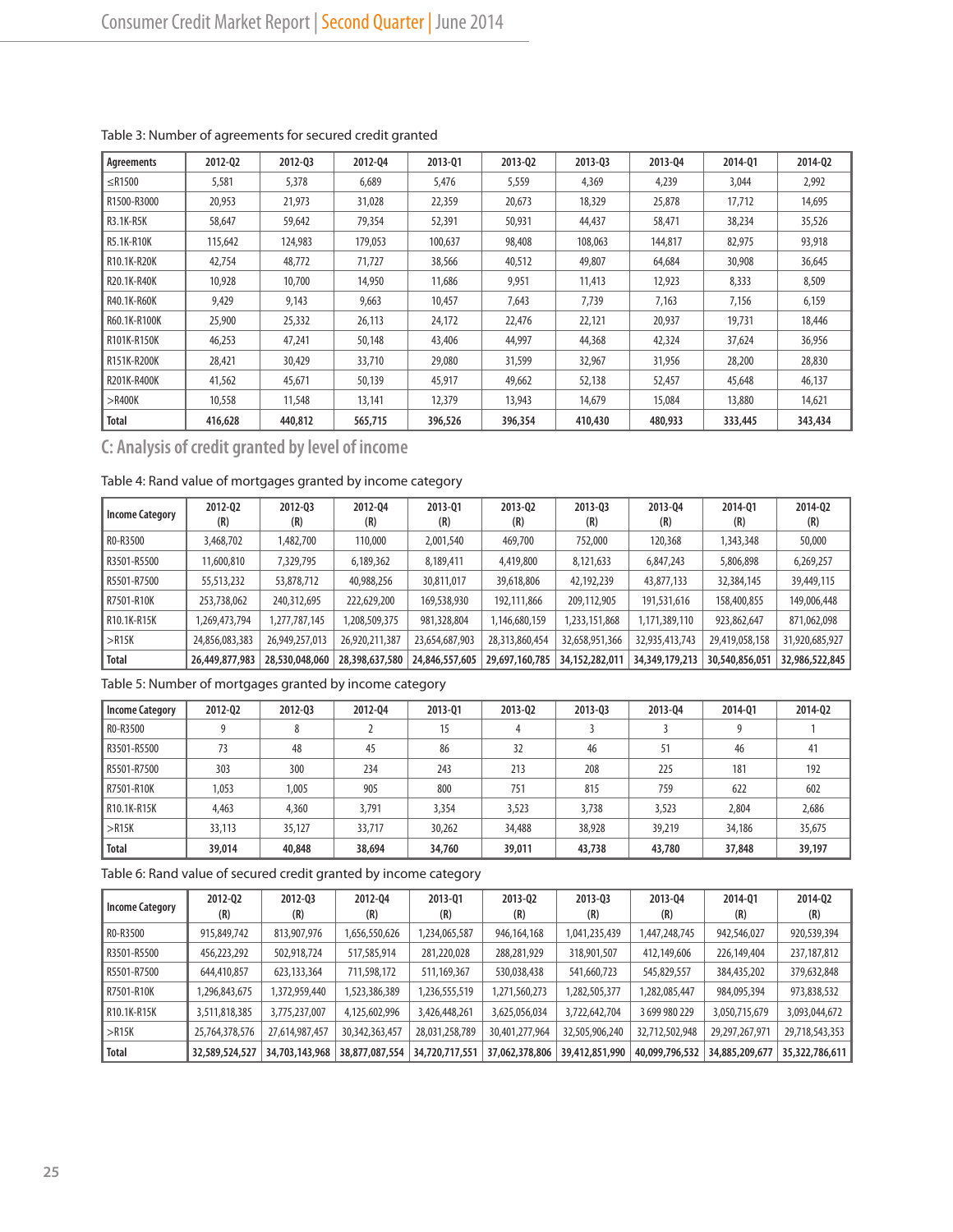| <b>Income Category</b> | 2012-02 | 2012-03 | 2012-04 | 2013-01 | 2013-02 | 2013-03 | 2013-04 | 2014-01 | 2014-Q2 |
|------------------------|---------|---------|---------|---------|---------|---------|---------|---------|---------|
| R0-R3500               | 118,735 | 124,544 | 219,268 | 136,374 | 130,371 | 137.604 | 188,305 | 113,825 | 120,788 |
| R3501-R5500            | 55,646  | 68,641  | 60.170  | 33,949  | 31,883  | 33,929  | 47,140  | 25,102  | 25,792  |
| R5501-R7500            | 29,266  | 29,559  | 37,692  | 23,609  | 22,448  | 22,408  | 27,927  | 15,947  | 16,207  |
| R7501-R10K             | 30,794  | 30,937  | 38,051  | 24,866  | 24,786  | 24,748  | 27,670  | 18,119  | 18,249  |
| R10.1K-R15K            | 45,299  | 45,870  | 53,693  | 40,147  | 40,991  | 41,051  | 42,743  | 31,853  | 32,353  |
| $>$ R15K               | 135,210 | 139.675 | 155,505 | 136,461 | 144,573 | 149,321 | 145,780 | 127,321 | 128,834 |
| <b>Total</b>           | 414,950 | 439,226 | 564,379 | 395,406 | 395,052 | 409,061 | 479,565 | 332,167 | 342,223 |

#### Table 7: Number of secured credit granted by income category

Table 8: Rand value of credit facilities granted by income category

| Income Category | 2012-02<br>(R) | 2012-03<br>(R) | 2012-04<br>(R) | 2013-01<br>(R)    | 2013-02<br>(R) | 2013-03<br>(R) | 2013-04<br>(R) | 2014-01<br>(R) | 2014-02<br>(R) |
|-----------------|----------------|----------------|----------------|-------------------|----------------|----------------|----------------|----------------|----------------|
| R0-R3500        | 1,618,095,495  | 1,981,854,742  | 1,851,924,388  | 1,421,472,640     | 2,007,504,284  | 1,490,094,628  | 1,547,187,414  | 1,233,011,941  | 1,471,645,971  |
| R3501-R5500     | 774,028,011    | 785,315,587    | 1,022,970,168  | 656,185,583       | 1,677,811,937  | 2,337,616,848  | 2,667,046,017  | 1,343,274,706  | 1,366,535,479  |
| l R5501-R7500   | 703,057,623    | 727,510,098    | 790,415,510    | 575,513,706       | 600,499,629    | 687,451,121    | 761,575,131    | 666,534,292    | 745,313,448    |
| l R7501-R10K    | 1,072,791,606  | 1,177,872,958  | 1,292,245,419  | 1,053,811,626     | 945,287,782    | 1,035,388,832  | 1,113,685,498  | 981,886,847    | 1,057,081,332  |
| R10.1K-R15K     | 1,762,367,602  | 1,998,529,942  | 2,127,778,012  | 1,825,849,513     | 1,730,030,432  | 1,746,926,494  | 1,825,269,496  | 1,676,999,727  | 1,800,614,074  |
| >R15K           | 10,834,199,414 | 11,252,175,286 | 11,609,462,679 | 10,631,114,315    | 8,804,695,304  | 9,600,585,769  | 10,040,921,352 | 9,594,466,410  | 9,609,163,372  |
| <b>Total</b>    | 16,764,539,751 | 17,923,258,613 | 18,694,796,176 | 16, 163, 947, 383 | 15,765,829,368 | 16,898,063,692 | 17,955,684,908 | 15,496,173,923 | 16,050,353,676 |

Table 9: Number of credit facilities granted by income category

| <b>Income Category</b> | 2012-02   | 2012-03   | 2012-04   | 2013-01   | 2013-02   | 2013-03   | 2013-04   | 2014-01   | 2014-02   |
|------------------------|-----------|-----------|-----------|-----------|-----------|-----------|-----------|-----------|-----------|
| R0-R3500               | 803,773   | 814,591   | 858,799   | 629,871   | 953,025   | 743,592   | 835,121   | 594,472   | 786,712   |
| R3501-R5500            | 331,325   | 355,200   | 454,158   | 315,078   | 485,369   | 567.907   | 563,199   | 368,717   | 404,015   |
| R5501-R7500            | 245,727   | 266,372   | 346.259   | 214,076   | 255,337   | 279,223   | 289,671   | 242,640   | 261,076   |
| R7501-R10K             | 261.291   | 277,363   | 318,935   | 245,724   | 252,083   | 274,972   | 279,874   | 237,804   | 255,651   |
| R10.1K-R15K            | 311,496   | 334,549   | 371,500   | 289,183   | 312,182   | 332,868   | 336,070   | 290,599   | 309,880   |
| $>$ R15K               | 718.758   | 713,504   | 780.082   | 556,669   | 610,128   | 661,509   | 675.684   | 575,323   | 623,957   |
| <b>Total</b>           | 2,672,370 | 2,761,579 | 3,129,733 | 2,250,601 | 2,868,124 | 2,860,071 | 2,979,619 | 2,309,555 | 2,641,291 |

Table 10: Rand value of unsecured credit granted by income category

| <b>Income Category</b> | 2012-02<br>(R) | 2012-03<br>(R) | 2012-04<br>(R) | 2013-01<br>(R) | 2013-02<br>(R) | 2013-03<br>(R) | 2013-04<br>(R)   | 2014-01<br>(R) | 2014-02<br>(R) |
|------------------------|----------------|----------------|----------------|----------------|----------------|----------------|------------------|----------------|----------------|
| RO-R3500               | 2,387,886,573  | 2,412,361,364  | 2,898,334,340  | 1,622,867,935  | 1,525,118,607  | 1,322,699,442  | 1,491,191,833    | 1,038,688,935  | 1,237,346,856  |
| R3501-R5500            | 2,180,620,092  | 2,068,993,889  | 2,213,764,987  | 1,481,080,755  | 1,409,790,615  | 306,710,073    | 1,396,632,371    | 1,122,510,393  | 1,200,735,848  |
| R5501-R7500            | 3,224,732,485  | 2,875,065,282  | 2,889,417,723  | 2,079,347,904  | 1,962,940,017  | 1,791,915,242  | 1,862,095,607    | 1,504,273,353  | 1,544,629,912  |
| R7501-R10K             | 3,050,185,853  | 3,156,064,878  | 3,370,300,167  | 2,629,262,828  | 2,657,662,705  | 2,511,518,065  | 2,605,843,565    | 2,116,347,490  | 2,182,968,958  |
| R10.1K-R15K            | 5,362,431,112  | 5,387,977,147  | 5,718,771,015  | 4,563,918,277  | 4,444,426,623  | 4,078,087,881  | 4, 164, 237, 767 | 3,687,033,688  | 3,837,684,312  |
| $>$ R15K               | 9,595,176,792  | 10,072,191,402 | 11,981,994,226 | 10,216,319,695 | 10,064,504,953 | 9,886,265,388  | 10,094,881,107   | 9,353,458,076  | 9,316,377,902  |
| <b>Total</b>           | 25,801,032,907 | 25,972,653,962 | 29,072,582,458 | 22,592,797,394 | 22,064,443,520 | 20,897,196,091 | 21,614,882,250   | 18,822,311,935 | 19,319,743,788 |

Table 11: Number of unsecured credit granted by income category

| <b>Income Category</b> | 2012-02  | 2012-03   | 2012-04   | 2013-01   | 2013-02   | 2013-03   | 2013-04   | 2014-01   | 2014-02   |
|------------------------|----------|-----------|-----------|-----------|-----------|-----------|-----------|-----------|-----------|
| RO-R3500               | 307,659  | 291,461   | 361,214   | 210,378   | 201,333   | 161,207   | 182,317   | 122,831   | 134,326   |
| R3501-R5500            | 180.377  | 164.951   | 190.709   | 136,577   | 129,286   | 113,873   | 122,058   | 97.638    | 102,716   |
| R5501-R7500            | 201.199  | 165,395   | 181,382   | 140,340   | 135,343   | 121,913   | 126,482   | 103,114   | 107,144   |
| R7501-R10K             | 152,750  | 159,530   | 189,395   | 160,443   | 164,837   | 155,835   | 162,500   | 136,635   | 144,115   |
| l R10.1K-R15K          | 213,054  | 217.934   | 260,819   | 234,646   | 235,087   | 219,954   | 230,267   | 206.227   | 219,952   |
| >R15K                  | 294,510  | 317.997   | 410,767   | 411,771   | 405,820   | 376,578   | 403,399   | 376,634   | 393,316   |
| <b>Total</b>           | ,349,549 | 1,317,268 | 1,594,286 | 1,294,155 | 1,271,706 | 1,149,360 | 1,227,023 | 1.043.079 | 1,101,569 |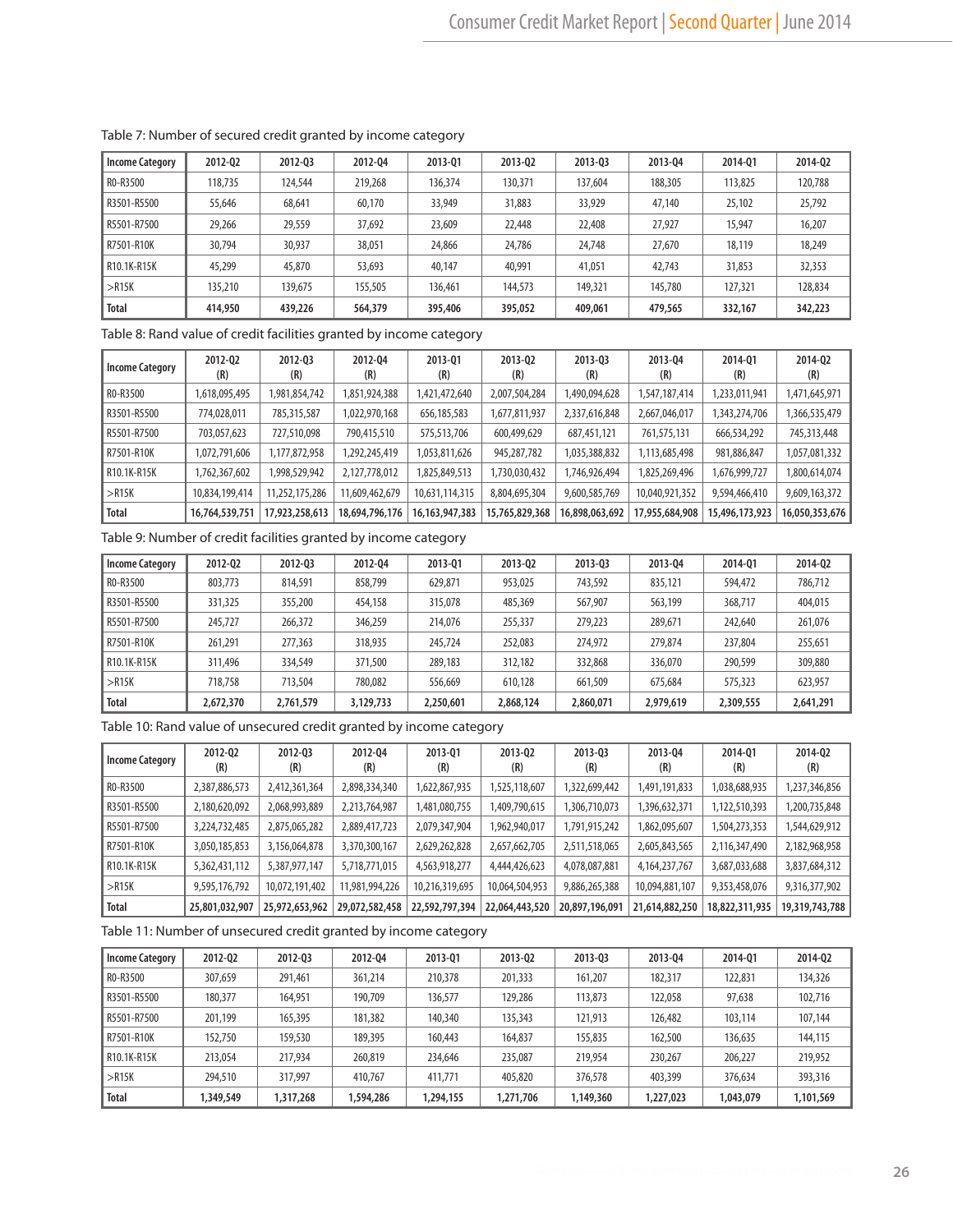| <b>Income Category</b> | 2012-02<br>(R) | 2012-03<br>(R) | 2012-04<br>(R) | 2013-01<br>(R) | 2013-02<br>(R) | 2013-03<br>(R) | 2013-04<br>(R) | 2014-01<br>(R) | 2014-02<br>(R) |
|------------------------|----------------|----------------|----------------|----------------|----------------|----------------|----------------|----------------|----------------|
| RO-R3500               | 247, 172, 387  | 222,312,723    | 242,512,256    | 165,366,633    | 150,937,726    | 157,353,046    | 163,710,822    | 132,044,524    | 157,493,926    |
| R3501-R5500            | 184,511,007    | 166,952,028    | 210,416,880    | 180,865,981    | 171,280,775    | 168,157,002    | 172,439,462    | 150,821,792    | 173,663,643    |
| R5501-R7500            | 206,371,497    | 181,379,277    | 225,575,757    | 208,288,837    | 188,744,912    | 176,184,021    | 171,579,878    | 146,113,288    | 161,632,631    |
| R7501-R10K             | 185,342,467    | 166,489,636    | 225,078,580    | 221,310,523    | 206,264,539    | 195,296,650    | 193,038,863    | 166,283,398    | 168,326,707    |
| l R10.1K-R15K          | 290,890,633    | 249,892,527    | 324,570,383    | 323,004,645    | 286,243,423    | 264,945,637    | 252,987,131    | 224,394,031    | 225,171,305    |
| >R15K                  | 413,057,279    | 354,987,014    | 479,123,148    | 491,724,196    | 447,059,718    | 432,943,517    | 424,262,160    | 409,121,783    | 406,321,293    |
| <b>Total</b>           | ,527,345,270   | ,342,013,205   | 1,707,277,004  | 1,590,560,815  | 1,450,531,093  | 1,394,879,873  | 1,378,018,316  | 1,228,778,816  | 1,292,609,505  |

## Table 12: Rand value of short-term credit granted by income category

Table 13: Number of short-term credit granted by income category

| <b>Income Category</b> | 2012-02 | 2012-03 | 2012-04   | 2013-01 | 2013-02 | 2013-03 | 2013-04 | 2014-01 | 2014-02 |
|------------------------|---------|---------|-----------|---------|---------|---------|---------|---------|---------|
| RO-R3500               | 237,184 | 211,274 | 228,801   | 172.766 | 153,980 | 152,086 | 150,742 | 125,922 | 143,693 |
| R3501-R5500            | 150.708 | 137,601 | 160.292   | 156.098 | 155,804 | 150.715 | 152,237 | 140,372 | 158,376 |
| R5501-R7500            | 150,131 | 132,764 | 151,807   | 152,023 | 143,632 | 131.155 | 125,957 | 114,050 | 120,187 |
| I R7501-R10K           | 17,804  | 106.155 | 131,950   | 139,809 | 136.496 | 128,366 | 124,887 | 115,024 | 116,587 |
| l R10.1K-R15K          | 158,106 | 137,102 | 165,525   | 172,994 | 162,221 | 149,922 | 142,294 | 133,003 | 135,018 |
| >R15K                  | 174,053 | 148,887 | 189,217   | 201.882 | 192.693 | 186,189 | 178,388 | 171,899 | 170,871 |
| <b>Total</b>           | 987,986 | 873,783 | 1,027,592 | 995,572 | 944,826 | 898,433 | 874,505 | 800,270 | 844,732 |

Table 14: Rand value of developmental credit granted by income category

| <b>Income Category</b> | 2012-02 | 2012-03 | 2012-04     | 2013-01     | 2013-02     | 2013-03     | 2013-04     | 2014-01     | 2014-02     |
|------------------------|---------|---------|-------------|-------------|-------------|-------------|-------------|-------------|-------------|
| R0-R1500               |         |         | 1,710,731   | 2,097,522   | 1,018,658   | 1,093,934   | 666,549     | 575,203     | 800,742     |
| R1501-R3500            |         |         | 3,050,093   | 4,511,542   | 2,127,912   | 2,246,258   | 1,063,343   | 2,782,472   | 2,720,456   |
| R3501-R5500            |         |         | 20,048,114  | 24,441,333  | 12,274,592  | 11.982.819  | 7,525,391   | 15,878,408  | 10,662,839  |
| R5501-R7500            |         |         | 32,908,383  | 42,416,959  | 23,060,110  | 23,952,086  | 17,687,694  | 33,156,633  | 21,570,432  |
| R7501-R10K             |         |         | 54,580,020  | 87,588,774  | 244,262,015 | 219,625,908 | 137,351,846 | 252,959,584 | 236,348,918 |
| l R10.1K-R15K          |         |         | 537,497,540 | 498,324,556 | 147,326,502 | 155,584,860 | 124,813,025 | 228,882,018 | 148,212,938 |
| Total                  |         |         | 649,794,881 | 659,380,686 | 430,069,789 | 414,485,865 | 289,107,848 | 534,234,318 | 420,316,325 |

Table 15: Number of developmental credit granted by income category

| Income Category | 2012-02 | 2012-03 | 2012-04 | 2013-01 | 2013-02 | 2013-03 | 2013-04 | 2014-01 | 2014-02 |
|-----------------|---------|---------|---------|---------|---------|---------|---------|---------|---------|
| RO-R1500        |         |         | 134     | 64      | 85      | 58      | 38      | 41      | 65      |
| R1501-R3500     |         |         | 415     | 596     | 290     | 342     | 127     | 361     | 324     |
| R3501-R5500     |         |         | 2,038   | 2,920   | ,286    | 1,641   | 795     | 1,798   | 1,037   |
| l R5501-R7500   |         |         | 2,950   | 4,443   | 2,100   | 2,862   | 1,479   | 3,406   | 1,802   |
| I R7501-R10K    |         |         | 4,309   | 8,167   | 3,718   | 4,463   | 2,595   | 6,143   | 3,660   |
| R10.1K-R15K     |         |         | 8.422   | 13,542  | 7.154   | 8,455   | 5,222   | 12,709  | 4,015   |
| <b>Total</b>    |         |         | 18,268  | 29,732  | 14,633  | 17,821  | 10,256  | 24,458  | 10,903  |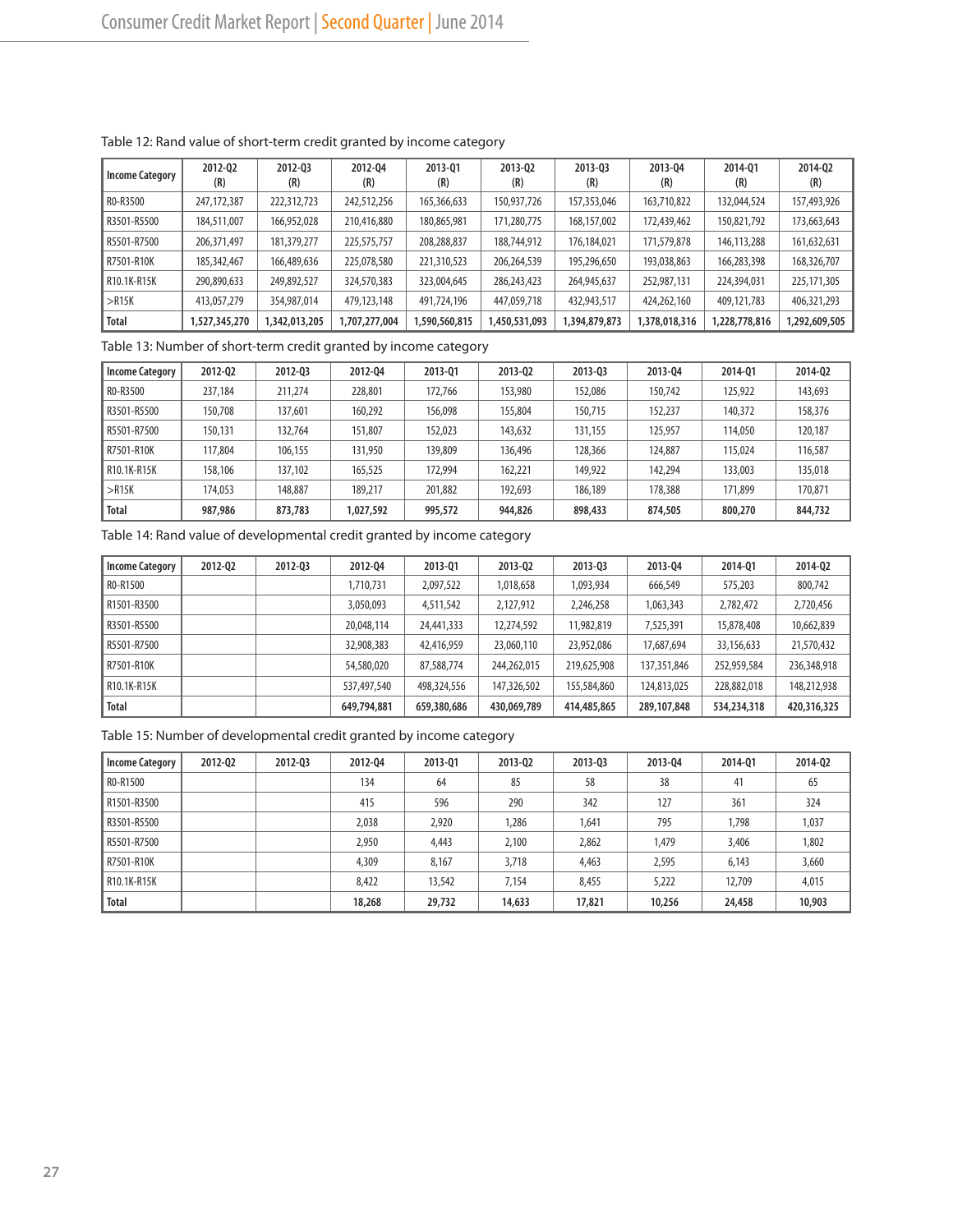# **D: Age analysis of debtors book**

#### Table 16: Age analysis of gross debtors book – mortgages

| Ageing       | 2012-02<br>(R)  | 2012-03<br>(R)  | 2012-04<br>(R)  | 2013-01<br>(R)  | 2013-02<br>(R)  | 2013-03<br>(R)  | 2013-04<br>(R)  | 2014-01<br>(R)  | 2014-02<br>(R)  |
|--------------|-----------------|-----------------|-----------------|-----------------|-----------------|-----------------|-----------------|-----------------|-----------------|
| Current      | 720,677,046,328 | 729,183,879,901 | 721,679,870,604 | 712,146,540,162 | 718,672,636,493 | 731,746,521,673 | 742,443,700,159 | 744,914,312,312 | 754,990,705,559 |
| 30 Days      | 26,607,592,443  | 25,248,315,661  | 27,184,895,137  | 26,495,639,128  | 25,583,114,855  | 25,706,245,806  | 26,367,734,157  | 28,312,964,436  | 27,956,975,429  |
| 31-60 Days   | 9,068,518,696   | 8,992,971,445   | 9,049,128,860   | 9,814,167,744   | 8,951,710,274   | 9,268,344,174   | 8,822,418,650   | 10,069,217,352  | 10,068,295,659  |
| 61-90 Days   | 5,251,175,187   | 5,445,975,310   | 5,319,051,723   | 5,698,255,305   | 5,130,561,052   | 5,082,904,879   | 5,071,016,670   | 5,572,115,583   | 6,043,580,310   |
| 91-120 Days  | 7,461,009,689   | 6,956,760,496   | 7,180,800,578   | 7,442,159,296   | 6,627,364,702   | 5,864,916,580   | 3,495,477,713   | 3,857,728,570   | 4,229,156,974   |
| $120 +$ Days | 45,579,737,879  | 43,851,984,518  | 38,721,983,264  | 36,887,455,871  | 34,445,295,263  | 32,223,670,170  | 31,863,332,060  | 30,600,335,443  | 31,078,472,566  |
| Total        | 814,645,080,222 | 819,679,887,331 | 809,135,730,166 | 798,484,217,506 | 799,410,682,639 | 809,892,603,282 | 818,063,679,409 | 823,326,673,696 | 834,367,186,497 |

Table 17: Age analysis of accounts – mortgages

| Ageing       | 2012-02   | 2012-03   | 2012-04   | 2013-01   | 2013-02   | 2013-03   | 2013-04   | 2014-01   | 2014-02   |
|--------------|-----------|-----------|-----------|-----------|-----------|-----------|-----------|-----------|-----------|
| Current      | 1,670,750 | 1,669,938 | 1,671,248 | 1,667,127 | 1,660,198 | 1,667,979 | 1,682,496 | 1,671,588 | 1,673,571 |
| 30 Days      | 60,794    | 58,960    | 62,815    | 61,860    | 58,975    | 58,842    | 62,540    | 66,232    | 65,531    |
| 31-60 Days   | 18,985    | 19,380    | 19,739    | 21,088    | 19,018    | 19,768    | 19,325    | 21,750    | 21,550    |
| 61-90 Davs   | 12,810    | 11.471    | 11,805    | 12.743    | 11,573    | 11,319    | 11,383    | 12,435    | 13,419    |
| 91-120 Davs  | 13,785    | 12,632    | 14,043    | 14,787    | 13,285    | 11,578    | 7,667     | 8,518     | 8,208     |
| $120 +$ Davs | 71,128    | 72,334    | 67,218    | 64,719    | 61,514    | 58,245    | 57,604    | 54,928    | 58,402    |
| <b>Total</b> | 1,848,252 | 1,844,715 | ,846,868  | 1,842,324 | 1,824,563 | 1,827,731 | 1,841,015 | 1,835,451 | 840,681,  |

Table 18: Age analysis of gross debtors book – secured credit

| Ageing       | 2012-02<br>(R)  | 2012-03<br>(R)  | 2012-04<br>(R)  | 2013-01<br>(R)  | 2013-02<br>(R)  | 2013-03<br>(R)  | 2013-04<br>(R)     | 2014-01<br>(R)  | 201402<br>(R)   |
|--------------|-----------------|-----------------|-----------------|-----------------|-----------------|-----------------|--------------------|-----------------|-----------------|
| Current      | 239,895,689,968 | 248,614,322,445 | 259,764,062,447 | 268,539,077,806 | 273,993,875,368 | 283,696,738,674 | 294,411,498,208    | 301,091,194,170 | 308,316,556,702 |
| 30 Days      | 8,865,933,111   | 8,932,242,551   | 9,987,865,455   | 10,068,335,554  | 10,578,783,242  | 11,251,330,855  | 12,047,455,071     | 13,003,991,570  | 13,028,491,324  |
| 31-60 Days   | 2,793,779,057   | 2,869,507,693   | 3,010,956,888   | 3,312,253,865   | 3,419,239,058   | 3,565,177,864   | 3,788,618,257      | 4,251,966,564   | 4,281,367,088   |
| 61-90 Days   | 1,348,041,162   | 1,334,861,781   | 1,520,938,482   | 1,587,985,080   | 1,771,576,941   | 1,758,634,544   | 1,927,430,109      | 2,049,196,023   | 2,165,648,245   |
| 91-120 Days  | ,369,734,727    | 1,265,523,015   | 1,462,119,969   | 1,446,183,604   | 1,339,407,555   | ,256,527,994    | ,268,562,945       | 1,343,608,025   | 1,430,463,369   |
| $120 +$ Days | 8,835,110,056   | 8,438,483,258   | 10,813,538,452  | 10,083,561,929  | 9,829,081,356   | 9,840,750,619   | 9,664,159,804      | 9,976,541,669   | 11,133,382,803  |
| Total        | 263,108,288,081 | 271,454,940,743 | 286,559,481,693 | 295,037,397,838 | 300,931,963,520 | 311,369,160,550 | 323, 107, 724, 394 | 331,716,498,021 | 340,355,909,531 |

Table 19: Age analysis of accounts – secured credit

| Ageing       | 2012-02   | 2012-03   | 2012-04   | 2013-01   | 2013-02   | 2013-03   | 2013-04   | 2014-01   | 2014Q2    |
|--------------|-----------|-----------|-----------|-----------|-----------|-----------|-----------|-----------|-----------|
| Current      | 3,233,668 | 3,237,723 | 3,378,052 | 3,316,551 | 3,293,603 | 3,319,405 | 3,170,708 | 3,091,509 | 3,043,166 |
| 30 Days      | 324.871   | 336.527   | 303,339   | 305,132   | 289,441   | 287,465   | 371,602   | 375,369   | 349,394   |
| 31-60 Days   | 154,697   | 173.677   | 163,421   | 179,630   | 171,536   | 167,157   | 182,117   | 188,994   | 175,668   |
| 61-90 Days   | 106,202   | 115,355   | 111,692   | 122,178   | 127.694   | 118,473   | 128,367   | 133,787   | 127,752   |
| 91-120 Days  | 83,386    | 90.454    | 98,770    | 105,490   | 105,325   | 99,502    | 104,030   | 107,322   | 105,533   |
| $120 +$ Days | 548.753   | 558,553   | 697.156   | 693,088   | 724,249   | 681.835   | 736.227   | 738,389   | 813,803   |
| <b>Total</b> | 4,451,577 | 4,512,289 | 4,752,430 | 4,722,069 | 4,711,848 | 4,673,837 | 4,693,051 | 4,635,370 | 4,615,316 |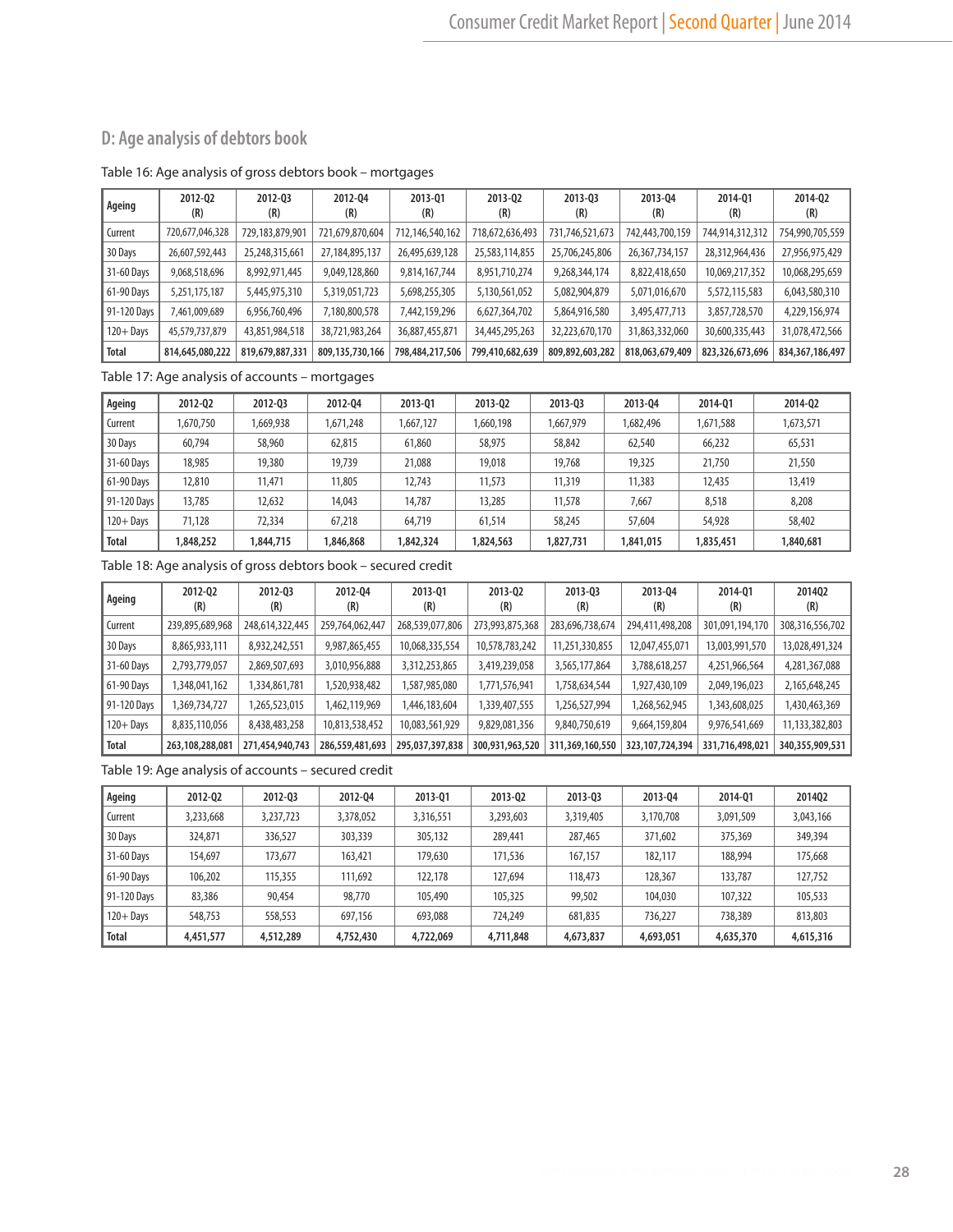| Ageing       | 2012-02<br>(R)  | 2012-03<br>(R)  | 2012-04<br>(R)  | 2013-01<br>(R)  | 2013-02<br>(R)     | 2013-03<br>(R)  | 2013-04<br>(R)  | 2014-01<br>(R)  | 201402<br>(R)   |
|--------------|-----------------|-----------------|-----------------|-----------------|--------------------|-----------------|-----------------|-----------------|-----------------|
| Current      | 124,894,645,404 | 129,687,072,392 | 134,846,597,183 | 137,334,427,616 | 145, 176, 857, 951 | 147,844,236,528 | 153,570,222,409 | 155,596,343,128 | 160,218,253,697 |
| 30 Days      | 12,344,163,344  | 12,942,944,477  | 13,915,555,503  | 14,609,712,584  | 11,552,696,469     | 12,501,932,669  | 11,823,172,061  | 12,791,331,747  | 12,325,908,668  |
| 31-60 Days   | 3,348,536,963   | 3,317,203,748   | 3,503,097,156   | 4,637,514,040   | 3,695,358,788      | 3,742,970,881   | 3,651,120,235   | 4,671,157,553   | 4,290,328,813   |
| 61-90 Days   | 2,048,014,494   | 1,912,716,874   | 2,123,137,830   | 2,733,829,094   | 2,428,827,888      | 2,444,671,418   | 2,267,014,772   | 2,802,741,431   | 2,702,653,947   |
| 91-120 Days  | 1,619,648,915   | 1,625,741,330   | 1,829,810,189   | 2,189,571,855   | 2,302,533,585      | 2,241,216,783   | 2,249,657,681   | 2,319,278,730   | 2,792,524,245   |
| $120 +$ Days | 9,310,909,790   | 9,381,132,339   | 9,639,425,209   | 9,935,416,594   | 10,744,945,736     | 11,127,716,031  | 11,805,707,777  | 12,405,659,168  | 12,930,376,490  |
| Total        | 153,565,918,910 | 158,866,811,160 | 165,857,623,070 | 171,440,471,783 | 175,901,220,417    | 179,902,744,310 | 185,366,894,935 | 190,586,511,757 | 195,260,045,860 |

#### Table 20: Age analysis of gross debtors book – credit facilities

Table 21: Age analysis of accounts – credit facilities

| Ageing       | 2012-02    | 2012-03    | 2012-04    | 2013-01    | 2013-02    | 2013-03    | 2013-04    | 2014-01    | 2014Q2     |
|--------------|------------|------------|------------|------------|------------|------------|------------|------------|------------|
| Current      | 18,097,123 | 18,196,801 | 17,957,637 | 16,987,394 | 17,710,003 | 17,697,148 | 17,759,659 | 17,158,364 | 17,518,340 |
| 30 Days      | 2,332,834  | 2,537,811  | 2,673,772  | 2,732,693  | 2,696,123  | 2,738,196  | 2,840,694  | 2,843,336  | 2,582,958  |
| 31-60 Days   | 861,758    | 816.163    | 874,771    | 1,092,094  | 913,848    | 916,627    | 858,872    | 1,069,097  | 917,311    |
| 61-90 Days   | 553,951    | 505,780    | 527,978    | 652,665    | 603,868    | 732,445    | 559,085    | 654,008    | 631,107    |
| 91-120 Days  | 409,148    | 400,634    | 404,932    | 456,006    | 474,785    | 462,690    | 495,542    | 521,326    | 580,370    |
| $120 +$ Days | .932.375   | 1,955,977  | 1,955,485  | 2,049,735  | 1,679,098  | 1,871,107  | 2,277,475  | 2,384,572  | 2,511,362  |
| Total        | 24,187,189 | 24,413,166 | 24,394,575 | 23,970,587 | 24,077,725 | 24,418,213 | 24,791,327 | 24,630,703 | 24,741,448 |

Table 22: Age analysis of gross debtors book – unsecured credit

| Ageing       | 2012-02<br>(R)  | 2012-03<br>(R)  | 2012-04<br>(R)  | 2013-01<br>(R)  | 2013-02<br>(R)  | 2013-03<br>(R)  | 2013-04<br>(R)  | 2014-01<br>(R)    | 2014Q2<br>(R)   |
|--------------|-----------------|-----------------|-----------------|-----------------|-----------------|-----------------|-----------------|-------------------|-----------------|
| Current      | 100,242,693,804 | 109,049,687,134 | 120,642,089,674 | 121,856,109,752 | 122,858,326,913 | 122,372,639,673 | 122,813,598,903 | 121,216,269,276   | 120,160,031,508 |
| 30 Days      | 6,234,485,364   | 5,615,425,411   | 7,655,571,667   | 8,237,935,133   | 8,004,541,113   | 8,193,812,383   | 8,883,315,454   | 8,933,635,027     | 8,830,061,194   |
| 31-60 Days   | 2,831,325,714   | 2,696,737,992   | 3,384,621,594   | 4,237,966,756   | 4,246,461,063   | 4,083,277,047   | 4,007,064,913   | 4,485,955,117     | 4,044,343,146   |
| 61-90 Days   | 2,153,629,944   | 2,040,580,971   | 2,539,870,013   | 2,996,185,902   | 3,272,691,727   | 3,167,868,997   | 3,158,525,153   | 3,143,565,698     | 3,332,151,077   |
| 91-120 Days  | 2,210,926,598   | 2,341,761,432   | 2,684,813,478   | 2,378,856,131   | 2,737,141,586   | 2,177,329,027   | 2,131,320,899   | 2,043,713,639     | 2,152,428,134   |
| $120 +$ Days | 17,636,861,436  | 18,234,480,495  | 22,347,525,960  | 24,898,791,993  | 26,942,014,614  | 27,410,388,894  | 29,756,187,149  | 33, 147, 492, 792 | 33,681,610,191  |
| Total        | 131,309,922,860 | 139,978,673,435 | 159,254,492,386 | 164,605,845,667 | 168,061,177,016 | 167,405,316,021 | 170,750,012,471 | 172,970,631,549   | 172,200,625,250 |

Table 23: Age analysis of accounts – unsecured credit

| Ageing       | 2012-02   | 2012-03   | 2012-04   | 2013-01   | 2013-02   | 2013-03   | 2013-04   | 2014-01   | 2014Q2    |
|--------------|-----------|-----------|-----------|-----------|-----------|-----------|-----------|-----------|-----------|
| Current      | 5,332,237 | 5,281,661 | 5,629,408 | 5,460,276 | 5,389,260 | 5,383,062 | 5,327,025 | 5,027,857 | 4,920,250 |
| 30 Days      | 413,838   | 384,290   | 460,368   | 490,453   | 462,111   | 447,670   | 442,660   | 475,072   | 422,117   |
| 131-60 Days  | 204.792   | 184,025   | 216,223   | 255,803   | 249,784   | 236.634   | 220,557   | 244,659   | 218,722   |
| 61-90 Days   | 159,906   | 140,518   | 166,536   | 186.594   | 188,718   | 180.119   | 172,185   | 163,908   | 168,762   |
| 91-120 Days  | 157.652   | 162,486   | 176,658   | 142,878   | 157.785   | 152,015   | 148,177   | 133,341   | 147,891   |
| $120 +$ Days | ,280,758  | 1,277,236 | 1,895,453 | 2,106,082 | 2,186,934 | 2,221,266 | 2,133,478 | 2,233,415 | 2,153,031 |
| Total        | ,549,183  | 7,430,216 | 8,544,646 | 8,642,086 | 8,634,592 | 8,620,766 | 8,444,082 | 8,278,252 | 8,030,773 |

Table 24: Age analysis of gross debtors book – short-term credit

| Ageing        | 2012-02<br>(R) | 2012-03<br>(R) | 2012-04<br>(R) | 2013-01<br>(R) | 2013-02<br>(R) | 2013-03<br>(R) | 2013-04<br>(R) | 2014-01<br>(R) | 201402<br>(R) |
|---------------|----------------|----------------|----------------|----------------|----------------|----------------|----------------|----------------|---------------|
| l Current     | 606,254,395    | 568,096,358    | 815,910,903    | 659,375,569    | 584,414,823    | 563,689,345    | 564,836,232    | 517,436,938    | 528,574,813   |
| 30 Days       | 64,905,256     | 71,926,324     | 105,223,130    | 79,392,300     | 57,163,550     | 44,440,033     | 58,563,510     | 42,703,077     | 36,237,400    |
| 31-60 Days    | 40,294,499     | 35,907,349     | 48,092,276     | 53,576,476     | 33,071,716     | 27,646,108     | 27,833,248     | 32,959,015     | 28,219,933    |
| 61-90 Days    | 42,297,698     | 34,544,754     | 51,406,873     | 51,027,287     | 33,269,378     | 20,081,110     | 30,911,530     | 22,842,770     | 19,976,592    |
| 91-120 Days   | 17,333,211     | 14,924,694     | 23,169,896     | 30,048,951     | 15.010.417     | 10,435,170     | 5,913,455      | 7,733,943      | 9,531,008     |
| $ 120 +$ Days | 84,179,738     | 127,008,740    | 92,119,629     | 126,509,683    | 147,784,224    | 151,114,575    | 103,232,940    | 83,666,783     | 82,446,503    |
| Total         | 855,264,797    | 852,408,219    | 1,135,922,707  | 999,930,266    | 870,714,108    | 817,406,341    | 791,290,915    | 707,342,526    | 704,986,249   |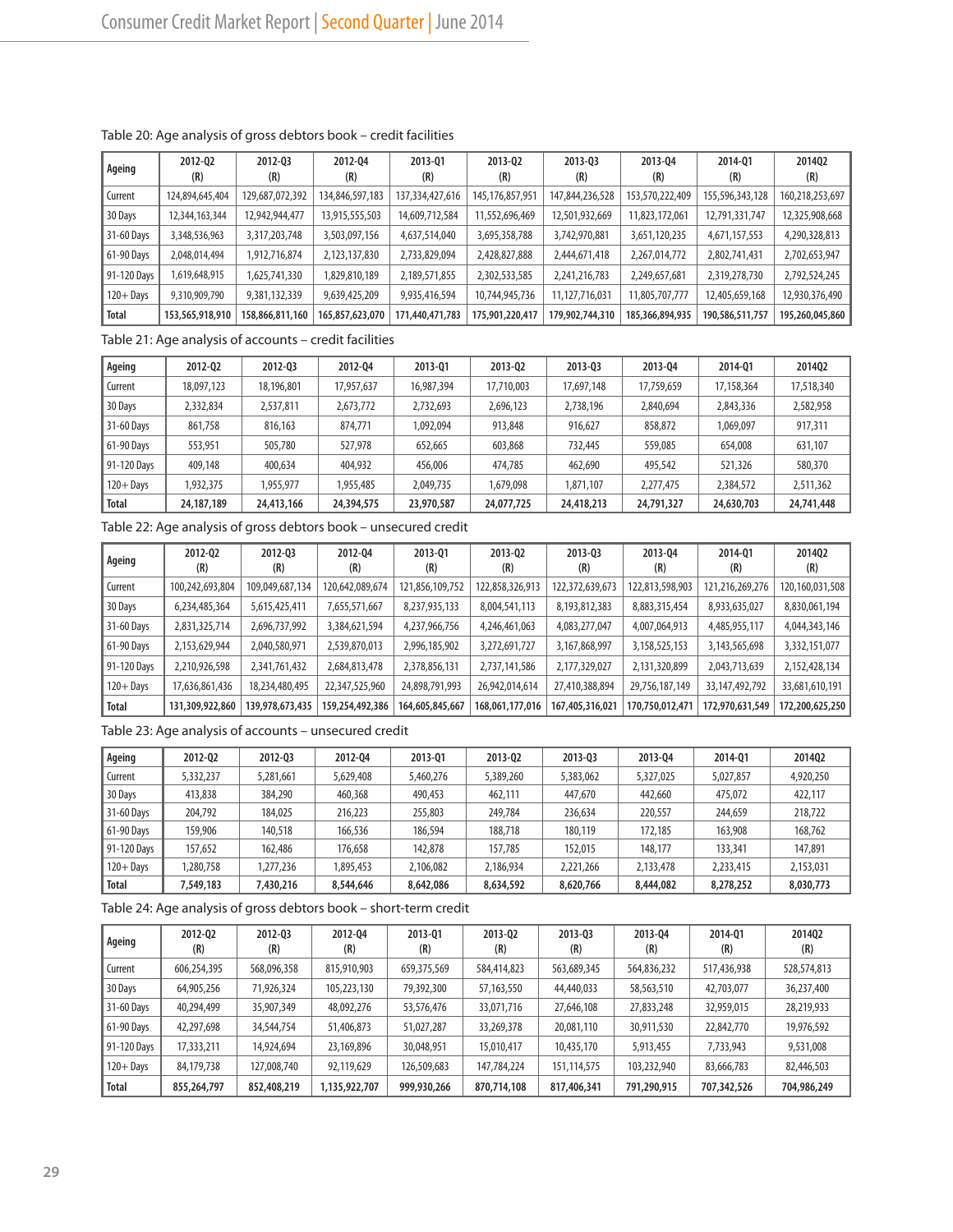| Ageing       | 2012-02 | 2012-03 | 2012-04 | 2013-01 | 2013-02 | 2013-03 | 2013-04 | 2014-01 | 2014Q2  |
|--------------|---------|---------|---------|---------|---------|---------|---------|---------|---------|
| Current      | 441,487 | 381,502 | 440,993 | 387,720 | 336,150 | 324,596 | 287,539 | 277,826 | 268,741 |
| 30 Days      | 34,722  | 32,227  | 43,028  | 41,104  | 25,869  | 21,206  | 29,363  | 21,917  | 16,597  |
| 31-60 Days   | 21,762  | 19,352  | 22,328  | 27,721  | 15,277  | 16,110  | 18,085  | 19,103  | 20,016  |
| 61-90 Davs   | 26,335  | 22,610  | 24.979  | 22,377  | 19,072  | 10,355  | 18,362  | 12,394  | 11,286  |
| 91-120 Days  | 10,744  | 10,007  | 11,071  | 15,078  | 9,638   | 6,555   | 4,337   | 6,417   | 7,285   |
| $120 +$ Davs | 34,744  | 46,594  | 35,309  | 50,331  | 67,202  | 63,810  | 41,055  | 43,456  | 43,195  |
| Total        | 569,794 | 512,292 | 577,708 | 544,331 | 473,208 | 442,632 | 398,741 | 381,113 | 367,120 |

#### Table 25: Age analysis of accounts – short-term credit

Table 26: Age analysis of gross debtors book – developmental credit

| Ageing       | 2012-02 | 2012-03 | 2012-04        | 2013-01        | 2013-02        | 2013-03        | 2013-04        | 2014-01        | 201402         |
|--------------|---------|---------|----------------|----------------|----------------|----------------|----------------|----------------|----------------|
| Current      |         |         | 18,797,125,039 | 18,141,010,352 | 18,870,418,372 | 20,556,711,400 | 18,978,686,912 | 28,813,105,571 | 23,205,849,488 |
| 30 Days      |         |         | 695,313,190    | 743,939,629    | 785,351,311    | 563,172,857    | 701,682,145    | 695,589,690    | 685,600,883    |
| 31-60 Days   |         |         | 258,615,376    | 303,148,562    | 306,571,054    | 227,796,021    | 261,310,324    | 252,432,489    | 257,295,784    |
| 61-90 Days   |         |         | 178,919,315    | 191,874,533    | 191,180,845    | 155,978,104    | 187,402,284    | 165,690,033    | 165,089,126    |
| 91-120 Days  |         |         | 165,718,173    | 148,485,471    | 155,286,539    | 130,566,764    | 152,353,248    | 151,074,278    | 137,893,661    |
| $120 +$ Days |         |         | 1,092,330,011  | 1,231,107,268  | 1,400,262,835  | 2,326,146,364  | 1,670,359,939  | 1,591,830,017  | 1,651,309,905  |
| <b>Total</b> |         |         | 21,188,021,104 | 20,759,565,815 | 21,709,070,956 | 23,960,371,510 | 21,951,794,852 | 31,669,722,078 | 26,103,038,847 |

Table 27: Age analysis of accounts – developmental credit

| Ageing       | 2012-02 | 2012-03 | 2012-04   | 2013-01   | 2013-02   | 2013-03   | 2013-04   | 2014-01   | 201402  |
|--------------|---------|---------|-----------|-----------|-----------|-----------|-----------|-----------|---------|
| Current      |         |         | 1,077,483 | 1,089,286 | 1,089,930 | 1,109,472 | 1,089,843 | 1,163,040 | 858,558 |
| 30 Days      |         |         | 6,355     | 6,813     | 8,137     | 7,130     | 7,414     | 7,316     | 7,119   |
| 31-60 Days   |         |         | 3,163     | 4,113     | 4,472     | 3,969     | 4,178     | 3,333     | 3,358   |
| 61-90 Days   |         |         | 1,976     | 2,201     | 2,629     | 2,713     | 3,133     | 1.917     | 2,109   |
| 91-120 Days  |         |         | 3,375     | 1,734     | 2,099     | 2,217     | 2,743     | 1,775     | 1,697   |
| $120 +$ Days |         |         | 9,364     | 11,936    | 13,830    | 19,853    | 17,208    | 14,543    | 14,701  |
| <b>Total</b> |         |         | 1,101,716 | 1,116,083 | 1,121,097 | 1,145,354 | 1,124,519 | 1,191,924 | 887,542 |